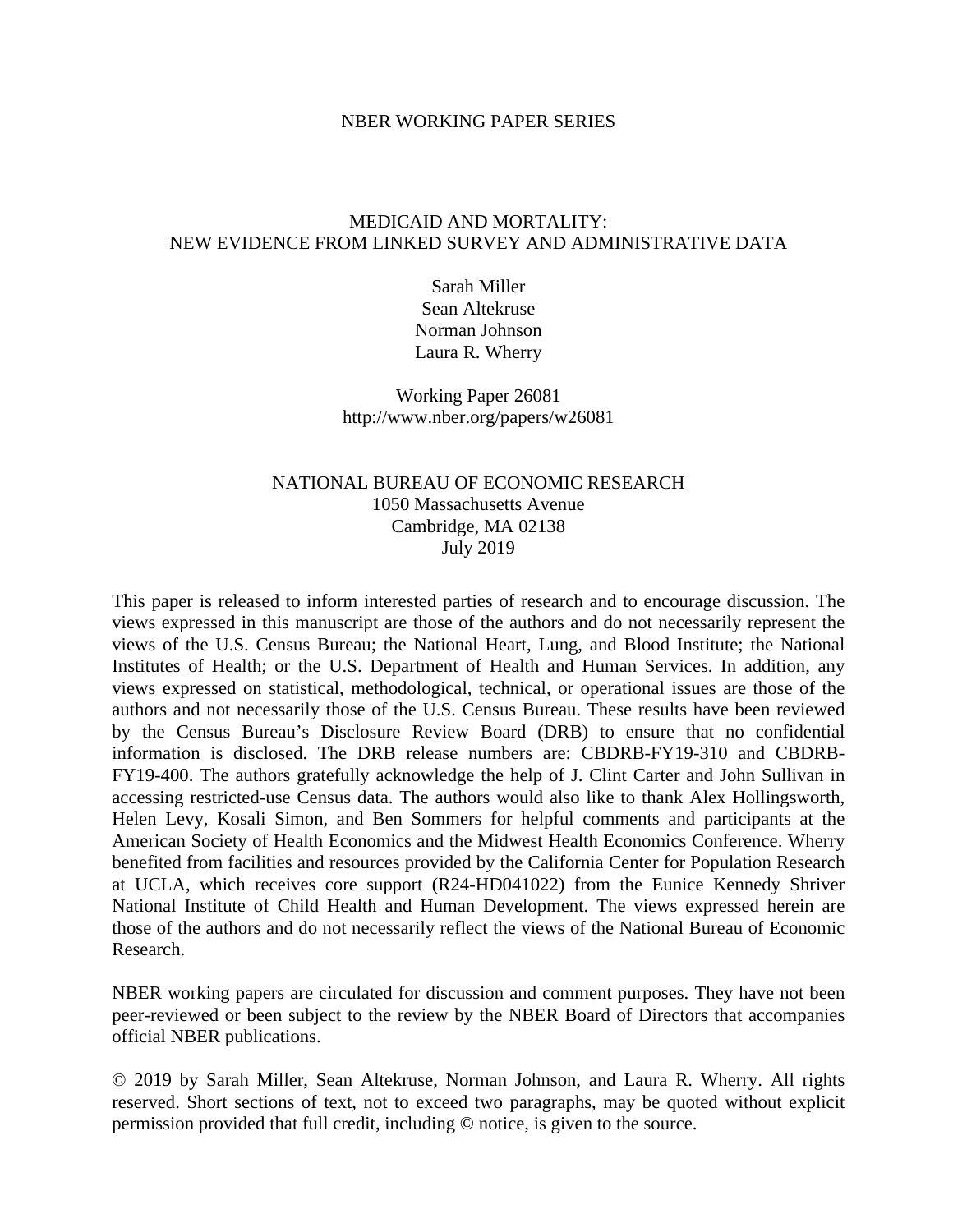Medicaid and Mortality: New Evidence from Linked Survey and Administrative Data Sarah Miller, Sean Altekruse, Norman Johnson, and Laura R. Wherry NBER Working Paper No. 26081 July 2019 JEL No. I1,I13

## **ABSTRACT**

We use large-scale federal survey data linked to administrative death records to investigate the relationship between Medicaid enrollment and mortality. Our analysis compares changes in mortality for near-elderly adults in states with and without Affordable Care Act Medicaid expansions. We identify adults most likely to benefit using survey information on socioeconomic and citizenship status, and public program participation. We find a 0.13 percentage point decline in annual mortality, a 9.3 percent reduction over the sample mean, associated with Medicaid expansion for this population. The effect is driven by a reduction in disease-related deaths and grows over time. We find no evidence of differential pre-treatment trends in outcomes and no effects among placebo groups.

Sarah Miller Ross School of Business University of Michigan 701 Tappan Street Ann Arbor, MI 48109 and NBER mille@umich.edu

Sean Altekruse National Institute of Health Washington, DC United States altekrusesf@mail.nih.gov

Norman Johnson U.S. Bureau of the Census norman.j.johnson@census.gov

Laura R. Wherry University of California at Los Angeles lwherry@mednet.ucla.edu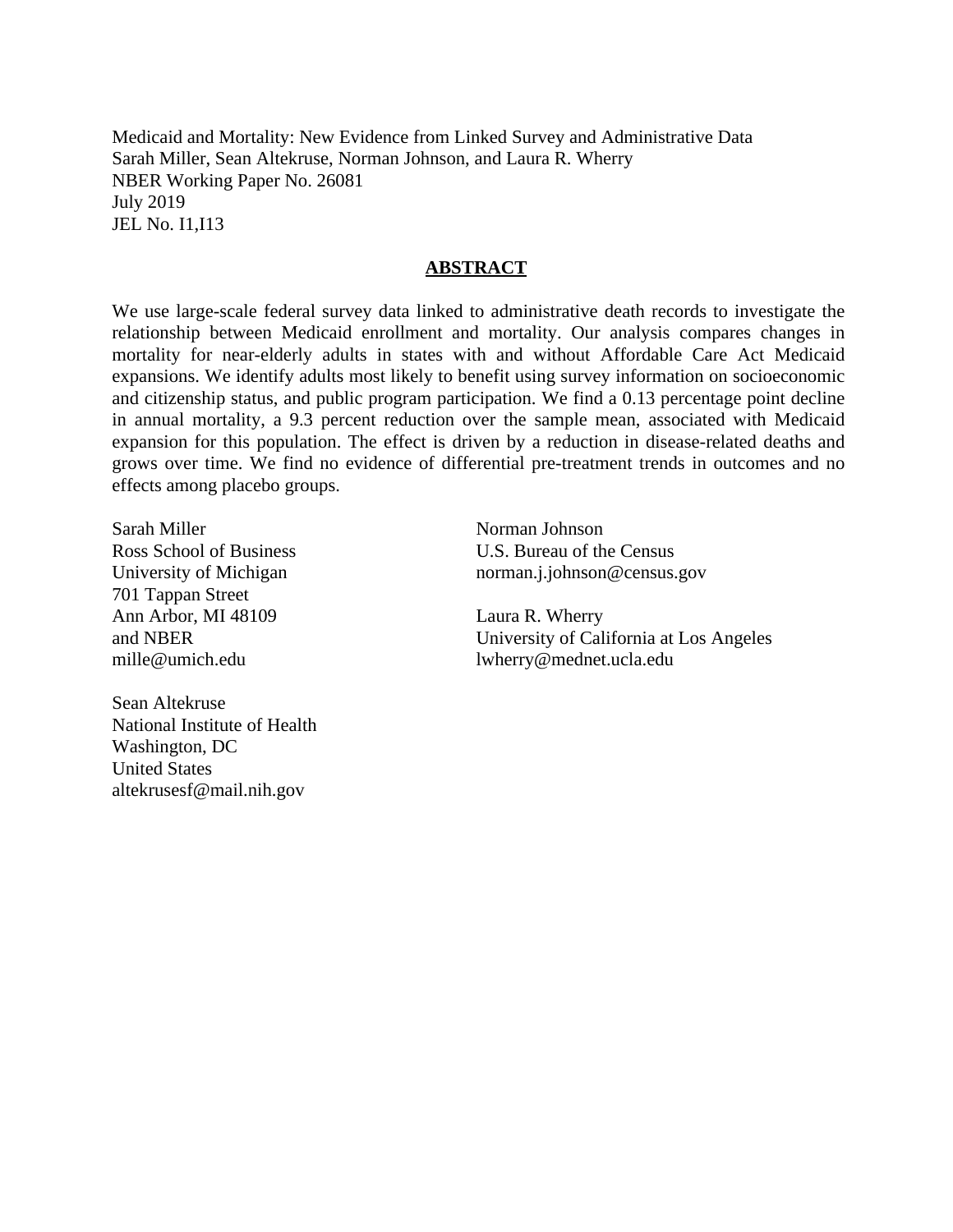The Medicaid program is the largest health insurance provider for low income individuals in the United States. Established in 1965, Medicaid currently covers over 72 million enrollees and represents over \$500 billion in government spending annually [\(Centers for Medicare & Medicaid Services,](#page--1-0) [2019a,](#page--1-0)[b\)](#page--1-1). However, despite the size and scope of this program, we know relatively little about whether Medicaid coverage actually improves the health of its beneficiaries. This is particularly true for low income adults who gained Medicaid eligibility under the Affordable Care Act (ACA), and who are the focus of nearly all of the ongoing policy debate surrounding the program. Studies of the health effects for this group tend to be inconclusive due to small sample sizes [\(Baicker et al.,](#page--1-2) [2013;](#page--1-2) [Finkelstein et al.,](#page--1-3) [2012\)](#page--1-3), or due to the lack of available data that links information on Medicaid eligibility to objective measures of health such as mortality [\(Black et al.,](#page--1-4) [2019\)](#page--1-4). The inconclusive nature of these results has led to skepticism among some researchers, policymakers, and members of the media as to whether Medicaid has any positive health impacts for this group.<sup>[1](#page--1-5)</sup>

Understanding what types of public programs, if any, are effective at improving the health of lowincome individuals is especially important given that they experience dramatically higher mortality rates and worse health outcomes on a number of dimensions than the general population. For example, the annual mortality rate for individuals ages 55 to 64 in households earning less than 138 percent of the Federal Poverty Level (FPL) is 1.6 percent, almost 2.3 times higher than the 0.7 percent rate experienced by higher-income individuals of the same age.<sup>[2](#page--1-6)</sup> This low-income group also experiences higher risks of dying from diabetes (by  $432\%$ ), cardiovascular disease (238%), and respiratory disease (213%) relative to those in higher income households; all of these diseases are believed to be at least somewhat amenable to drug therapy. These higher rates of death translate to dramatic differences in life expectancy across income groups. For example, [Chetty et al.](#page--1-7) [\(2016\)](#page--1-7) find that men at the bottom of the income distribution live on average nearly 15 years less, and women over 10 years less, than those at the top of the income distribution conditional on surviving to age 40. While data from nearly all countries show a positive correlation between income and health, this correlation is stronger in the United States than other high income countries [\(Semyonov et al.,](#page--1-8) [2013\)](#page--1-8).

Medicaid could play a crucial role in reducing these disparities if it improves access to effective medical care that beneficiaries would not otherwise receive, and recent research suggests this is likely to be the case. For example, [Ghosh et al.](#page--1-9) [\(2019\)](#page--1-9) find a substantial increase in prescription drug utilization under the ACA Medicaid expansions, including medications for the management of diabetes, treatments for HIV and Hepatitis C, and drug therapies for cardiovascular disease. These particular types of prescription drugs are among those demonstrated to reduce mortality.<sup>[3](#page--1-10)</sup> Changes in access to these

<sup>1</sup>Flagged as an example of this by [Sommers et al.](#page--1-11) [\(2017\)](#page--1-11), Congressman Raul Labrador stated that "nobody dies because they don't have access to health care" during a discussion of Medicaid [\(Phillips,](#page--1-12) [2017\)](#page--1-12). Also, [Goodman-Bacon](#page--1-13) [et al.](#page--1-13) [\(2017\)](#page--1-13) provide a review of media discussion and some academic research suggesting that Medicaid may in fact be harmful to health.

 $2$ Authors' calculations using death rates from 2008 to 2013 derived from the publicly-available National Health Interview Survey Linked Mortality File [\(National Center for Health Statistics,](#page--1-14) [2019\)](#page--1-14) for adults with incomes below 138% FPL and those with incomes 400% FPL or greater. We chose these two income cutoffs since adults with incomes below 138% FPL qualify for Medicaid in states that expanded their programs to include low-income adults under the ACA; also, adults with incomes below 400% FPL qualify for subsidies for private insurance coverage.

<sup>3</sup>Systematic reviews and meta-analyses of randomized, controlled trials find significant decreases in all-cause and cardiovascular mortality for adults who receive statins [\(Chou et al.,](#page--1-15) [2016\)](#page--1-15) and decreased all-cause mortality for Type 2 diabetics receiving glucose-lowering drugs [\(Zheng et al.,](#page--1-16) [2018\)](#page--1-16). In addition, systematic reviews of observational studies indicate decreased mortality among HIV-infected adults initiating anti-retroviral therapy [\(Chou et al.,](#page--1-17) [2005\)](#page--1-17), as well as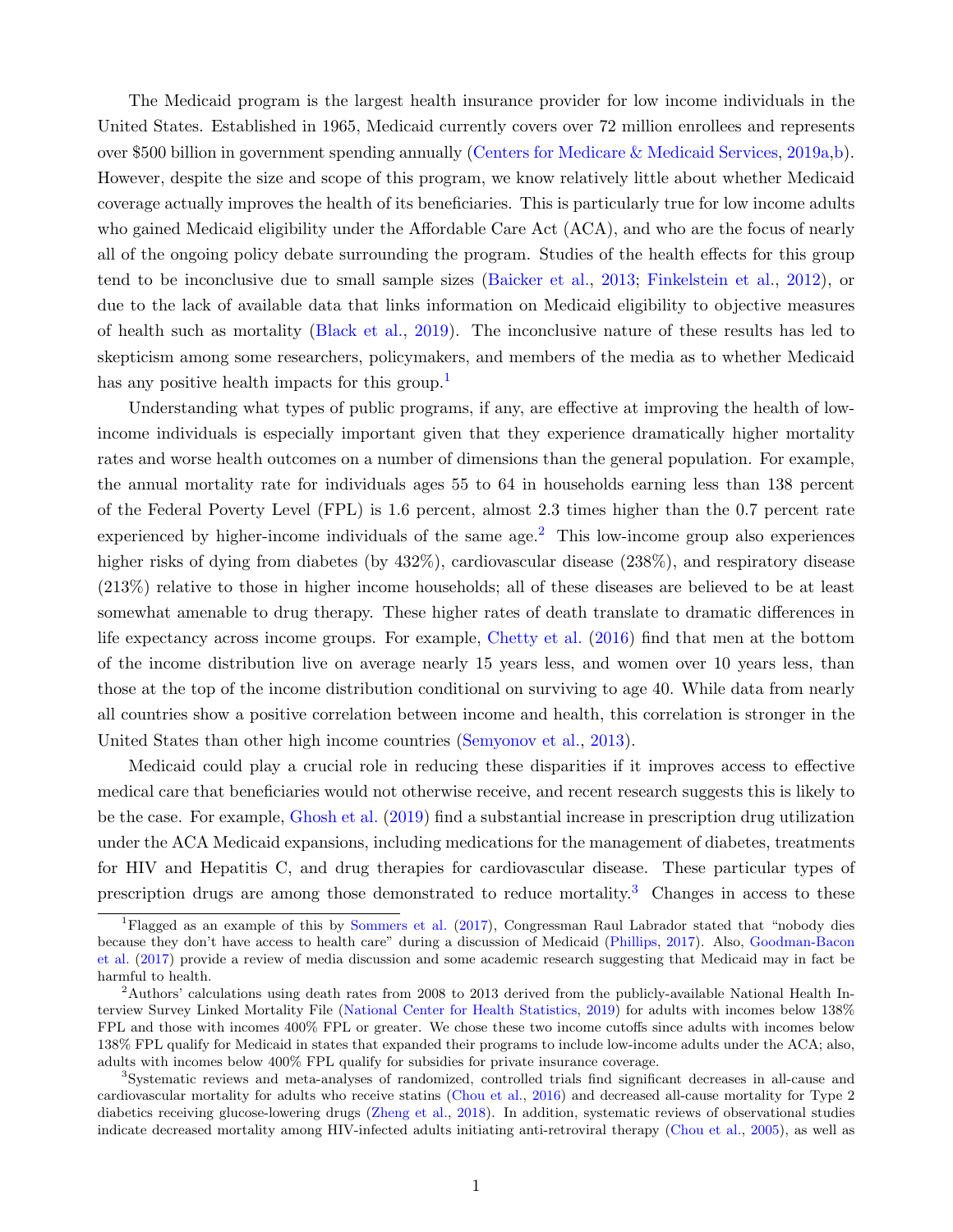medications are likely to be particularly important for this population given their higher prevalence of chronic disease [\(Karaca-Mandic et al.,](#page--1-9) [2017\)](#page--1-9). Medicaid coverage may also affect health if it leads to earlier detection and treatment of life-threatening health conditions. Existing research has documented increased screening of treatable cancers such as breast and cervical cancer with expanded Medicaid coverage [\(Finkelstein et al.,](#page--1-3) [2012;](#page--1-3) [Sabik et al.,](#page--1-18) [2018\)](#page--1-18), as well as the detection of cancer both overall and at an early stage [\(Soni et al.,](#page--1-19) [2018\)](#page--1-19) and improved access to cancer surgery [\(Eguia et al.,](#page--1-20) [2018\)](#page--1-20). Furthermore, Medicaid coverage increases the number of hospitalizations, procedures performed in the hospital, and the number of emergency department visits for conditions that require immediate care [\(Duggan et al.,](#page--1-21) [2019;](#page--1-21) [Finkelstein et al.,](#page--1-3) [2012;](#page--1-3) [Taubman et al.,](#page--1-22) [2014\)](#page--1-22), all of which are likely to be associated with serious medical issues that require treatment. In addition to increasing the provision of these types of ostensibly high value services, Medicaid also increases the use of a variety of other types of medical care such as routine screening for chronic illnesses, outpatient physician visits, use of prescription drugs that aid in smoking cessation, and dental care which also have the potential to improve health over the longer term. $<sup>4</sup>$  $<sup>4</sup>$  $<sup>4</sup>$ </sup>

In this paper, we provide new evidence of the impact of Medicaid on health by using administrative mortality data linked to large-scale, individual survey records. We use this novel dataset to examine the impact of a sizeable Medicaid eligibility expansion that occurred in some states as the result of the ACA. In 2014, the ACA expanded eligibility for the Medicaid program to include all adults in families with incomes under 138 percent of the Federal Poverty Level (FPL). Previously only pregnant women, adults with disabilities, and very low income parents tended to qualify for Medicaid coverage. Although intended to apply to all states, a 2012 Supreme Court decision made the Medicaid eligibility expansion optional. As a result, only 29 states and the District of Columbia expanded coverage in 2014, with 7 additional states electing to expand over the next several years. Despite non-universal adoption, the ACA Medicaid expansions still represent a historic expansion in insurance coverage. Approximately 13.6 million adults gained Medicaid coverage under the ACA [\(Medicaid and CHIP Payment and Access](#page--1-24) [Commission,](#page--1-24) [2018\)](#page--1-24); for comparison, Medicare enrolled about 19 million elderly beneficiaries after its creation in 1965 [\(Bureau of the Census,](#page--1-25) [1969\)](#page--1-25). We take advantage of variation in state adoption of this large expansion in coverage to compare changes in mortality among individuals in expansion states and non-expansion states.

In contrast to prior research that relies on death certificate data with limited information on individual characteristics, our data include detailed survey measures collected from the 2008 to 2013 years of the American Community Survey (ACS). This large-scale national survey contains approximately 4 million respondents in each year and allows us to observe information on specific characteristics that determine Medicaid eligibility including income, citizenship status, and the receipt of other social assistance. With this information, we are able to identify individuals who were most likely to benefit from the ACA Medicaid eligibility expansions and, in this way, overcome the inherent limitations present in existing studies that rely only on aggregate death records. Following [Black et al.](#page--1-4) [\(2019\)](#page--1-4), we focus on those in this group who were between the ages of 55 and 64 in 2014, who are at greater risk of mortality, although we also present results for all non-elderly adults. We follow individuals in our sample over time

indirect evidence of decreased mortality linked to cured infection under antiviral treatment for Hepatitis C [\(Moyer,](#page--1-26) [2013\)](#page--1-26). <sup>4</sup>See [Finkelstein et al.](#page--1-3) [\(2012\)](#page--1-3); [Nasseh and Vujicic](#page--1-27) [\(2017\)](#page--1-27); [Semyonov et al.](#page--1-8) [\(2013\)](#page--1-8).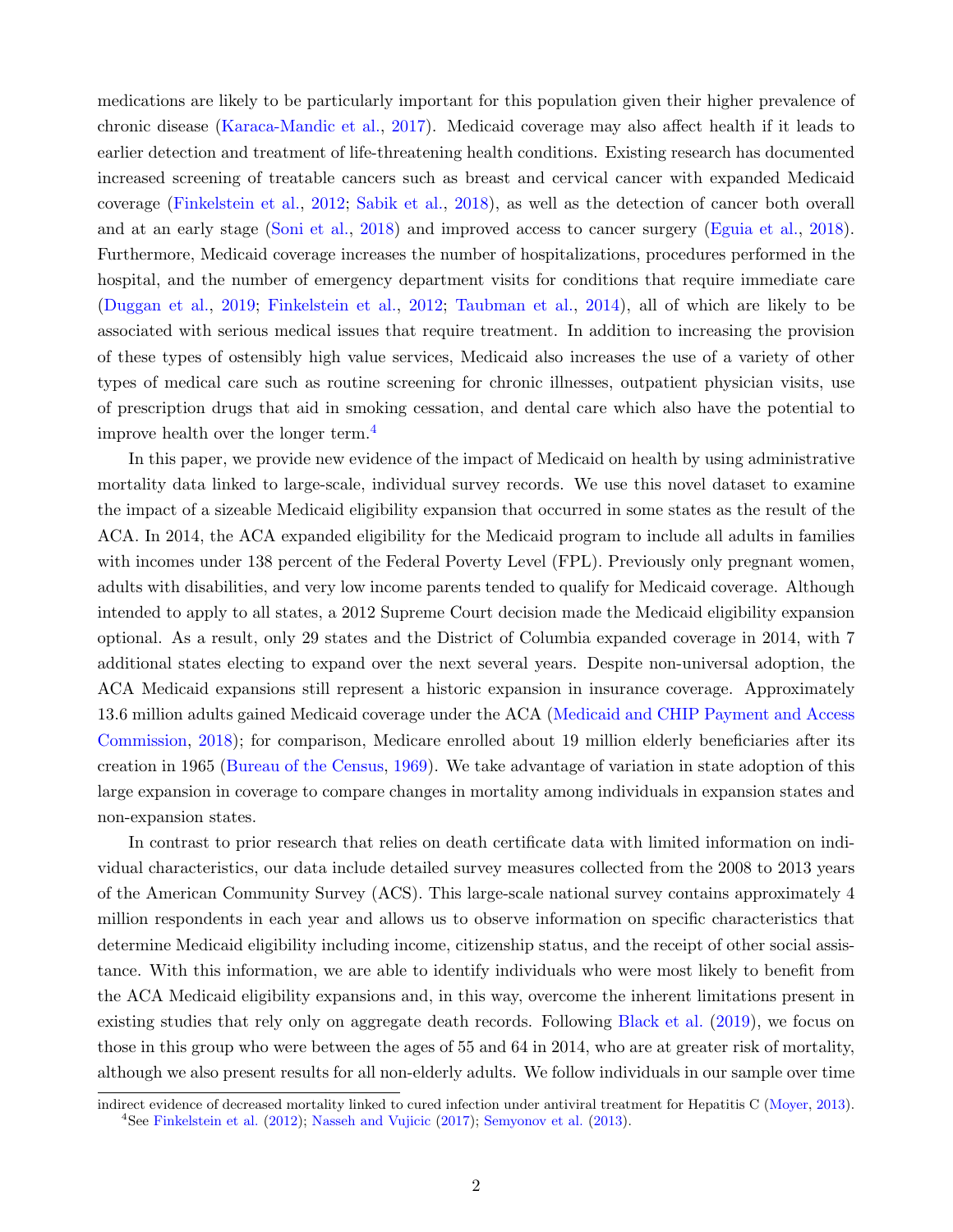to examine changes in mortality associated with Medicaid expansion by linking them to the Census Numident file, which contains administrative records on the date of death for all individuals with Social Security Numbers (SSNs) who die in the United States. This file allows us to observe mortality rates for our sample through 2017, four years after the initial ACA Medicaid eligibility expansions. Despite the high-quality of the death information in the Census Numident file, it does not include cause of death information. In supplemental analyses, we further examine changes in mortality by the underlying cause of death using data from the Mortality Disparities in American Communities (MDAC) project, which links the 2008 year of the ACS to death certificate records using the National Death Index.

Our analysis shows that the ACA Medicaid expansions reduced mortality among this targeted group. Prior to the expansions, individuals in our sample residing in expansion and non-expansion states had very similar trends in both Medicaid coverage and mortality. At the time of the expansion, the trajectories of these two groups diverged significantly, with expansion state residents seeing increases in Medicaid coverage and decreases in the probability of being uninsured, and decreases in annual mortality rates. In the first year following the coverage expansion, the probability of mortality declined by about 0.09 percentage points, or 6.4 percent relative to the sample mean. The estimated impact of the expansions increases over time, suggesting that prolonged exposure to Medicaid results in increasing health improvements. By year 4, residents of expansion states have an annual mortality rate that is 0.2 percentage points lower than their non-expansion state counterparts. In our supplemental analysis using the MDAC data, we find evidence that healthcare amenable and internal causes of death were reduced by the expansions, but no evidence that deaths due to external causes, such as car accidents, fell. We also conduct several placebo tests to assess the validity of our analysis including examining the impact of the expansions on those age 65 or older in 2014 who did not gain Medicaid eligibility; examining the effect on individuals in higher income households who were less likely to be affected; and, restricting the analysis sample to the pre-ACA period. We find no relative change in coverage or mortality across expansion and non-expansion states among the elderly or in the pre-ACA period, settings in which no Medicaid expansion occurred. Among those in higher income households, we find small but statistically significant increases in Medicaid coverage and similarly small decreases in mortality, consistent with a causal impact of Medicaid on mortality.

Our analysis provides new evidence that Medicaid coverage reduces mortality rates among lowincome adults. Our estimates suggest that approximately 15,600 deaths would have been averted had the ACA expansions been adopted nationwide as originally intended by the ACA. This highlights an ongoing cost to non-adoption that should be relevant to both state policymakers and their constituents.

## 1 Background

Many studies have shown that Medicaid coverage increases access to and use of health care and reduces financial burden for low-income adults,<sup>[5](#page--1-28)</sup> but evidence as to whether it improves their health remains limited. Studies that do examine health tend to rely on self-reported health measures from survey data. The evidence from these studies spans from estimated large or modest improvements in reported health associated with Medicaid expansion [\(Cawley et al.,](#page--1-29) [2018;](#page--1-29) [Simon et al.,](#page--1-30) [2017;](#page--1-30) [Sommers et al.,](#page--1-31)

<sup>5</sup>See, e.g., [Abramowitz,](#page--1-32) [2018;](#page--1-32) [Allen et al.,](#page--1-33) [2017;](#page--1-33) [Baicker et al.,](#page--1-2) [2013;](#page--1-2) [Brevoort et al.,](#page--1-34) [2019;](#page--1-34) [Buchmueller et al.,](#page--1-35) [2016;](#page--1-35) [Caswell and Waidmann,](#page--1-36) [2017;](#page--1-36) [Courtemanche et al.,](#page--1-37) [2017;](#page--1-37) [Finkelstein et al.,](#page--1-3) [2012;](#page--1-3) [Gallagher et al.,](#page--1-38) [2019;](#page--1-38) [Ghosh et al.,](#page--1-9) [2019;](#page--1-9) [Hu et al.,](#page--1-39) [2018;](#page--1-39) [Miller and Wherry,](#page--1-40) [2017,](#page--1-40) [2019;](#page--1-41) [Simon et al.,](#page--1-30) [2017;](#page--1-30) [Sommers et al.,](#page--1-42) [2015,](#page--1-42) [2017.](#page--1-31)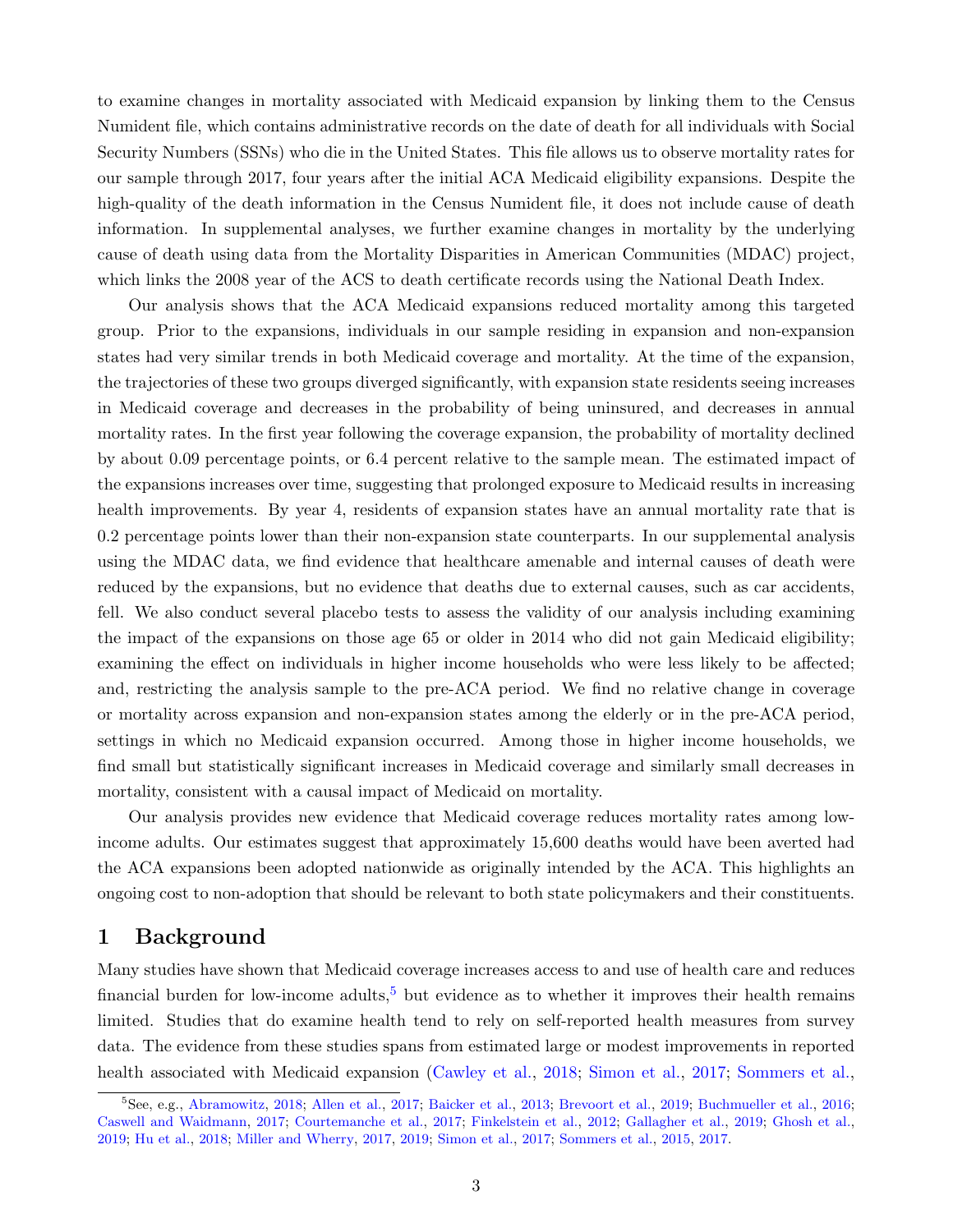[2017\)](#page--1-31), to no effects [\(Courtemanche et al.,](#page--1-43) [2018a,](#page--1-43)[b;](#page--1-44) [Sommers et al.,](#page--1-42) [2015;](#page--1-42) [Wherry and Miller,](#page--1-45) [2016\)](#page--1-45) or even small but marginally significant negative effects [\(Miller and Wherry,](#page--1-40) [2017\)](#page--1-40).

One concern with self-reported health data is that it may not accurately measure changes in physical health. In the Oregon Health Insurance Experiment (OHIE), low-income adults selected by a lottery to apply for Medicaid coverage reported near immediate improvements in their health compared to the controls, despite experiencing no significant differences yet in their health care utilization [\(Finkelstein](#page--1-3) [et al.,](#page--1-3)  $2012$ .<sup>[6](#page--1-46)</sup> The researchers concluded that the change in reported health may at least partly capture a general sense of improved well-being, or "winning" effects resulting from individuals' lottery selection. There is also the risk that changes in self-reported health may reflect increasing awareness of health problems or interactions with the health care system, rather than actual changes in physical health. One example would be increased contact with health providers leading to new information about a previously undiagnosed illness and, as a consequence, a worsened self-perception of health. This could bias downwards estimates of the effect of public health insurance on health.[7](#page--1-47) Finally, in general, the reliability of self-reported health measures for U.S. adults and their association with objective health measures are documented to be worse among lower socioeconomic status groups [\(Dowd and Zajacova,](#page--1-48) [2007,](#page--1-48) [2010;](#page--1-49) [Zajacova and Dowd,](#page--1-13) [2011\)](#page--1-13).

In addition to offering the first experimental evidence on the effects of expanded Medicaid, the Oregon Health Insurance Experiment (OHIE) covered new ground by collecting data on clinical health measures among its participants. The researchers did not observe significant effects on any of the collected measures, however, which were blood pressure, cholesterol, and blood sugar levels. Using administrative data, they also found no evidence that Medicaid coverage led to a reduction in mortality during the 16 months following coverage gain. Their estimate suggested a 16 percent reduction in mortality associated with acquiring Medicaid, but with a large confidence interval that could not rule out sizeable changes in either direction.<sup>[8](#page--1-50)</sup>

As the data become available, researchers are beginning to evaluate the mortality effects of the ACA Medicaid expansions.<sup>[9](#page--1-51)</sup> Two current studies use population-level mortality data to estimate changes in adult mortality in expansion states compared to non-expansion states. In contrast to Oregon, the ACA Medicaid expansions affected a much larger number of people (13.6 million vs. under 11,000) [\(Medicaid and CHIP Payment and Access Commission,](#page--1-24) [2018;](#page--1-24) [Finkelstein et al.,](#page--1-3) [2012\)](#page--1-3). However, the authors rely on death certificate data without the information on individual income needed to identify the policy's target population. As a consequence, it can be difficult to detect effects at the population-

 $6$ The researchers found an improvement in self-reported health for the treatment group during their initial survey, which was conducted, on average, about one month after gaining coverage, that was about two-thirds of the size of their main effect estimated using survey data collected more than a year later.

<sup>7</sup>See [Currie and Gruber](#page--1-52) [\(1995\)](#page--1-52) for more discussion.

<sup>8</sup>Another relevant randomized social experiment provided Medicare to newly entitled Social Security Disability Insurance (SSDI) beneficiaries (as opposed to them being subject to a 2-year waiting period for coverage). The evaluation of this experiment found no reductions in mortality up to 3 years later but the sample sizes were too small to be able to detect effects [\(Weathers and Stegman,](#page--1-53) [2012\)](#page--1-53).

<sup>9</sup>A separate but related literature has examined the relationship between public health insurance and child mortality using variation in exposure tied to the introduction of Medicaid and later expansions in public coverage under Medicaid and the Children's Health Insurance Program. For the most part, these studies have found significant declines in mortality associated with expanded coverage for infants and children both in the short-term (e.g. [Currie and Gruber,](#page--1-36) [1996a,](#page--1-36)[b;](#page--1-13) [Goodman-Bacon,](#page--1-54) [2018b;](#page--1-54) [Howell et al.,](#page--1-55) [2010\)](#page--1-55) and long-term [\(Brown et al.,](#page--1-56) [2018;](#page--1-56) [Goodman-Bacon,](#page--1-57) [2016;](#page--1-57) [Wherry and](#page--1-58) [Meyer,](#page--1-58) [2016\)](#page--1-58).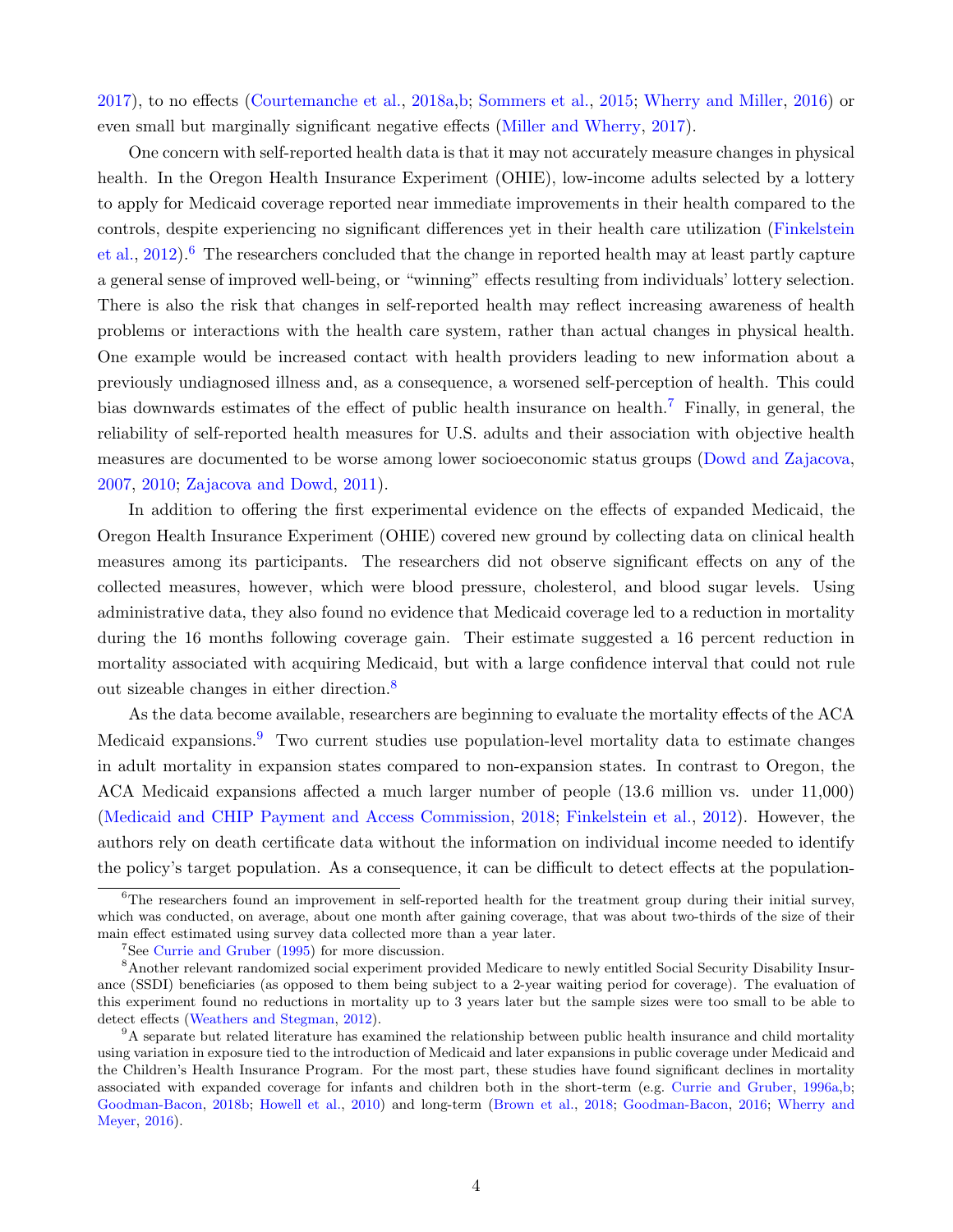level, particularly when Medicaid coverage is estimated to have increased by as little as 1 percentage point among all nonelderly adults [\(Black et al.,](#page--1-4) [2019\)](#page--1-4). The two studies examining the effects of the ACA Medicaid expansions in this manner reach different conclusions, detecting no [\(Black et al.,](#page--1-4) [2019\)](#page--1-4) and sizeable effects on adult mortality (a 3.6% reduction) [\(Borgschulte and Vogler,](#page--1-59) [2019\)](#page--1-59).In addition, research on pre-ACA expansions in Medicaid that also relies on aggregated data finds larger effects on adult mortality;<sup>[10](#page--1-28)</sup> [Sommers et al.](#page--1-16) [\(2012\)](#page--1-16) and [Sommers](#page--1-13) [\(2017\)](#page--1-13) find a 6 percent reduction in nonelderly adult mortality in pre-ACA Medicaid expansions in New York, Maine, and Arizona measured over a five-year period.The absence of conclusive evidence on whether Medicaid improves the objective health of adult beneficiaries is a major omission given that Medicaid is a public health program that aims to improve access to and use of efficacious health care.

All of these studies rely on changes in survival for the Medicaid eligible to translate into overall mortality effects observable at the population (or state) level. However, at least two studies suggest that a focus on subgroups most at risk for mortality may increase the likelihood of detecting effects. [Swaminathan et al.](#page--1-60) [\(2018\)](#page--1-60) examine the impact of the ACA Medicaid expansions on the one-year survival rate of patients with end stage renal disease initiating dialysis. The authors find a significant 8.5 percent reduction in mortality for individuals with this chronic condition, driven primarily by a decrease in deaths due to causes considered health care amenable. More recently, [Khatana et al.](#page--1-61) [\(2019\)](#page--1-61) find evidence of a decrease in rates of cardiovascular disease among adults ages 45-64 associated with state adoption of the ACA Medicaid expansions.

For this reason, it is likely that the primary impediment to analyzing the impact of Medicaid on mortality has been data availability. Data from death certificate records contain very little socioeconomic information on the decedent; in particular, they contain no information on the decedent's income, whether he or she previously had health insurance coverage, or other characteristics that might affect Medicaid eligibility. Without data that links information on individual Medicaid eligibility and mortality, researchers must rely on eligibility changes over larger population groups – for example, residents of certain states or counties – which contain many individuals who would not be affected by Medicaid policy. This decreases the power to detect changes in mortality of a plausible magnitude, leading some researchers to conclude that "it will be extremely challenging for a study [on the ACA Medicaid expansions] to reliably detect effects of insurance coverage on mortality unless these data can be linked at the individual level to large-sample panel data" [\(Black et al.,](#page--1-4) [2019\)](#page--1-4).

This finding of mortality effects for certain subgroups that may not be detectable in larger aggregations of data is consistent with existing work on the effects of Medicare on health. [Card et al.](#page--1-53) [\(2004\)](#page--1-53) and [Finkelstein and McKnight](#page--1-62) [\(2008\)](#page--1-62) find little evidence of an effect of Medicare on mortality using death certificate records. However, among those who are hospitalized and severely ill, [Card et al.](#page--1-63) [\(2009\)](#page--1-63) find a significant 1 percentage point (or 20 percent) reduction in mortality following admission that persists for at least 9 months following discharge. This analysis notably identifies these effects by comparing patients just below and above the Medicare-eligible age of 65 when admitted, which is just above the age range considered in our analyses.

It is also worth noting that, at the time of these studies, Medicare did not provide coverage for

 $10$ In addition, an analysis of the mortality effects of insurance expansion under Massachusetts's 2006 health reform by [Sommers et al.](#page--1-64) [\(2014\)](#page--1-64) finds a significant 2.9 percent reduction in all-cause mortality over four years of follow-up; among deaths from "heath-care amenable" conditions, the authors find a 4.5 percent decline.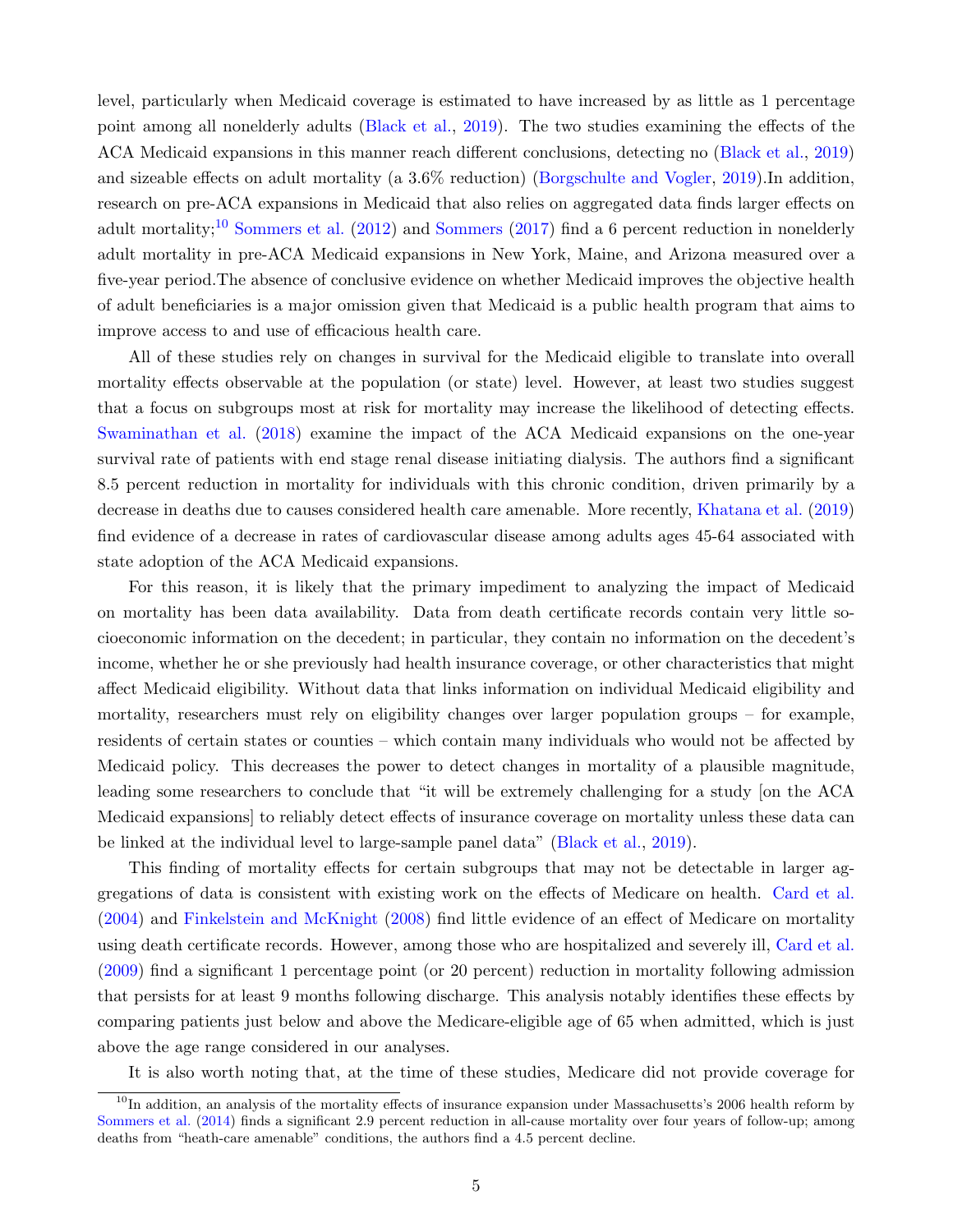prescription drugs. Recent papers studying the introduction of prescription drug coverage under the Medicare Part D program are finding evidence of mortality declines. [Huh and Reif](#page--1-65) [\(2017\)](#page--1-65) focus on those age 66 and find that insurance coverage for prescription drugs reduces mortality in this group by about 0.16 percentage points annually (about 9.6 percent). [Dunn and Shapiro](#page--1-66) [\(2019\)](#page--1-66) find slightly larger effects in an analysis that incorporates individuals with older ages. For both papers, reductions in mortality are driven by a decline in deaths due to cardiovascular disease. Using data for a subset of Medicare beneficiaries, [Kaestner et al.](#page--1-67) [\(2017\)](#page--1-67) find no significant effect on mortality but do document reductions in hospitalization admissions for heart disease, respiratory disease, and diabetes under the program. Importantly, sizeable increases in the use of prescription drugs that treat these particular diseases have been documented under the ACA Medicaid expansions (see [Ghosh et al.,](#page--1-9) [2019\)](#page--1-9).

## 2 Data and Outcomes

To conduct our analysis, we use data from two sources. First, we select respondents from the 2008 to 2013 waves of the American Community Survey who, based on their pre-ACA characteristics, were likely to benefit from the ACA Medicaid expansions. We include only individuals who either are in households with income at or under 138 percent of the FPL or who have less than a high school degree. Since we only have information on income captured at one point in time, the latter criterion is used to identify individuals who are of low socioeconomic status but might not meet the income cutoff at the time of the ACS interview. We exclude non-citizens, many of whom are not eligible for Medicaid, and those receiving Supplemental Security Income (SSI), who are likely to be Medicaid eligible even without the expansions.<sup>[11](#page--1-68)</sup> We restrict our primary analysis to individuals who were age 55 to 64 in 2014. This higher age group has relatively high mortality rates, and is also consistent with the sample criteria used in [Black et al.](#page--1-4) [\(2019\)](#page--1-4). We present results for all non-elderly adults in a supplementary analysis. We also exclude residents of 4 states and DC that expanded Medicaid to low-income adults prior to  $2014<sup>12</sup>$  $2014<sup>12</sup>$  $2014<sup>12</sup>$  There are approximately 566,000 respondents who meet our sample criteria.<sup>[13](#page--1-28)</sup>

Descriptive statistics for the sample by state Medicaid expansion status are reported in Table [A1.](#page--1-70) The average age of the respondents in the two groups is similar. However, individuals in expansion states are slightly better off with higher average income (147% of the FPL vs 140%) and educational attainment (45.3% with less than high school education vs 46.8%), as well as lower baseline rates of coverage (32.6% uninsured vs 37.3%), than individuals in non-expansion states. In addition, individuals in expansion states are more likely to be white or Hispanic, while a higher share of those in nonexpansion states are black.

These data are linked to the Census Numident file. The Census Numident file is derived from the Social Security Administration (SSA) Numerical Identification file, which includes information on date and county of birth and date of death (if it has occurred) for individuals with a Social Security Number (SSN). These data have been used in, e.g., [Brown et al.](#page--1-56) [\(2018\)](#page--1-56); [Chetty et al.](#page--1-4) [\(2011,](#page--1-4) [2016\)](#page--1-7); [Dobbie and](#page--1-11) [Song](#page--1-11) [\(2015\)](#page--1-11); [Sullivan and von Wachter](#page--1-71) [\(2009\)](#page--1-71), and other research relying on death information from

<sup>&</sup>lt;sup>11</sup>SSI recipients are automatically eligible for Medicaid coverage in most states.

 $12$ DE, MA, NY, and VT all expanded coverage to individuals with incomes at least to the poverty line prior to the ACA; DC received approval to implement its ACA Medicaid expansion early with enrollment starting in 2011.

<sup>&</sup>lt;sup>13</sup>Note that Census disclosure rules prohibit the disclosure of exact sample sizes and require rounding. All sample sizes reported in this paper are therefore rounded according to these rules.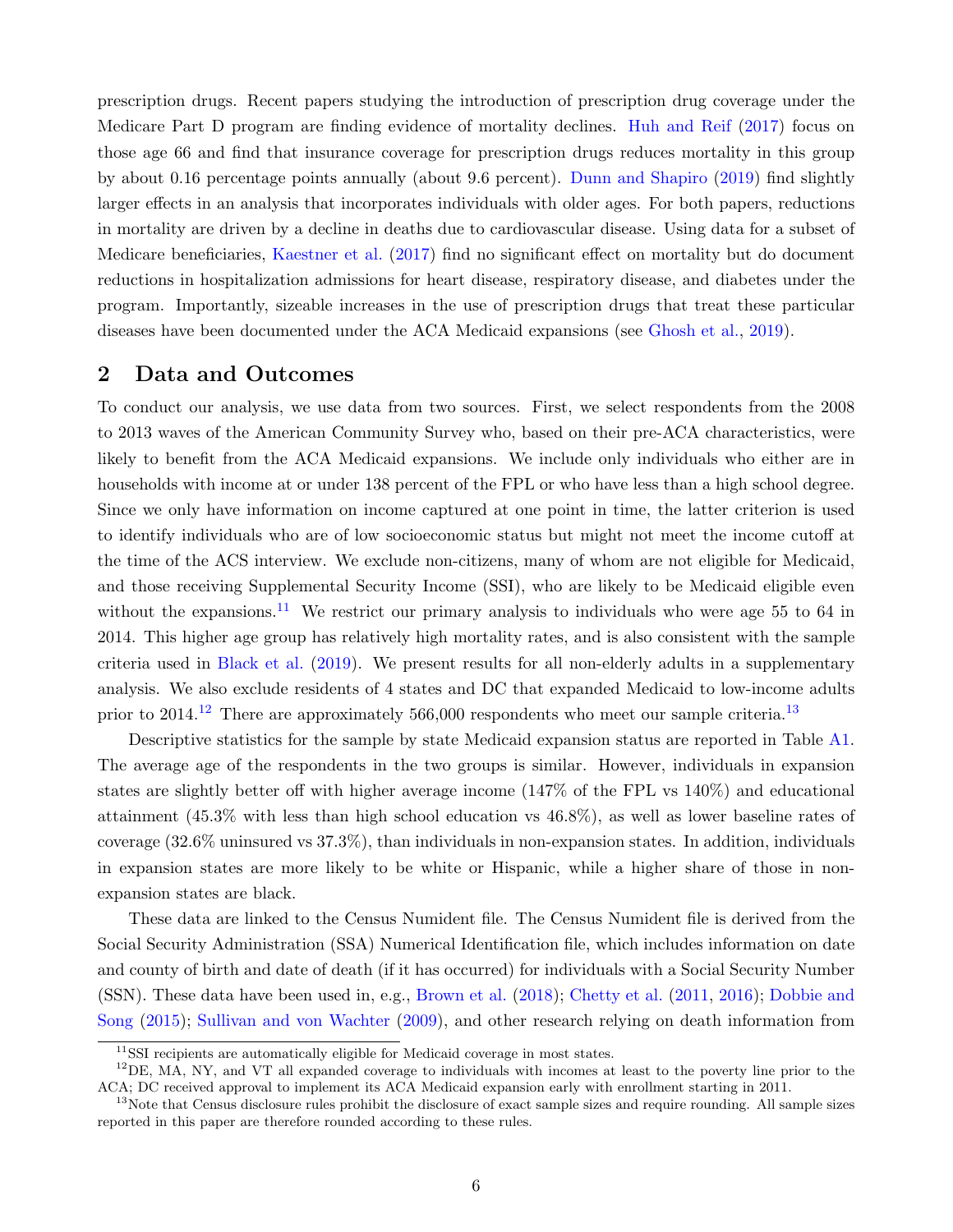tax records. Total deaths reported in the SSA file by age and year closely track the numbers reported by the National Center for Health Statistics [\(Chetty et al.,](#page--1-7) [2016\)](#page--1-7). In addition to this death information from the SSA, the Census Bureau also has information on date of death from the National Death Index (NDI) for some individuals and years, which it incorporates into its date of death measure when available.[14](#page--1-28) The Census Bureau receives the SSA Numident file each year and formats this information so that there is a single record per individual reflecting the most accurate and up-to-date information at that point in time. We use the most recently available version of the Census Numident, which captures date of death through the second quarter of 2018. Because we observe only a partial year in 2018, we limit our analyses to deaths occurring in 2017 and earlier.

The Census Numident and ACS data are linked via the Census Bureau's Personal Identification Validation System (PVS). This system assigns individuals in each dataset a protected identification key (PIK), an anonymized identifier that allows Census to track individuals across datasets. Approximately 94 percent of all ACS respondents are successfully assigned a PIK using available information on name, address, and date of birth, with a slightly higher match rates for citizens (95 percent) [\(Wagner and](#page--1-72) [Layne,](#page--1-72) [2014\)](#page--1-72). The assignment of a PIK allows respondents in the ACS to be matched to the Census Numident file. PIKS for the Census Numident file are assigned using social security numbers (SSNs). Since our analysis is restricted to older citizens, and since nearly all American citizens have SSNs assigned by the time they reach adulthood (see [Bernstein et al.,](#page--1-73) [2018\)](#page--1-73), we expect to have nearly full coverage of deaths in the Numident file.

Once these data are linked, we observe the vital status of each individual during the year they respond to the ACS and then each subsequent year. For example, an individual who responds to the 2008 ACS has his or her vital status observed in 2008 and each subsequent year through 2017, whereas an individual who responds to the 2013 ACS has his or her vital status observed in 2013 through 2017. We construct our outcome measure to represent mortality during each calendar year. If the individual is alive in a given year, the outcome variable takes a value of 0; if that individual died in that year it takes a value of 1. Once an individual has died, he or she is removed from the sample for subsequent years. In this way, we will be able to measure changes in the annual probability of death among individuals who were alive at the beginning of the year.

Annual mortality is about 1.4 percent for our sample on average across all years, and approximately 1.3 percent among respondents in expansion states during the year just prior to expansion.<sup>[15](#page--1-74)</sup> Note that because we have a fixed sample that ages in each period, mortality rates increase over time (i.e., our sample is oldest in the last year, 2017).

While our data offer the opportunity to link mortality and economic variables at the individual level, there are also several important limitations. First, we observe the economic characteristics of individuals (income and educational attainment, receipt of social services, and citizenship status) at the time they respond to the ACS, between 2008 and 2013. These are time-varying characteristics and may not accurately reflect economic characteristics at the time of the Medicaid expansions for some members of our sample. For example, an individual in a low-income household in 2008 may be in a higher-income household by 2014, at the time the expansions occurred. Similarly, individuals may

<sup>&</sup>lt;sup>14</sup>The NDI collects detailed information on deaths from state vital statistics offices. Respondents to the 2008 ACS were linked to the NDI for the years 2008-2015, as part of the Mortality Disparities in American Communities project.

<sup>&</sup>lt;sup>15</sup>These annual averages are calculated excluding mortality rates for individuals during their year of ACS interview.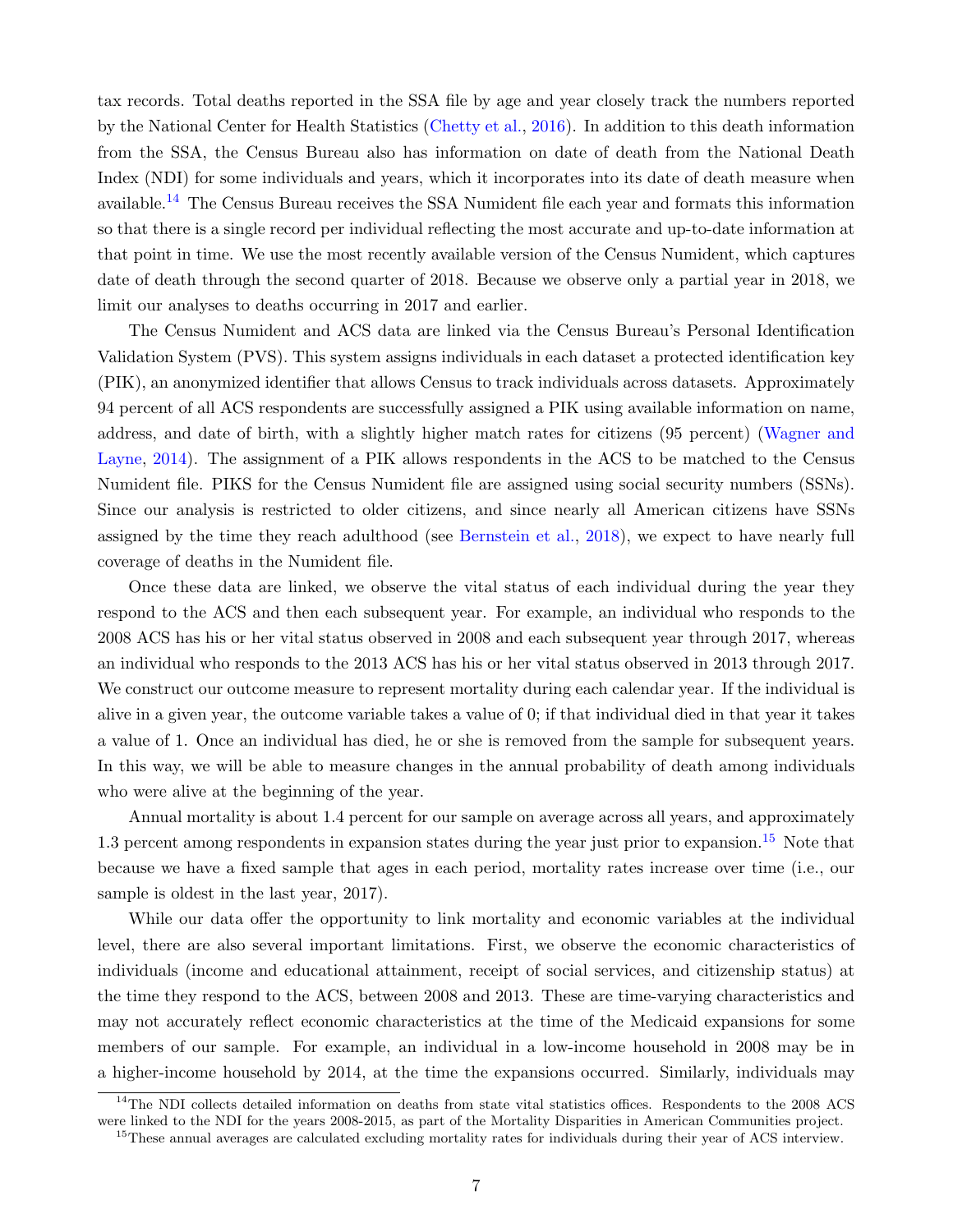migrate to different states between the time they responded to the ACS and the time the expansions occurred, resulting in our misclassification of whether that individual was exposed to the eligibility expansion.<sup>[16](#page--1-75)</sup> In general, we expect that this type of misclassification will bias our estimates towards zero.

A second limitation is that our data do not include information on the cause of death. The death information in the Census Numident is derived primarily from the Social Security Administration death records, which contain only date of death. We therefore supplement our main analysis with an exploration of data from the 2008 year of the ACS, which was linked to death certificate records from 2008 to 2015 as part of the Mortality Disparities in American Communities (MDAC) project. While this drastically reduces both the sample size and follow-up period, it does allow us to investigate changes in mortality based on the underlying cause of death as reported on the death certificate.

## 3 Empirical Strategy

Our empirical strategy looks at changes in annual mortality in the expansion states relative to the nonexpansion states before and after the implementation of the ACA Medicaid expansions. We estimate this using an event-study model that allows us to assess the evolution of relative outcomes while controlling for fixed differences across states and national trends over time. We estimate:

$$
Died_{isjt} = Expansion_s \times \sum_{\substack{y=-6\\y \neq -1}}^{3} \beta_y I(t - t_s^* = y) + \beta_t + \beta_s + \beta_j + \gamma \mathbf{I}(j = t) + \epsilon_{isjt}.
$$
 (1)

As described earlier, our data is constructed at the individual  $(i)$  by year  $(t)$  level. Each individual responds to the ACS during a survey wave  $(j)$  and reports their state of residence  $(s)$  at that time. The dependent variable  $Died_{isjt}$  denotes death during each year t among individuals who were alive at the beginning of year  $t$ . We only observe mortality for part of the year in the year the individual is surveyed  $(j)$ , since that individual had to be alive in order to complete the survey. To account for this, we include an indicator variable that year t is the year that the individual responded to the ACS (i.e., that  $j = t$ ).<sup>[17](#page--1-76)</sup> In this equation,  $\beta_s$  denotes state fixed effects and  $\beta_j$  denotes fixed effects associated with survey wave.  $\beta_t$  denotes calendar year fixed effects, which will account for general trends in mortality for all individuals in our sample including their gradual aging over time.<sup>[18](#page--1-77)</sup>

The variable Expansion<sub>s</sub> equals 1 if, at the time they responded to the ACS, individual i was living in a state that opted to expand Medicaid eligibility between 2014 and 2017, and zero otherwise. Indicator variables  $I(t - t_s^* = y)$  measure the time relative to the implementation year,  $t_s^*$ , of the expansion in that state, and are zero in all periods for non-expansion states.<sup>[19](#page--1-78)</sup> While most states expanded in the beginning of 2014, some states expanded later in the year or in subsequent years. If a state expanded on or after July 1 of a given year, we code it as having expanded in the subsequent

<sup>&</sup>lt;sup>16</sup>Note that it does not appear that migration decisions are correlated with a state's decision to expand Medicaid, see [Goodman](#page--1-79) [\(2017\)](#page--1-79).

 $17$ If we drop the observations for which we observe less than a full year of mortality our results are unchanged. Note that we do not have information on the date of the ACS interview.

<sup>&</sup>lt;sup>18</sup>Results are also virtually identical in a model that includes controls for gender, race, and single year of age.

<sup>&</sup>lt;sup>19</sup>We group together  $y \le -6$  into a single indicator variable interacted with expansion status since we only observe  $y < -6$  for late expander states.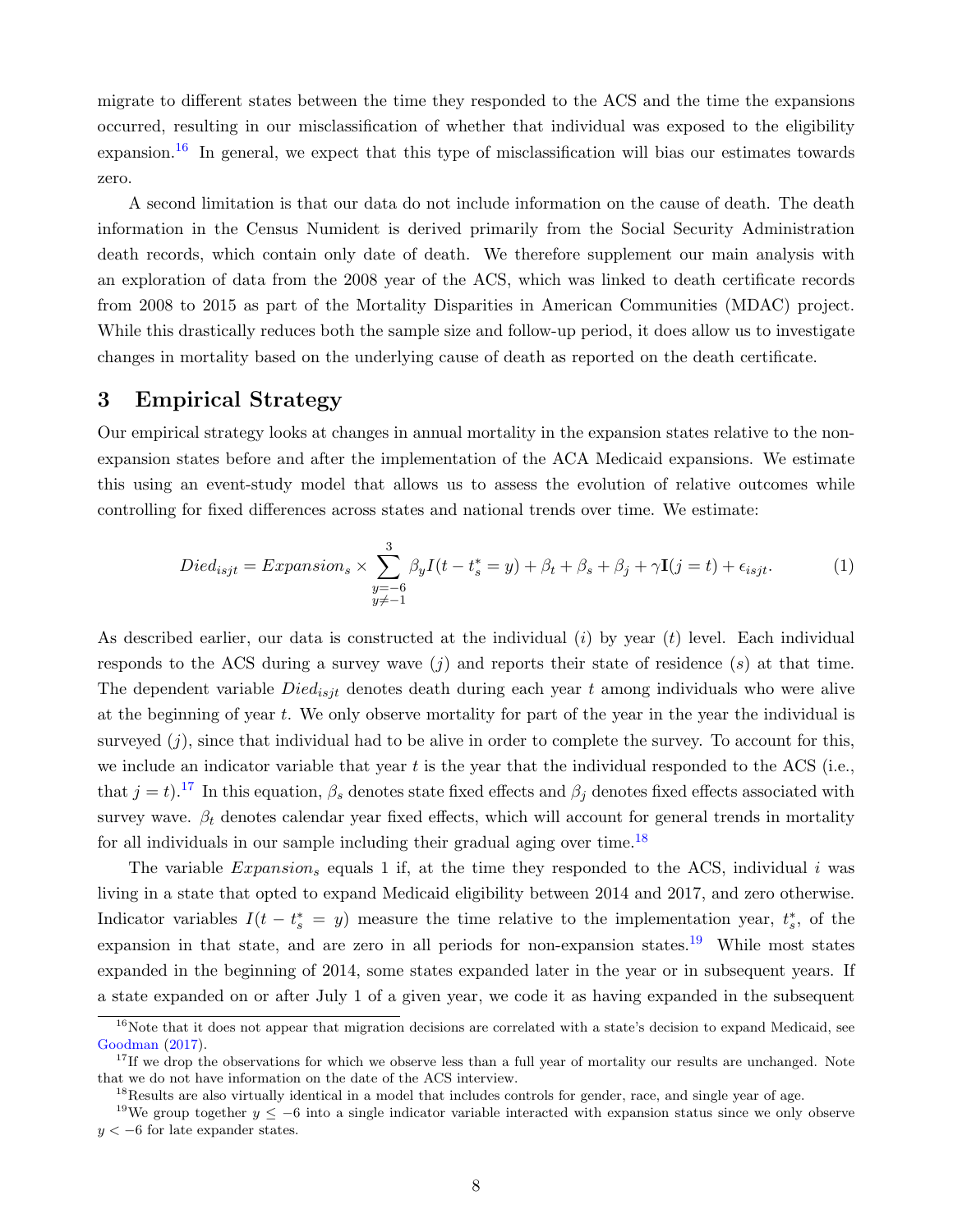year.<sup>[20](#page--1-80)</sup> The omitted category is  $y = -1$ , the year prior to the expansion. Therefore, each estimate of  $\beta_y$  provides the change in outcomes in expansion states relative to non-expansion states during year y, as measured from the year immediately prior to expansion. If expansion and non-expansion states were trending similarly prior to the ACA, we would expect that indicators associated with event times  $y = -6$  to  $y = -2$  would be small and not statistically significant. We estimate equation [\(1\)](#page--1-81) with a linear probability model and report heteroskedasticity-robust standard errors that are clustered at the state level. All analyses use ACS survey weights.

In addition to the event study analyses, we also present difference-in-differences estimates as a summary of the effect across all post-expansion years. These are estimated using the same equation except the event study coefficients are replaced with a single variable indicating the individual  $i$  was in an Expansion state after the expansion had occurred  $(Expansion_s \times Post_t)$ .

## 4 Results

#### 4.1 Impact of ACA Expansions on Medicaid Eligibility and Enrollment

We first estimate the impact of the ACA Medicaid expansions on Medicaid eligibility and coverage for individuals similar to those in our sample. We consider changes in eligibility for Medicaid in addition to enrollment changes since eligible individuals are "conditionally covered" by the program, in the sense that they may choose to remain uninsured and enroll only when they become ill. This concept of conditional coverage was first discussed by [Cutler and Gruber](#page--1-16) [\(1996\)](#page--1-16) in their study of historic Medicaid expansions for pregnant women and children; it may be even more relevant in our context, however, given another change under the ACA designed to provide a new pathway for the uninsured to gain immediate access to Medicaid-funded services. For the first time, the federal government required states to implement presumptive eligibility programs under their Medicaid programs. Specifically, the ACA granted hospitals the ability to make presumptive eligibility determinations for Medicaid for certain groups covered in their state, including the non-elderly ACA expansion population [\(Caucci,](#page--1-13) [2014\)](#page--1-13).<sup>[21](#page--1-82)</sup> This means that if patients appear to have incomes low enough to qualify for Medicaid, hospitals may grant temporary Medicaid enrollment. Recipients of this temporary enrollment status may immediately receive health services and providers are guaranteed reimbursement for those services. In addition to presumptive eligibility programs, federal law directs states to provide retroactive coverage for new enrollees by covering medical bills incurred up to 3 months prior to their application date if they met the eligibility criteria during that time.<sup>[22](#page--1-83)</sup> By not requiring an individual to first enroll in Medicaid prior to receiving Medicaid-funded care, these policies reinforce the notion that all eligible individuals are effectively covered by the program even if not actually enrolled.

Since we only observe our sample in the ACS during the pre-expansion years, we do not have

 $^{20}$ In our analyses, states that expanded Medicaid in 2014 are AR, AZ, CA, CO, CT, HI, IL, IA, KY, MD, MI, MN, NJ, NM, NV, ND, OH, OR, RI, WA, and WV. Michigan implemented their expansion in April 2014 with the remainder of states expanding in January 2014. States that we considered to have 2015 expansions are NH (implemented August 15, 2014), PA (January 1, 2015), and IN (February 1, 2015). We consider AK (September 1, 2015) and MT (January 1, 2016) to be 2016 expansion states and LA (July 1, 2016) to be a 2017 expansion state.

 $^{21}$ Previously presumptive eligibility programs were optional for states and limited to pregnant women and children. States also had discretion over what types of providers could grant presumptive eligibility for these groups.

 $^{22}$ A handful of states (AR, IA, IN, NH) had federal waivers to waive retroactive coverage for the expansion population, or other existing Medicaid eligibility groups, during our study period [\(Musumeci and Rudowitz,](#page--1-84) [2017\)](#page--1-84).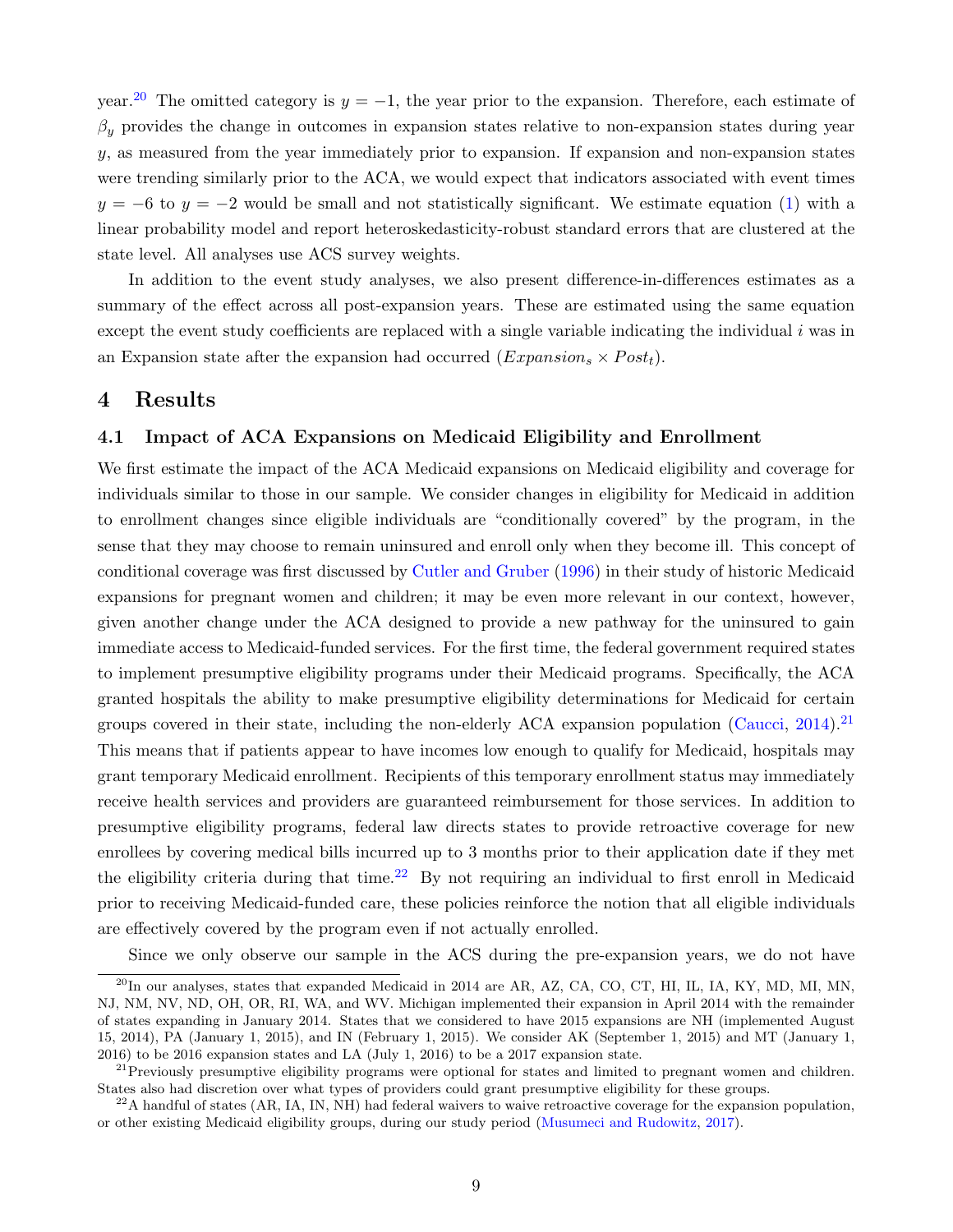information on their economic characteristics or coverage decisions during the post-expansion period. However, we are able to estimate model [\(1\)](#page--1-81) using respondents in the 2008 to 2017 waves of the ACS who were age 55 to 64 in 2014, and otherwise meet the same sample restrictions as in our main analyses. While this analysis does not completely mirror that used to study mortality, it allows us to provide an estimate of the changes in eligibility and coverage similar to those likely experienced by our sample.<sup>[23](#page--1-47)</sup> We impute income eligibility for Medicaid using information on family structure and income and state-specific eligibility criteria over this time period.<sup>[24](#page--1-85)</sup> In addition to changes in Medicaid eligibility, we also examine changes in Medicaid coverage and overall insurance status using respondent reports about current health insurance coverage at the time of the ACS survey.

The results are presented in Figure [1](#page--1-86) and in the first three columns of Table [1.](#page--1-86) We find a large increase in Medicaid eligibility associated with the ACA Medicaid expansions with gains of between 41 and 46 percentage points during each post-expansion year, as compared to the year just prior to expansion. Consistent with many other studies of this policy,  $2^5$  we also find significant increases in Medicaid coverage and decreases in uninsurance associated with the decision to expand Medicaid eligibility. Reported Medicaid coverage increases by 7.3 percentage points in the first year and by 9.9 percentage points four years after the expansion relative to the year prior to expansion, while uninsurance decreases by 3.8 percentage points in the first year and 3.9 percentage points four years after the expansion. The estimates for years 2 and 3 are larger than those for year 4, which likely reflects the increasing share of the sample that is aging into Medicare over the study period.

It is important to note that the increases in Medicaid coverage observed in the survey data are most likely smaller than total enrollment changes for several reasons. First, Medicaid coverage is notoriously underreported in survey data. [Boudreaux et al.](#page--1-87) [\(2015\)](#page--1-87) link the 2009 ACS to administrative data on Medicaid and Children Health Insurance Program (CHIP) enrollment and find that 23 percent of Medicaid/CHIP enrollees do not report this source of coverage. Rates of underreporting are higher for adults and minority groups; in addition, these groups are more likely to report no insurance coverage than other sources of coverage. Second, by asking about coverage only at the time of the survey, the ACS does not capture information on Medicaid coverage for individuals enrolled in Medicaid during other times during the year. Given that there is tremendous churn among adults in the Medicaid program,  $^{26}$  $^{26}$  $^{26}$ these estimates, therefore, likely underrepresent the total share of adults gaining any Medicaid coverage during each year.

We conducted our own analysis of underreporting for individuals meeting our sample criteria using data available from the 2008 to 2012 National Health Interview Survey (NHIS) for respondents linked to administrative data on Medicaid enrollment.<sup>[27](#page--1-23)</sup> We found that while 14.3 percent of the sample reported

<sup>&</sup>lt;sup>23</sup>There is one additional difference in the setup of this analysis. To avoid having multiple samples disclosed from the restricted-use data, we use the public-use ACS files for this "first-stage" analysis. The public-use file is a two-thirds random sample of the restricted-use file and will therefore result in nearly identical results, but with slightly larger confidence intervals.

 $24$ We consider eligibility for low-income parents under Medicaid Section 1931 criteria in each state, as well as expanded eligibility for parents and childless adults under waiver programs that offered comparable coverage to the ACA Medicaid expansions. Please see Appendix Section [B](#page--1-88) for additional details about the eligibility imputation.

<sup>&</sup>lt;sup>25</sup>E.g., [Buchmueller et al.](#page--1-35) [\(2016\)](#page--1-35); [Cawley et al.](#page--1-29) [\(2018\)](#page--1-29); [Courtemanche et al.](#page--1-37) [\(2017\)](#page--1-37); [Miller and Wherry](#page--1-40) [\(2017,](#page--1-40) [2019\)](#page--1-41); [Sommers et al.](#page--1-42) [\(2015\)](#page--1-42)

 $26$ See, for example, analyses in [Sommers](#page--1-89) [\(2009\)](#page--1-89) and [Collins et al.](#page--1-90) [\(2018\)](#page--1-90).

 $27$ These data are available from the National Center for Health Statistics for NHIS respondents who consent to the linkage. Due to an unfortunately timed change in the way CMS collects enrollee-level Medicaid administrative records,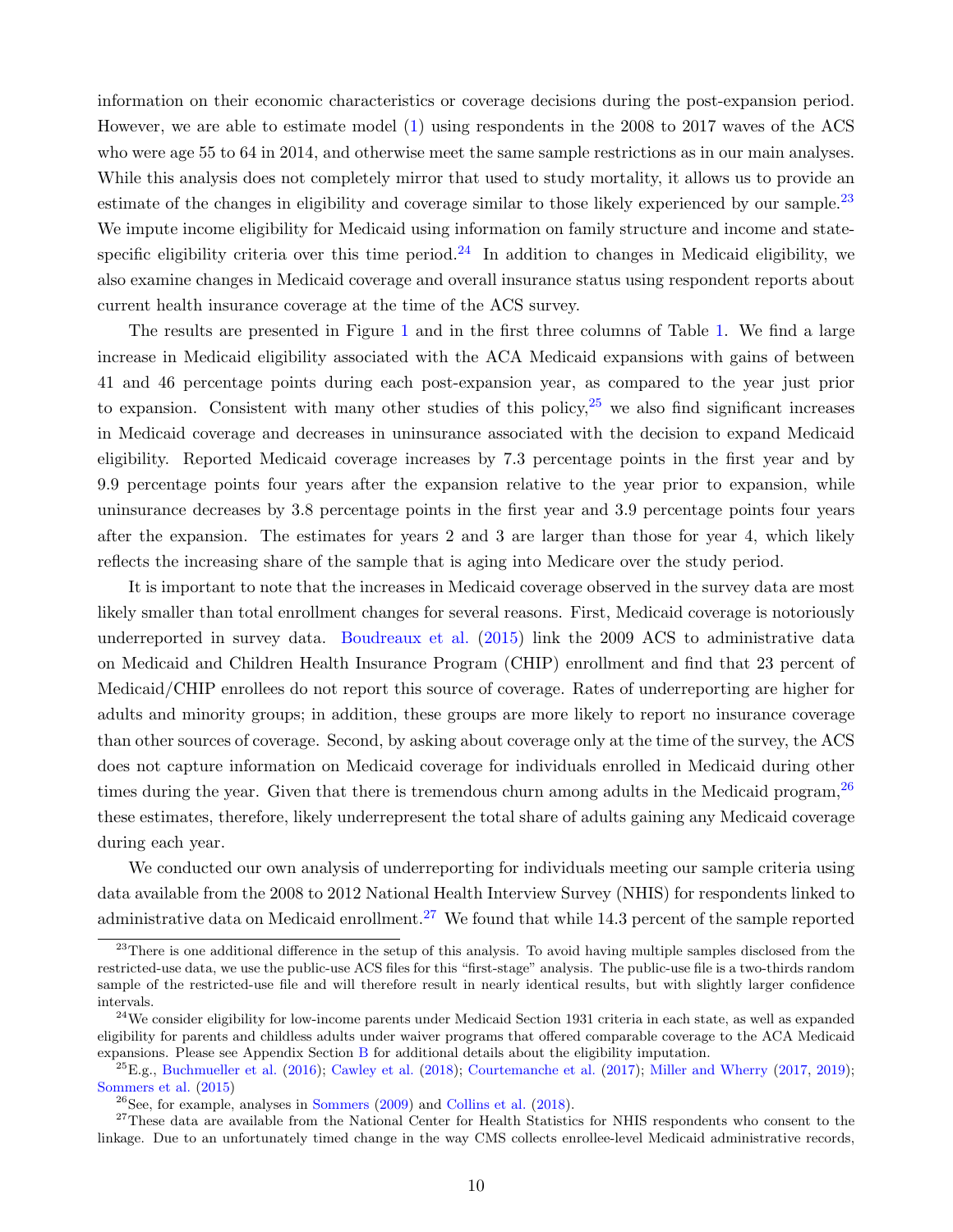being enrolled in Medicaid at the time they completed the survey, 19.3 percent were enrolled at some point during that year according to the CMS administrative records; this suggests an undercount based on survey data of approximately 35 percent.

Because this analysis is based on the reporting behavior of Medicaid enrollees prior to the ACA, it may not necessarily reflect the degree of underreporting among those gaining Medicaid coverage under the ACA expansions. Therefore, we also estimate by how much we might be undercounting the change in total Medicaid enrollment under the ACA by comparing the "first stage" we obtain from the ACS with a "first stage" obtained from different CMS administrative data reports on total Medicaid enrollment during the study period. The two different administrative sources used for this analysis offer different definitions of enrollment and have different information in terms of the years and states available, as well as the ages for which information on enrollment is collected. Depending on the data source used, we find estimates of undercount ranging from somewhat smaller (18%) to considerably larger (exceeding 100%) than the estimate arrived at with the NHIS-CMS linked data. Since the NHIS-CMS data analysis allowed us to create an analytic sample most similar to that used in this paper, we apply the 35 percent undercount estimates when discussing treatment effects in the section that follows. Additional details on the analysis of underreporting in the NHIS-CMS data, as well as the analyses involving the CMS data reports may be found in Appendix Section [C.](#page--1-91)

#### 4.2 Impact of ACA Expansions on Mortality

Our estimates of equation [\(1\)](#page--1-81) are presented in Figure [2](#page--1-92) and in the fourth column of Table [1.](#page--1-86) Prior to the ACA expansion, mortality rates trended similar across the two groups: pre-expansion event study coefficients are close to zero and not statistically significant. Starting in the first year of the expansion, we observe mortality rates decrease significantly among respondents in expansion states relative to non-expansion states. The coefficient estimated in the first year following the expansion indicates that the probability of dying in this year declined by about 0.09 percentage points. In years 2 and 3, we find reductions in the probability of about 0.1 percentage points and, in year 4, a reduction of about 0.2 percentage points. All estimates are statistically significant.

In the difference-in-differences model, we estimate an average reduction in mortality of about 0.13 percentage points (top panel of Table [1\)](#page--1-86).<sup>[28](#page--1-93)</sup> We can combine this estimate with the estimates of the first stage to provide information on the treatment effect of Medicaid coverage on the group that actually enrolled.<sup>[29](#page--1-94)</sup> Our analysis of the ACS suggested that Medicaid enrollment increased by about 10.1 percentage points in our sample. However, as noted above, we estimate that survey measures are likely to underreport actual take-up by about 35 percent (see Appendix Section [C\)](#page--1-91). Incorporating this underreport into our first stage estimates indicates that the true first stage is likely closer to 15.5

data are unavailable for most states after 2012.

<sup>&</sup>lt;sup>28</sup>If we average the post-expansion event study indicators, rather than estimating a two way fixed effects differencein-differences coefficient, the estimate is nearly identical. This suggests that any potential bias introduced in the DID estimate from using earlier implementation states as controls for later implementation states during their post-period if there are time-varying treatment effects is likely small (see [Goodman-Bacon,](#page--1-95) [2018a\)](#page--1-95).

 $29$ One can further scale up this estimate to arrive at the local average treatment effect of gaining any coverage by incorporating estimated crowd out. However, for the interpretation to be valid it must be the case that Medicaid coverage is equivalent to the private coverage purchased when Medicaid is unavailable. This is unlikely to be the case; for example, beneficiaries who switch to Medicaid from private insurance typically will not pay a premium and have minimal cost sharing, and could thus potentially benefit financially. For this reason, we focus on the treatment effect of Medicaid in this discussion.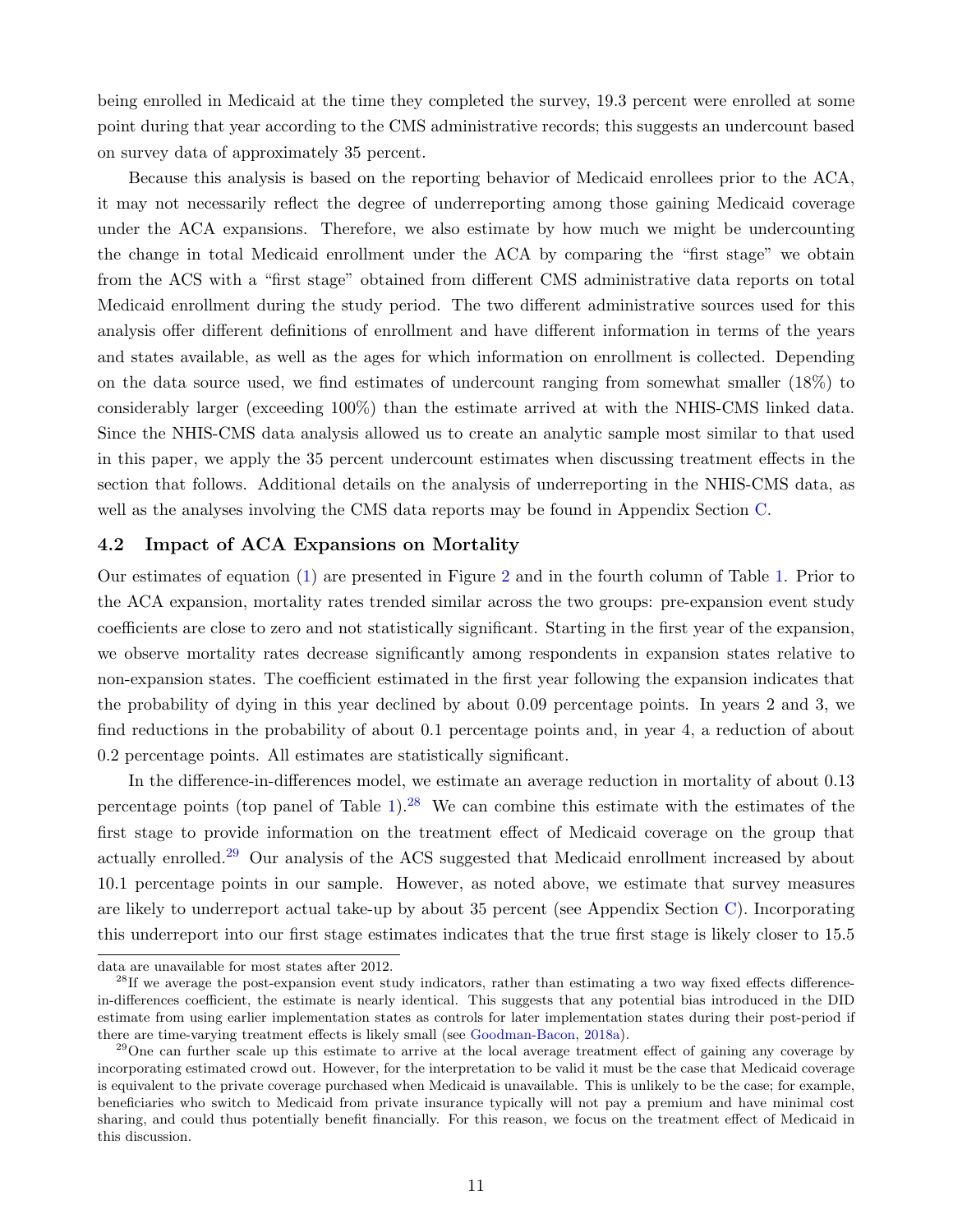percent (i.e.,  $\frac{0.101}{(1-0.35)}$ ). Our estimates therefore suggest that the treatment effect of Medicaid coverage on mortality is about a 0.8 percentage point  $(=\frac{0.13}{0.155})$  reduction.

It is important to note that even this re-scaled first stage only considers the immediate, or shortterm, effects of Medicaid coverage on mortality. To the extent that there are longer-term effects on health, it is not clear that the average annual change in coverage is the correct first stage. For instance, individuals who gained coverage in 2014 but not later years may still experience health benefits that translate into reduced mortality in subsequent years. This is particularly relevant for the age group we study, as part of the sample ages in to Medicare over our analysis period. These individuals might still experience reduced mortality after enrollment in Medicare due to long-run health gains from receiving Medicaid at ages 62 to 64. Results in recent work examining the long-term effects of public insurance expansions for children document health improvements that manifest years later.<sup>[30](#page--1-96)</sup> A more appropriate first stage, if the data were available, might be the change in the proportion of the sample with any exposure to Medicaid at the time of each post-expansion year, which will necessarily be larger than the estimates presented here.

#### 4.3 Placebo Tests and Additional Analyses

To assess the validity of our empirical approach, we conduct several "placebo" tests. In these tests, we investigate whether we observe effects of the Medicaid expansions in populations that we expect to be unaffected or less affected by the policy change.

Our first placebo tests uses individuals who were age 65 and older at the time of the ACA expansions. These individuals had near universal coverage through the Medicare program and should not have been directly affected by the coverage expansions.<sup>[31](#page--1-97)</sup> To conduct this test, we estimate equation [\(1\)](#page--1-81) but use a sample of individuals who were 65 years old or older in 2014. The results are presented in the first panel of Figure [3.](#page--1-86) As predicted, we observe no effect of the Medicaid expansions on Medicaid coverage for this group (panel a). We also see no effect of the ACA on mortality rates for this group.

A second placebo tests shifts our analysis sample back in time to the pre-ACA period. This test can assess whether any elements of our sample construction, such as drawing the ACS sample only in the pre-expansion period, might lead to spurious results. We construct the data in the same fashion as our main analysis, but use mortality data from 2004 to 2013 for ACS respondents from 2004 to 2009 (rather than mortality data from 2008 to 2017 for 2008-2013 ACS respondents). We construct a variable indicating that a state expanded that corresponds to  $Expansion_s$  in equation [\(1\)](#page--1-81), but behaves as if the expansions occurred in 2010 rather than 2014, with states expanding t years after 2014 treated as if they expanded in  $2010+t$ . The results of this placebo test using the pre-ACA period is presented in the second row of Figure  $3^{32}$  $3^{32}$  $3^{32}$  As expected, we find no effect on Medicaid coverage or mortality in expansion states during this pre-ACA period.

<sup>&</sup>lt;sup>30</sup>[Boudreaux et al.](#page--1-99) [\(2016\)](#page--1-57) and [Goodman-Bacon](#page--1-57) (2016) document better later life adult health among children who gained exposure to Medicaid under its rollout in the 1960s. [Brown et al.](#page--1-56) [\(2018\)](#page--1-56); [Currie et al.](#page--1-100) [\(2008\)](#page--1-100); [Miller and Wherry](#page--1-101) [\(2018\)](#page--1-101); [Thompson](#page--1-102) [\(2017\)](#page--1-102); [Wherry and Meyer](#page--1-58) [\(2016\)](#page--1-58) and [Wherry et al.](#page--1-36) [\(2017\)](#page--1-36) find evidence of better long-term health for children benefiting from later expansions in Medicaid and CHIP.

<sup>&</sup>lt;sup>31</sup>Prior work has documented some spillover effects on the health care utilization of this population under pre-ACA state Medicaid expansions, but analyses of the ACA Medicaid expansions have found no evidence of such spillovers and are able to rule out very small effects [\(Carey et al.,](#page--1-45) [2018\)](#page--1-45).

<sup>&</sup>lt;sup>32</sup>Since the ACS only began collecting data on health insurance in 2008, the analysis for Medicaid coverage is limited to the 2008-2013 years.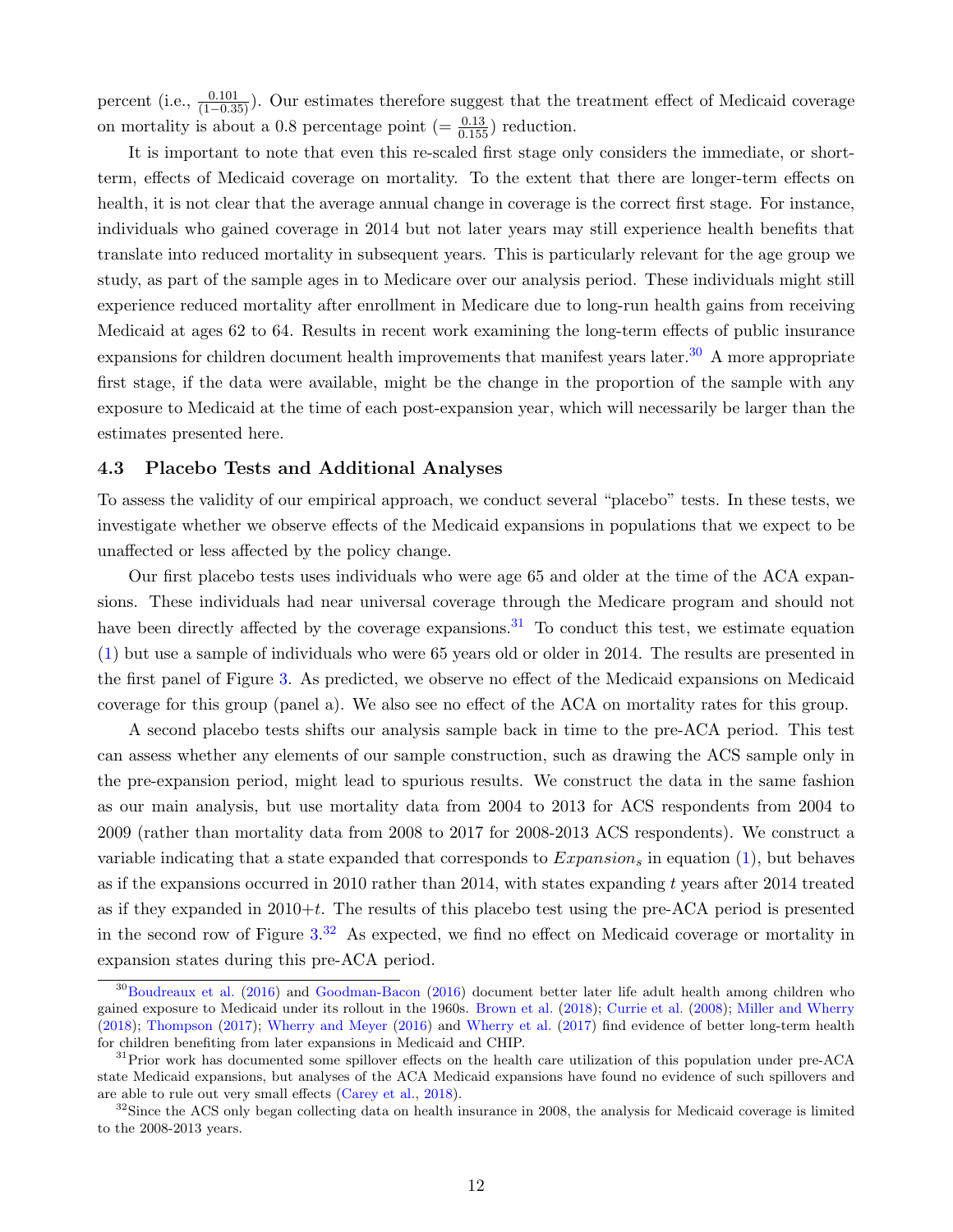Finally, we examine individuals age 55 to 64 in households earning 400% FPL or greater at the time of the ACS interview. This group should be less affected than our main sample of low income or low education respondents. However, they may still gain Medicaid coverage under the expansions due to changes in income over time, or if their income is reported with error. As seen in the third row of Figure [3,](#page--1-86) we do find small but statistically significant increases in Medicaid enrollment corresponding with the expansions among this group. We also see small but, for some years, statistically significant reductions in mortality for this group. However, these mortality reductions are quite small, between 15 and 20% of the size observed in our primary sample. The sample for the higher income group is also nearly three times as large as our main sample, resulting in much tighter confidence intervals. Taken together, all three placebo tests support our empirical design.

In addition to these placebo tests, we also conduct several additional analyses to further understand the impact of the Medicaid expansions. First, we examine changes in death rates by the underlying cause of death using the MDAC. These analyses rely on a much smaller sample and shorter followup period, and so we consider this analysis to be exploratory in nature. We examine deaths due to non-disease related (i.e. "external") and disease-related (i.e. "internal") causes separately. A subset of deaths caused by internal factors are considered to be "health care amenable" [\(Nolte and McKee,](#page--1-38) [2003\)](#page--1-38), which we also examine separately. These results are presented in Table [A2.](#page--1-86) We observe similar patterns for internal mortality and health care amenable mortality as we do in our main results, with relative decreases beginning in the first year after the expansions occur. Individual year effects are not statistically significant for health care amenable mortality, and are significant at the  $p < 0.10$  level for deaths from internal causes; however, we find highly significant reductions in deaths related to internal causes and marginally  $(p < 0.10)$  significant reductions in deaths from health care amenable causes under the difference-in-differences model. In contrast, mortality from external causes, which may be less affected by insurance coverage, does not appear to decrease after the expansions. The point estimates on the individual year effects are not statistically significant and the estimate on the pooled year effect is only significant at the 10% level. The estimate is also positive, although we note that there is a slight upward pre-trend in these deaths in the expansion states relative to non-expansion states.

We further probe cause of death analysis by conducting an analysis using the ICD code groupings by body region. We emphasize that this exercise is meant to be exploratory only with the hope that it will provide guidance for future work should better data become available. The results are reported in Table [A3.](#page--1-86) For most diseases, we observe negative coefficients; the largest negative point estimates are observed for deaths related to neoplasms (cancer), endocrine and metabolic diseases (primarily diabetes), cardiovascular disease, and respiratory diseases. Two of these (cardiovascular and endocrine/metabolic) are marginally significant at the 10% level. We also see a small negative but statistically significant impact on diseases related to the skin and subcutaneous tissue. However, this significant effect would not survive a correction for the many tests conducted.

A second additional analysis uses our main data source but examines changes in mortality for different populations. Our main analysis is limited to individuals age 55 to 64 at the time of the Medicaid expansions, a group with higher mortality rates that has been the focus of other work on this topic (e.g. [Black et al.,](#page--1-4) [2019\)](#page--1-4). In column (1) of Table [A4,](#page--1-86) we also estimate the impact of Medicaid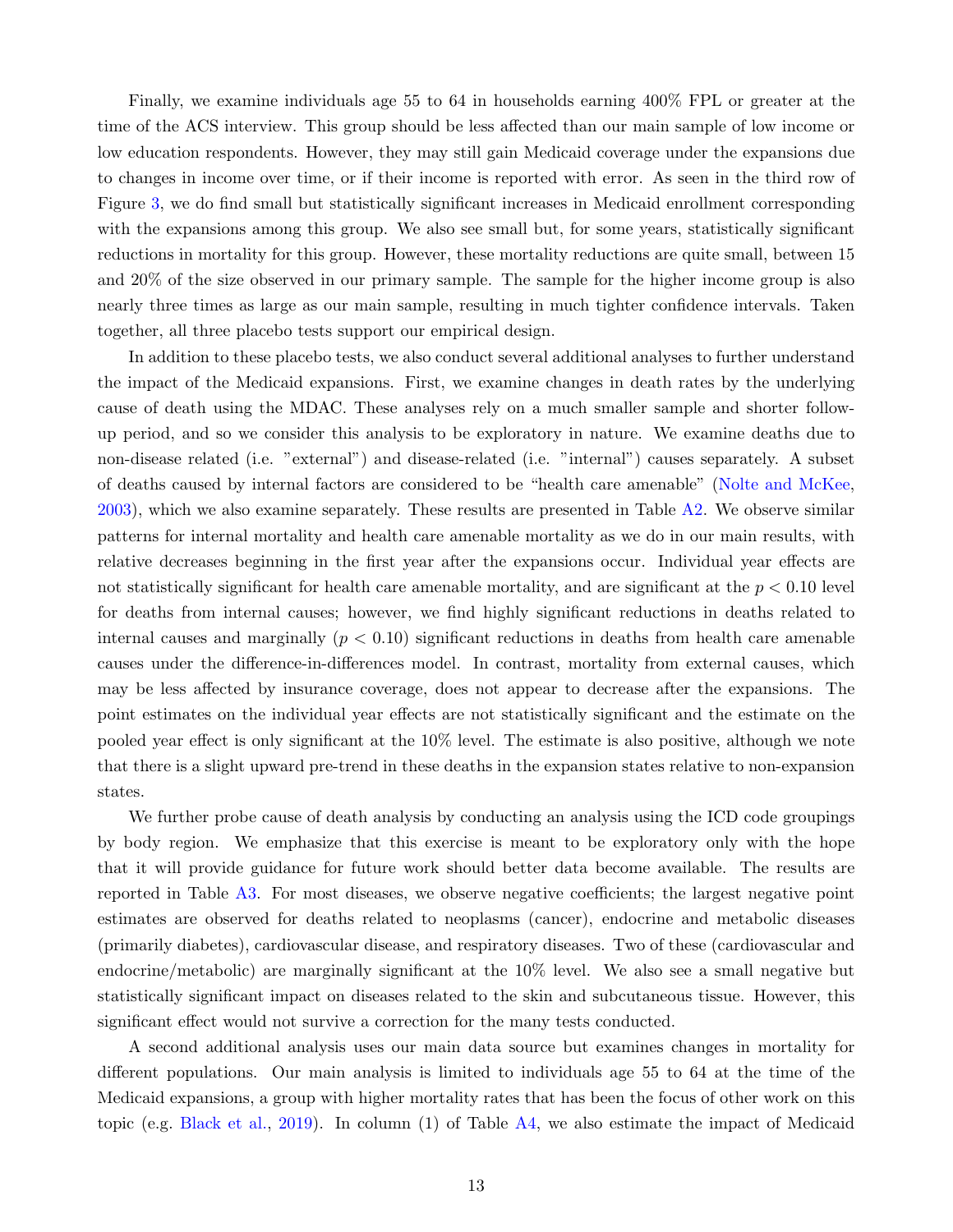expansion on mortality for individuals who meet our sample inclusion criteria but are age 19 to 64 in 2014. As with the 55-64 year old group, we find that mortality rates trended very similarly in the two groups of states prior to the expansions, with the event study coefficients for the pre-expansion years very close to zero (except for  $y = -6$ ). Beginning in the first year of expansion, we see relative declines in mortality in the expansion states, although the estimates are much smaller in magnitude than those observed for the 55-64 age group and only statistically significant in the second year following implementation. In that year, we find a reduction in the probability of death of about 0.02 percentage points. Interestingly, when combined with the first stage for this group (a 13.4 percentage point gain in Medicaid coverage; these results available from the authors), the associated treatment effect is very close to that reported in the Oregon Health Insurance Experiment (although not statistically significant): about a 0.15 percentage point reduction in the probability of mortality, compared to their estimate of 0.13 percentage points (LATE estimate in Table IX in [Finkelstein et al.,](#page--1-3) [2012\)](#page--1-3).

Another additional analysis limits the main sample of 55 to 64 year olds to approximately a 30 percent subset who reported being uninsured at the time of the survey. These results are presented in the second column of Table [A4.](#page--1-86) As this group is somewhat younger, the mean annual mortality rate is slightly lower than in the overall sample, at 1.1% mortality per year. This subsample also has fewer observations – 180,000 individuals (or 1.3 million individual by year observations) – resulting in wider confidence intervals. Nevertheless, we observe the same pattern of no pre-ACA changes and a relative decrease in mortality beginning at the time of expansion. The point estimates indicate somewhat larger decreases in mortality for this group of 0.15 percentage points (or 13.6% of the sample mean) compared to the reduction in the main sample of 0.13 percentage points (or 9.3% of the sample mean).

## 5 Interpreting the Estimates and Comparisons to Past Work

The above results present consistent evidence of a decrease in all-cause mortality among low socioeconomic status, older adults under the ACA Medicaid expansions. Our point estimate indicates an average decrease in annual mortality of 0.13 percentage points during the four-year post period, or a treatment effect of Medicaid coverage among those who enroll of 0.8 percentage points. To interpret the magnitude of this estimate, we must consider the mortality rate in the absence of Medicaid expansion. The average annual mortality rate in our sample is about 1.4 percentage points. However, baseline mortality among those who actually enrolled in Medicaid (i.e., the "compliers," see [Imbens](#page--1-103) [and Angrist,](#page--1-103) [1994\)](#page--1-103) is potentially much higher. This will be the case if those in worse health are more likely to enroll in Medicaid. The literature indicates that such adverse selection does tend to occur (e.g. [Kenney et al.,](#page--1-79) [2012;](#page--1-79) [Marton and Yelowitz,](#page--1-104) [2015\)](#page--1-104); this may also be exacerbated by policies designed to provide immediate coverage to those in need, as discussed earlier (i.e. presumptive eligibility and retroactive coverage). Data from the 2014 National Health Interview survey linked mortality files indicate that Medicaid enrollees in the 55-64 age range have a 2.3 percentage point chance of of dying in the following year.<sup>[33](#page--1-28)</sup> We may therefore expect the mean mortality rate among the compliers to fall somewhere in the 1.4 to 2.3 percent range. Combined with our estimated treatment effect of an 0.8 percentage point reduction in mortality, this indicates that Medicaid reduces mortality by between 35%

<sup>&</sup>lt;sup>33</sup>Note that this is similar to the 2.3 percentage point probability of dying observed in the Oregon Health Insurance Experiment control group for participants in this age group over the approximately 16 month period over which deaths were observed (as calculated by the authors from the public-use replication kit, see Table [A5\)](#page--1-105).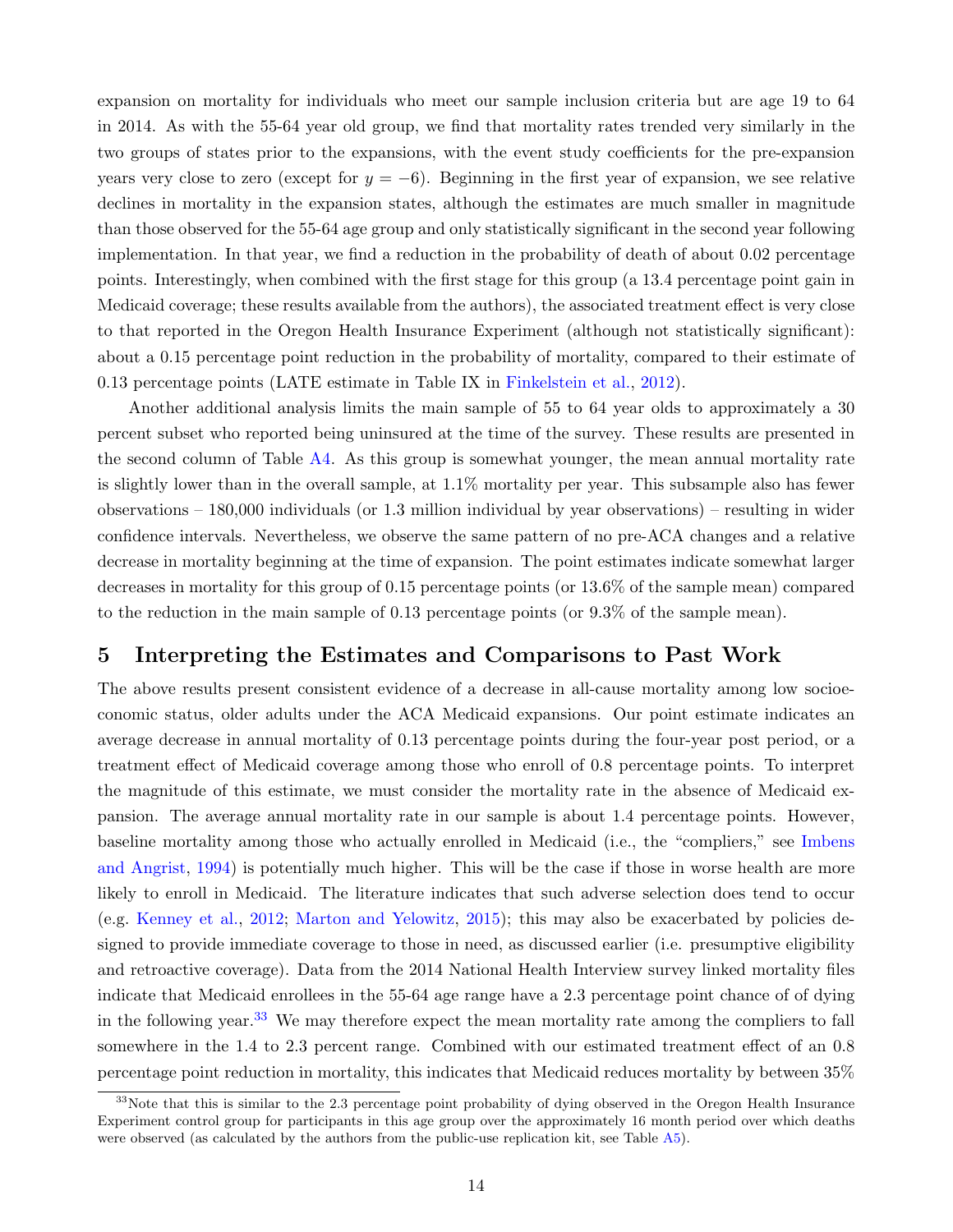and 57%. Naturally, the uncertainty about both the size of the first stage and the baseline mean among the compliers results in a fairly large range of possible treatment effects. For this reason, we believe the focus should be primarily on the reduced-form estimates of the change in mortality for our overall sample, which was selected based on their likely eligibility for Medicaid, rather than these "back of the envelope" treatment effect calculations.

Nevertheless, we further assess the plausibility of our estimates by comparing the treatment effect estimate to that reported in the OHIE. We use the public-use replication kit to examine the effect of the experiment on participants who were ages 55-64 at the time of the experiment to derive estimates comparable to those presented here. Among this group, receiving Medicaid reduced the probability of mortality over a 16 month period by about 1.6 percentage points, or a decline of 70% relative to the control mean; this estimate is associated with a p-value of 0.128 (reported in Table [A5\)](#page--1-105). We scale this effect by 12/16th to arrive an annual effect of Medicaid on mortality of about 1.2 percentage points. This is comparable, but larger, than the 0.8 percentage point treatment effect estimated here.

Our estimated change in mortality for our sample translates into sizeable gains in terms of the number of lives saved under Medicaid expansion. Since there are about 3.7 million individuals who meet our sample criteria living in expansion states,  $34$  our results indicate that approximately 4,800 fewer deaths occurred per year among this population, or roughly 19,200 fewer deaths over the first four years alone. Or, put differently, as there are approximately 3 million individuals meeting this sample criteria in non-expansion states, failure to expand in these states likely resulted in 15,600 additional deaths over this four year period that could have been avoided if the states had opted to expand coverage.<sup>[35](#page--1-83)</sup>

# 6 Conclusion

There is robust evidence that Medicaid increases the use of health care, including types of care that are well-established as efficacious such as prescription drugs and screening and early detection of cancers that are responsive to treatment.<sup>[36](#page--1-107)</sup> Given this, it may seem obvious that Medicaid would improve objective measures of health. However, due to data constraints, this relationship has been difficult to demonstrate empirically, leading to widespread skepticism that Medicaid has any salutary effect on health whatsoever. Our paper overcomes documented data challenges by taking advantage of largescare federal survey data that has been linked to administrative records on mortality. Using these data, we show that the Medicaid expansions substantially reduced mortality rates among those who stood to benefit the most.

<sup>34</sup>Authors' calculation using the public-use ACS.

<sup>&</sup>lt;sup>35</sup>This relies on the assumption that effects of expansion in the non-expansion states would be similar to those observed in the expansion states.

<sup>36</sup>(E.g. [Finkelstein et al.,](#page--1-3) [2012;](#page--1-3) [Ghosh et al.,](#page--1-9) [2019;](#page--1-9) [Soni et al.,](#page--1-19) [2018\)](#page--1-19).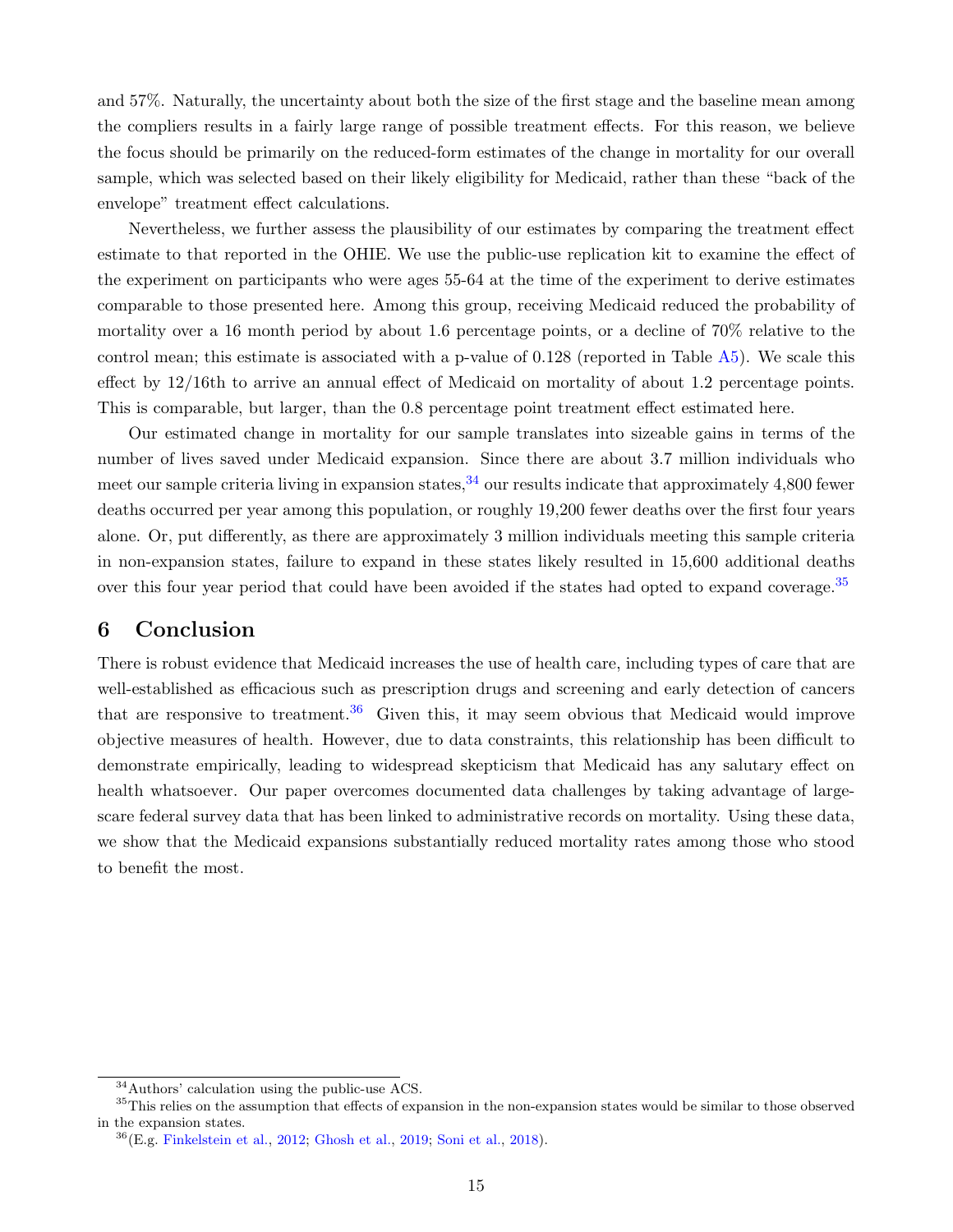# References

- Abramowitz, J. (2018, May). The Effect of ACA State Medicaid Expansions on Medical Out-of-Pocket Expenditures. Medical Care Research and Review, 1–27.
- Allen, H., A. Swanson, J. Wang, and T. Gross (2017, October). Early Medicaid Expansion Associated With Reduced Payday Borrowing In California. *Health Affairs*  $36(10)$ , 1769–1776.
- Baicker, K., S. L. Taubman, H. L. Allen, M. Bernstein, J. H. Gruber, J. P. Newhouse, E. C. Schneider, B. J. Wright, A. M. Zaslavsky, and A. N. Finkelstein (2013). The Oregon Experiment — Effects of Medicaid on Clinical Outcomes. New England Journal of Medicine 368 (18), 1713–1722.
- Bernstein, S., R. Diamond, T. McQuade, and B. Pousada (2018, November). The Contribution of High-Skilled Immigrants to Innovation in the United States. Working Paper, Stanford University.
- Black, B., A. Hollingsworth, L. Nunes, and K. Simon (2019, February). The Effect of Health Insurance on Mortality: Power Analysis and What We Can Learn from the Affordable Care Act Coverage Expansions. Technical Report w25568, National Bureau of Economic Research, Cambridge, MA.
- Borgschulte, M. and J. Vogler (2019, May). Did the ACA Medicaid Expansion Save Lives? Working Paper.
- Boudreaux, M. H., K. T. Call, J. Turner, B. Fried, and B. O'Hara (2015, December). Measurement Error in Public Health Insurance Reporting in the American Community Survey: Evidence from Record Linkage. Health Services Research 50 (6), 1973–1995.
- Boudreaux, M. H., E. Golberstein, and D. D. McAlpine (2016, January). The Long-Term Impacts of Medicaid Exposure in Early Childhood: Evidence from the Program's Origin. Journal of Health Economics 45, 161–175.
- Brevoort, K., D. Grodzicki, M. B. Hackmann, and S. Koulayev (2019, March). The Credit Consequences of Unpaid Medical Bills. Working Paper, UCLA.
- Brown, D. W., A. E. Kowalski, and I. Z. Lurie (2018). Long-Term Impacts of Childhood Medicaid Expansions on Outcomes in Adulthood. Accepted, Review of Economic Studies.
- Buchmueller, T. C., Z. M. Levinson, H. G. Levy, and B. L. Wolfe (2016, August). Effect of the Affordable Care Act on Racial and Ethnic Disparities in Health Insurance Coverage. American Journal of Public Health  $106(8)$ , 1416–1421.
- Bureau of the Census (1969, April). Estimates of the Population of States, by Age 1965 to 1987. Current Population Reports Series P-25, No. 420, U.S. Department of Commerce, Washington, DC.
- Card, D., C. Dobkin, and N. Maestas (2004, March). The Impact of Nearly Universal Insurance Coverage on Health Care Utilization and Health: Evidence from Medicare. Working Paper 10365, National Bureau of Economic Research.
- Card, D., C. Dobkin, and N. Maestas (2009). Does Medicare Save Lives? Quarterly Journal of Economics  $124(2)$ , 597–636.
- Carey, C., S. Miller, and L. Wherry (2018, October). The Impact of Insurance Expansions on the Already Insured: The Affordable Care Act and Medicare. Technical Report w25153, National Bureau of Economic Research, Cambridge, MA.
- Caswell, K. J. and T. A. Waidmann (2017, September). The Affordable Care Act Medicaid Expansions and Personal Finance. Medical Care Research and Review, 1–34.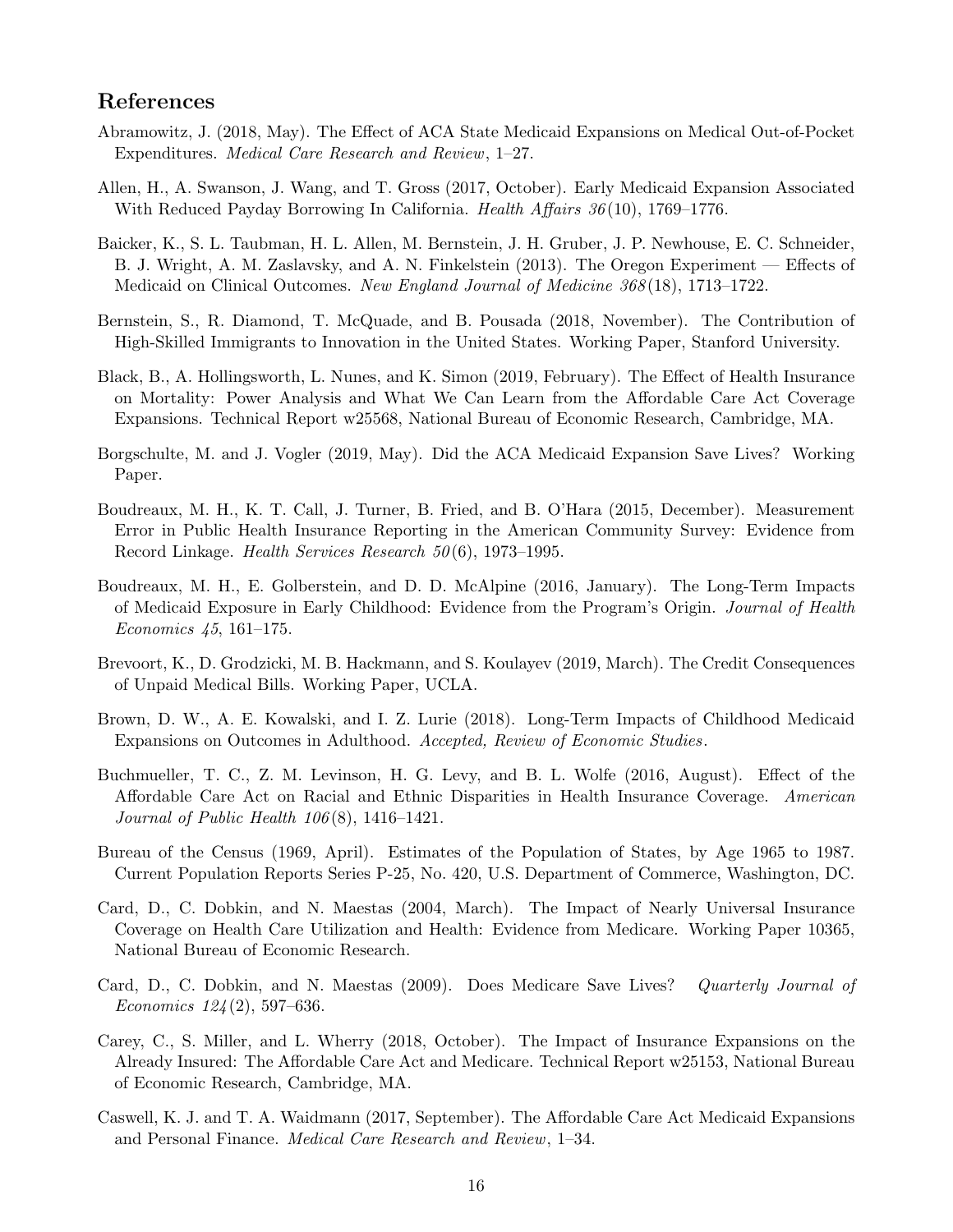- Caucci, L. (2014, August). Hospital Presumptive Eligibility. Brief, Office for State, Tribal, Local and Territorial Support, Centers for Disease Control and Prevention.
- Cawley, J., A. Soni, and K. Simon (2018, September). Third Year of Survey Data Shows Continuing Benefits of Medicaid Expansions for Low-Income Childless Adults in the U.S. Journal of General Internal Medicine 33 (9), 1495–1497.
- Centers for Medicare & Medicaid Services (2016, September). MAGI 2.0: Building MAGI Knowledge, Part 2: Income Counting.
- Centers for Medicare & Medicaid Services (2019a). December 2018 Medicaid & CHIP Enrollment Data Highlights.
- Centers for Medicare & Medicaid Services (2019b, February). NHE Fact Sheet.
- Chetty, R., J. N. Friedman, N. Hilger, E. Saez, D. W. Schanzenbach, and D. Yagan (2011, November). How Does Your Kindergarten Classroom Affect Your Earnings? Evidence from Project Star. The Quarterly Journal of Economics 126 (4), 1593–1660.
- Chetty, R., M. Stepner, S. Abraham, S. Lin, B. Scuderi, N. Turner, A. Bergeron, and D. Cutler (2016, April). The Association Between Income and Life Expectancy in the United States, 2001-2014. JAMA 315(16), 1750.
- Chou, R., T. Dana, I. Blazina, M. Daeges, and T. L. Jeanne (2016, November). Statins for Prevention of Cardiovascular Disease in Adults: Evidence Report and Systematic Review for the US Preventive Services Task Force. JAMA 316 (19), 2008–2024.
- Chou, R., L. H. Huffman, R. Fu, A. K. Smits, P. T. Korthuis, and US Preventive Services Task Force (2005, July). Screening for HIV: A Review of the Evidence for the U.S. Preventive Services Task Force. Annals of Internal Medicine 143(1), 55–73.
- Collins, S. R., S. A. Glied, and A. Jackson (2018, October). The Potential Implications of Work Requirements for the Insurance Coverage of Medicaid Beneficiaries: The Case of Kentucky. Issue Brief, The Commonwealth Fund, New York, NY.
- Courtemanche, C., J. Marton, B. Ukert, A. Yelowitz, and D. Zapata (2017, January). Early Impacts of the Affordable Care Act on Health Insurance Coverage in Medicaid Expansion and Non-Expansion States: Impacts of the Affordable Care Act. Journal of Policy Analysis and Management  $36(1)$ , 178–210.
- Courtemanche, C., J. Marton, B. Ukert, A. Yelowitz, and D. Zapata (2018a, January). Early Effects of the Affordable Care Act on Health Care Access, Risky Health Behaviors, and Self-Assessed Health: Early Effects of the Affordable Care Act. Southern Economic Journal 84 (3), 660–691.
- Courtemanche, C., J. Marton, B. Ukert, A. Yelowitz, and D. Zapata (2018b, January). Effects of the Affordable Care Act on Health Care Access and Self-Assessed Health After 3 Years. INQUIRY: The Journal of Health Care Organization, Provision, and Financing 55, 1–10.
- Currie, J., S. Decker, and W. Lin (2008). Has Public Health Insurance for Older Children Reduced Disparities in Access to Care and Health Outcomes? Journal of Health Economics 27, 1567–1581.
- Currie, J. and J. Gruber (1995, March). Health Insurance Eligibility, Utilization of Medical care, and Child Health. Working Paper 5052, National Bureau of Economic Research.
- Currie, J. and J. Gruber (1996a, May). Health Insurance Eligibility, Utilization of Medical Care, and Child Health. The Quarterly Journal of Economics  $111(2)$ ,  $431-466$ .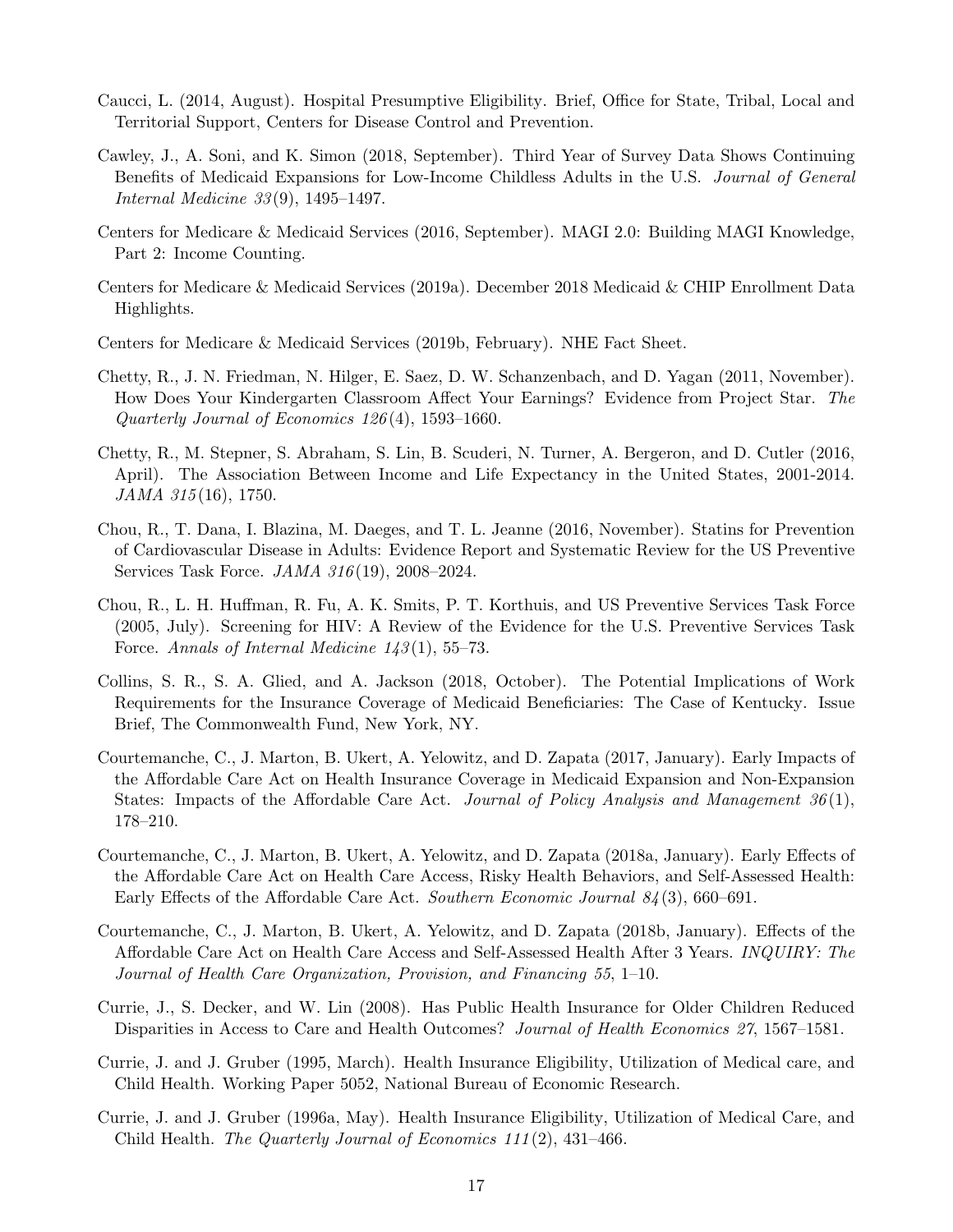- Currie, J. and J. Gruber (1996b). Saving Babies: The Efficacy and Cost of Recent Changes in the Medicaid Eligibility of Pregnant Women. Journal of Political Economy, 1263–1296.
- Cutler, D. M. and J. Gruber (1996, May). Does Public Insurance Crowd Out Private Insurance. The Quarterly Journal of Economics 111 (2), 391–430.
- Dobbie, W. and J. Song (2015, March). Debt Relief and Debtor Outcomes: Measuring the Effects of Consumer Bankruptcy Protection. American Economic Review 105 (3), 1272–1311.
- Dowd, J. B. and A. Zajacova (2007, December). Does the Predictive Power of Self-Rated Health for Subsequent Mortality Risk Vary By Socioeconomic Status in the US? International Journal of Epidemiology  $36(6)$ , 1214–1221.
- Dowd, J. B. and A. Zajacova (2010, October). Does Self-Rated Health Mean the Same Thing Across Socioeconomic Groups? Evidence From Biomarker Data. Annals of Epidemiology 20(10), 743–749.
- Duggan, M., A. Gupta, and E. Jackson (2019, January). The Impact of the Affordable Care Act: Evidence from California's Hospital Sector. Working Paper 25488, National Bureau of Economic Research.
- Dunn, A. and A. H. Shapiro (2019, January). Does Medicare Part D Save Lives? American Journal of Health Economics  $5(1)$ , 126–164.
- Eguia, E., A. N. Cobb, A. N. Kothari, A. Molefe, M. Afshar, G. V. Aranha, and P. C. Kuo (2018, October). Impact of the Affordable Care Act (ACA) Medicaid Expansion on Cancer Admissions and Surgeries. Annals of Surgery  $268(4)$ , 584-590.
- Finkelstein, A. and R. McKnight (2008, July). What did Medicare do? The initial impact of Medicare on mortality and out of pocket medical spending. Journal of Public Economics 92 (7), 1644–1668.
- Finkelstein, A., S. Taubman, B. Wright, M. Bernstein, J. Gruber, J. P. Newhouse, H. Allen, and K. Baicker (2012, July). The Oregon Health Insurance Experiment: Evidence from the first year. The Quarterly Journal of Economics Advance Access.
- Gallagher, E., R. Gopalan, M. Grinstein-Weiss, and J. Sabat (2019, March). Medicaid and Household Savings Behavior: New Evidence from Tax Refunds. SSRN Scholarly Paper ID 3052026, Social Science Research Network, Rochester, NY.
- Ghosh, A., K. Simon, and B. D. Sommers (2019, January). The Effect of Health Insurance on Prescription Drug Use Among Low-Income Adults:Evidence from Recent Medicaid Expansions. Journal of Health Economics 63, 64–80.
- Goodman, L. (2017). The Effect of the Affordable Care Act Medicaid Expansion on Migration. Journal of Policy Analysis and Management 36 (1), 211–238.
- Goodman-Bacon, A. (2016, December). The Long-Run Effects of Childhood Insurance Coverage: Medicaid Implementation, Adult Health, and Labor Market Outcomes. Technical Report w22899, National Bureau of Economic Research, Cambridge, MA.
- Goodman-Bacon, A. (2018a, September). Difference-in-Differences with Variation in Treatment Timing. Working Paper 25018, National Bureau of Economic Research.
- Goodman-Bacon, A. (2018b, February). Public Insurance and Mortality: Evidence from Medicaid Implementation. Journal of Political Economy  $126(1)$ ,  $216-262$ .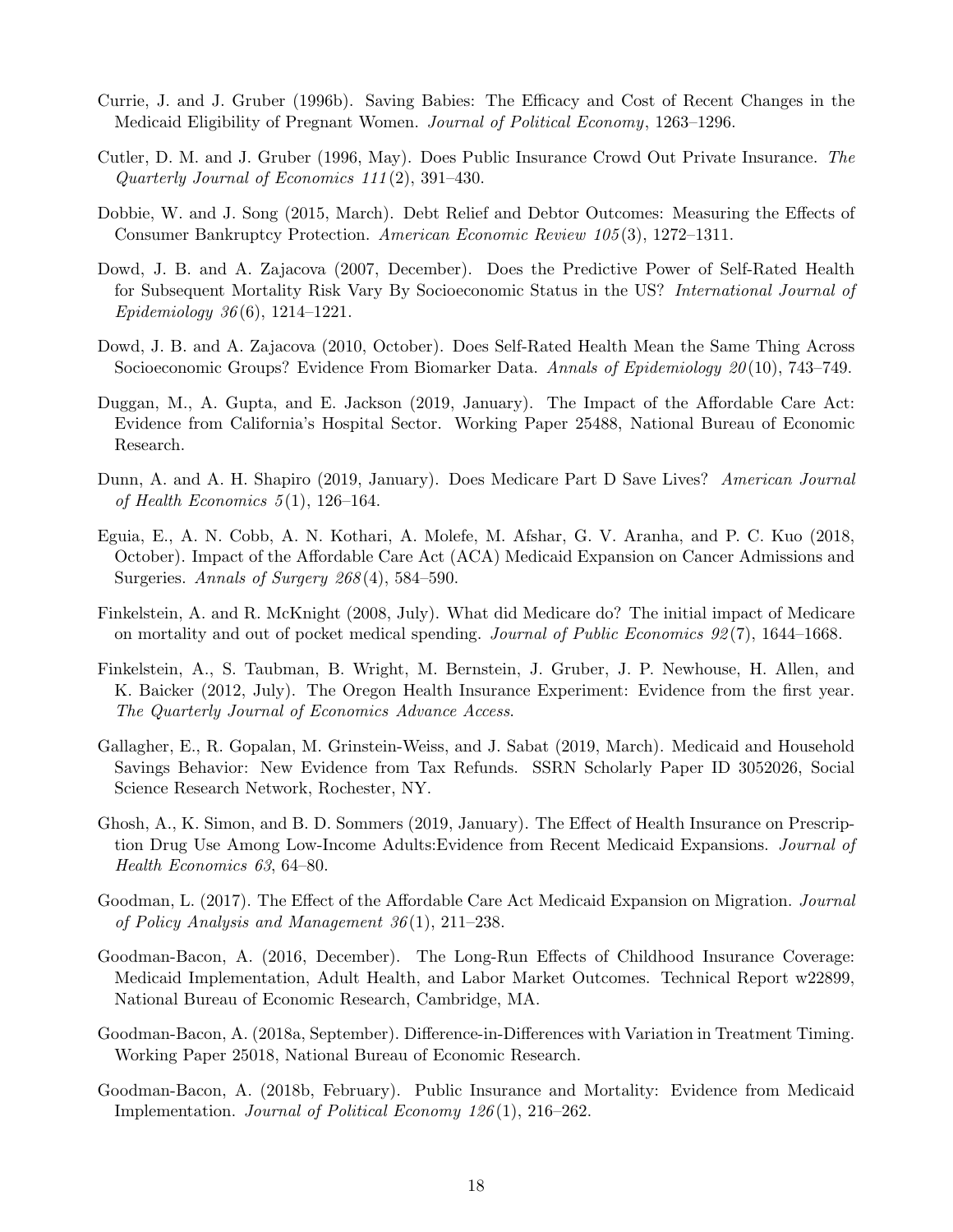- Goodman-Bacon, A., S. Freedman, and N. Hammarlund (2017, September). Observational Studies of the Effect of Medicaid on Health: Controls are Not Enough. Working Paper, Vanderbilt University.
- Heberlein, M., T. Brooks, J. Guyer, S. Artiga, and J. Stephens (2011, January). Holding Steady, Looking Ahead: Annual Findings of a 50-State Survey of Eligibility Rules, Enrollment and Renewal Procedures, and Cost Sharing Practices in Medicaid and CHIP, 2010-2011. Technical report, The Kaiser Commission on Medicaid and the Uninsured, The Henry J. Kaiser Family Foundation, Washington, DC.
- Howell, E., S. Decker, S. Hogan, A. Yemane, and J. Foster (2010, December). Declining Child Mortality and Continuing Racial Disparities in the Era of the Medicaid and SCHIP Insurance Coverage Expansions. American Journal of Public Health  $100(12)$ , 2500–2506.
- Hu, L., R. Kaestner, B. Mazumder, S. Miller, and A. Wong (2018, February). The Effect of the Patient Protection and Affordable Care Act Medicaid Expansions on Financial Wellbeing. Journal of Public Economics (Forthcoming).
- Huh, J. and J. Reif (2017, May). Did Medicare Part D Reduce Mortality? Journal of Health Economics 53, 17–37.
- Imbens, G. W. and J. D. Angrist (1994). Identification and Estimation of Local Average Treatment Effects. *Econometrica*  $62(2)$ , 467–475.
- Indiana Legislative Services Agency (2011, July). The Healthy Indiana Plan and Health Coverage of Childless Adults Across the States. Technical report, Health Finance Committee, Indiana Legislative Services Agency, Indianapolis, IN.
- Kaestner, R., C. Schiman, and G. C. Alexander (2017, October). Effects of Prescription Drug Insurance on Hospitalization and Mortality: Evidence from Medicare Part D. Journal of Risk and Insurance (Forthcoming).
- Kaiser Family Foundation (2019a). Medicaid Income Eligibility Limits for Other Non-Disabled Adults, 2011-2019.
- Kaiser Family Foundation (2019b). Medicaid Income Eligibility Limits for Parents, 2002-2019.
- Kaiser Family Foundation (2019c). Total Monthly Medicaid and CHIP Enrollment.
- Karaca-Mandic, P., A. B. Jena, and J. S. Ross (2017, April). Health and Health Care Use Among Individuals at Risk to Lose Health Insurance With Repeal of the Affordable Care Act. JAMA Internal Medicine 177 (4), 590–593.
- Kenney, G. M., V. Lynch, J. Haley, and M. Huntress (2012, August). Variation in Medicaid Eligibility and Participation among Adults: Implications for the Affordable Care Act. INQUIRY: The Journal of Health Care Organization, Provision, and Financing 49 (3), 231–253.
- Khatana, S. A. M., A. Bhatla, A. S. Nathan, J. Giri, C. Shen, D. S. Kazi, R. W. Yeh, and P. W. Groeneveld (2019, June). Association of Medicaid Expansion With Cardiovascular Mortality. JAMA Cardiology.
- Marton, J. and A. Yelowitz (2015). Health insurance generosity and conditional coverage: Evidence from medicaid managed care in Kentucky. Southern Economic Journal 82 (2), 535–555.
- Medicaid and CHIP Payment and Access Commission (2018). Medicaid Enrollment Changes Following the ACA.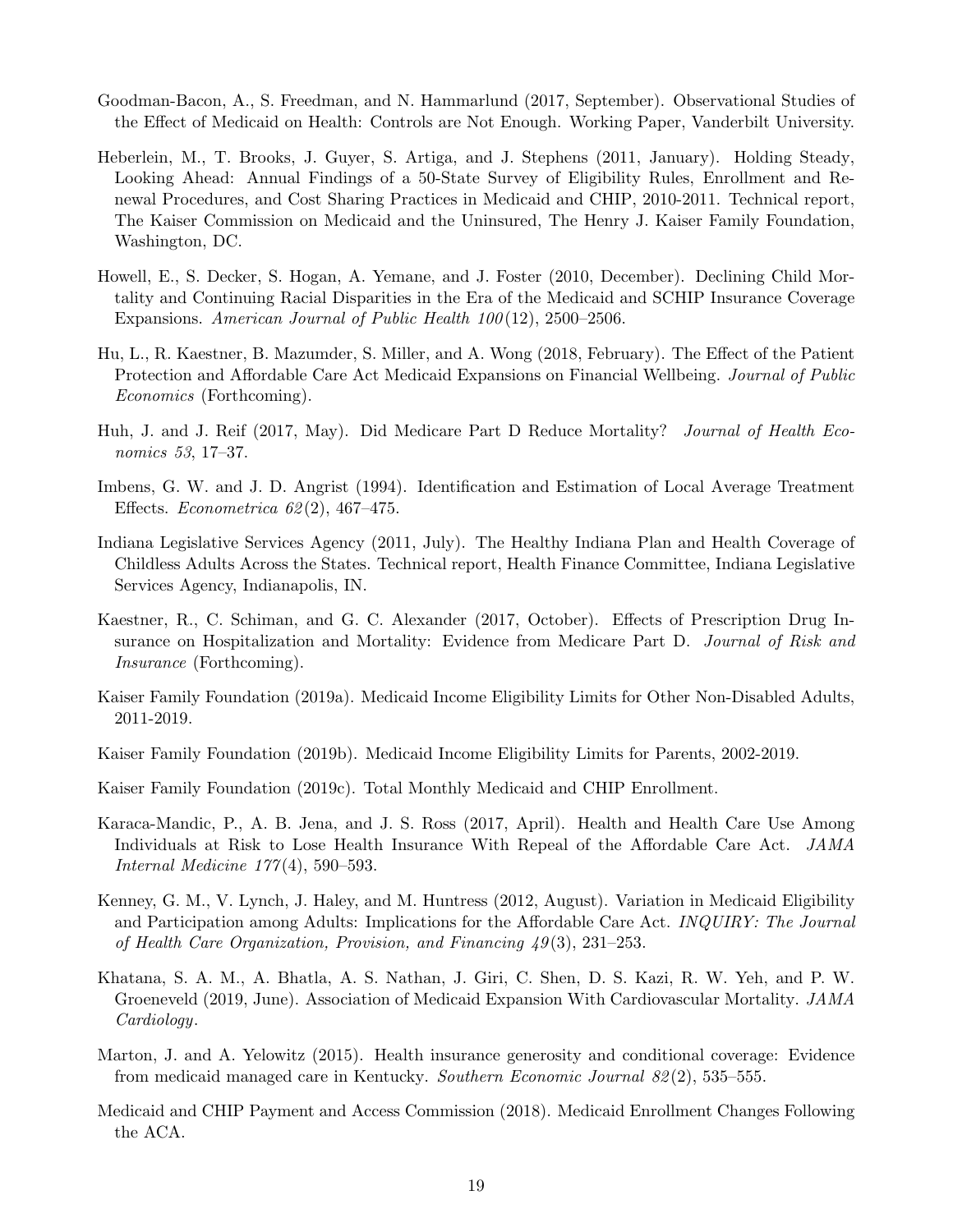- Meyer, J. A., R. R. Bovbjerg, B. A. Ormond, and G. M. Lagomarsino (2010, December). Expanding Health Coverage in the District of Columbia: D.C.'s shift from providing services to subsidizing individuals and its continuing challenges in promoting health, 1999-2009. Technical report, Brookings Institution, Washington, DC.
- Miller, S. and L. R. Wherry (2017, March). Health and Access to Care during the First 2 Years of the ACA Medicaid Expansions. New England Journal of Medicine 376 (10), 947–956.
- Miller, S. and L. R. Wherry (2018, January). The Long-Term Effects of Early Life Medicaid Coverage. Journal of Human Resources, 0816\_8173R1.
- Miller, S. and L. R. Wherry (2019, May). Four Years Later: Insurance Coverage and Access to Care Continue to Diverge Between ACA Medicaid Expansion and Non-Expansion States. AEA Papers and Proceedings.
- Moyer, V. A. (2013). Screening for Hepatitis C Virus Infection in Adults: U.S. Preventive Services Task Force Recommendation Statement. Annals of Internal Medicine 159, 349–357.
- Musumeci, M. and R. Rudowitz (2017, November). Medicaid Retroactive Coverage Waivers: Implications for Beneficiaries, Providers, and States. Issue Brief, The Henry J. Kaiser Family Foundation, Washington, DC.
- Nasseh, K. and M. Vujicic (2017). The Impact of the Affordable Care Act's Medicaid Expansion on Dental Care Use Through 2016. Journal of Public Health Dentistry  $77(4)$ , 290–294.
- National Center for Health Statistics (2019, February). Office of Analysis and Epidemiology, Public-use Linked Mortality File, 2015. Technical report, Hyattsville, MD.
- National Conference of State Legislatures (2009, August). Using Medicaid Dollars to Cover the Uninsured: States Use of Medicaid Dollars to Cover the Uninsured.
- NGA Center for Best Practices (2010, January). Maternal and Child Health Statistics, FY 2008. Issue Brief, National Governors Association, Washington, DC.
- Nolte, E. and M. McKee (2003, November). Measuring the Health of Nations: Analysis of Mortality Amenable to Health Care. *BMJ : British Medical Journal 327*(7424), 1129.
- Phillips, K. (2017, May). 'Nobody dies because they don't have access to health care,' GOP lawmaker says. He got booed. The Washington Post.
- Ruggles, S., S. Flood, R. Goeken, J. Grover, E. Meyer, J. Pacas, and M. Sobek (2019). IPUMS USA: Version 9.0 [dataset]. Technical report, IPUMS, Minneapolis, MN.
- Sabik, L. M., W. W. Tarazi, S. Hochhalter, B. Dahman, and C. J. Bradley (2018). Medicaid Expansions and Cervical Cancer Screening for Low-Income Women. Health Services Research 53 (S1), 2870–2891.
- Semyonov, M., N. Lewin-Epstein, and D. Maskileyson (2013, March). Where Wealth Matters More for Health: The Wealth–Health Gradient in 16 Countries. Social Science & Medicine 81, 10–17.
- Simon, K., A. Soni, and J. Cawley (2017, March). The Impact of Health Insurance on Preventive Care and Health Behaviors: Evidence from the First Two Years of the ACA Medicaid Expansions. Journal of Policy Analysis and Management 36 (2), 390–417.
- Sommers, B. D. (2009, January). Loss of Health Insurance Among Non-elderly Adults in Medicaid. Journal of General Internal Medicine  $24(1)$ , 1–7.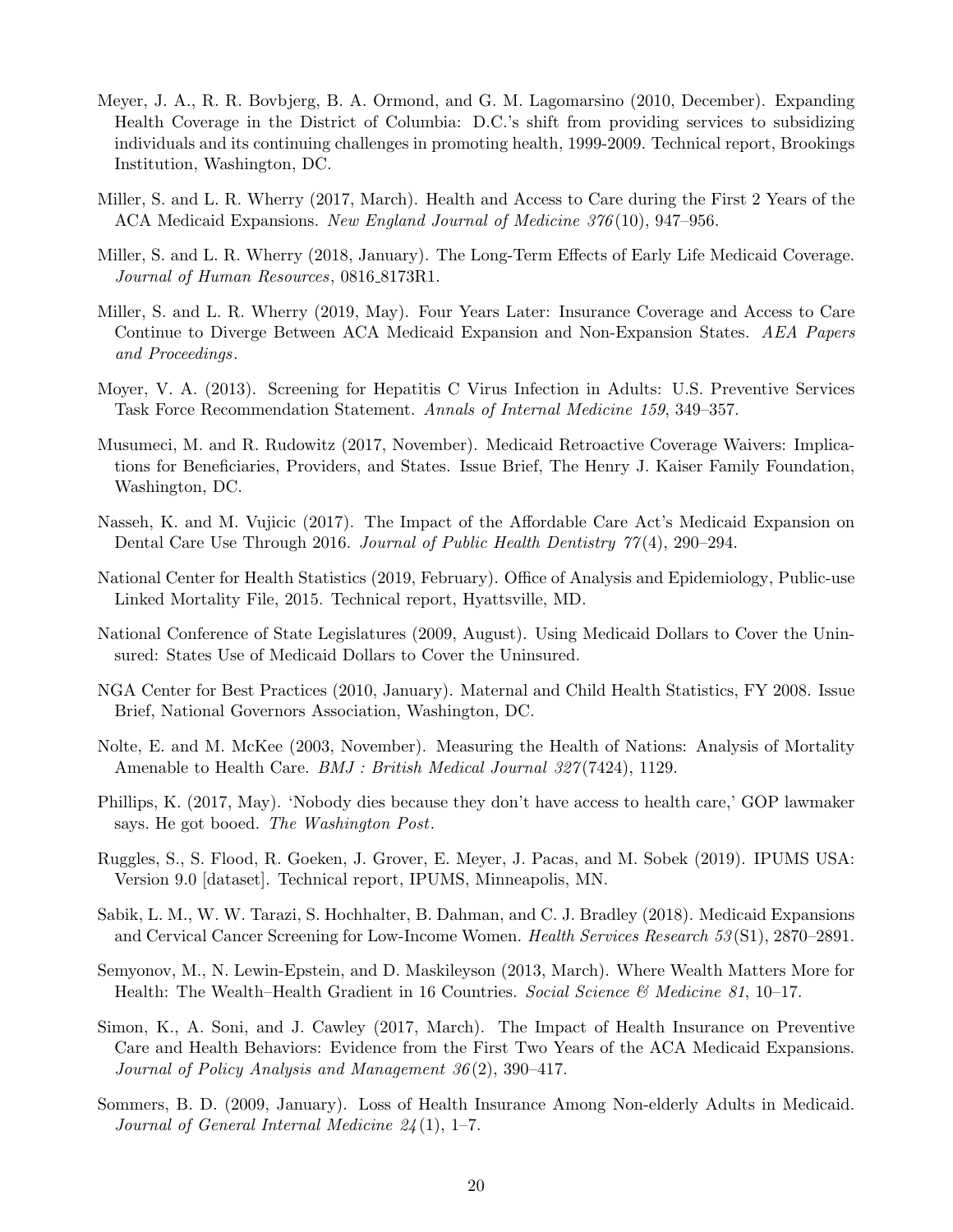- Sommers, B. D. (2017, July). State Medicaid Expansions and Mortality, Revisited: A Cost-Benefit Analysis. American Journal of Health Economics 3(3), 392-421.
- Sommers, B. D., K. Baicker, and A. M. Epstein (2012, July). Mortality and Access to Care among Adults after State Medicaid Expansions. New England Journal of Medicine, 120726114943009.
- Sommers, B. D., A. A. Gawande, and K. Baicker (2017, August). Health Insurance Coverage and Health — What the Recent Evidence Tells Us. New England Journal of Medicine  $377(6)$ , 586–593.
- Sommers, B. D., M. Z. Gunja, K. Finegold, and T. Musco (2015, July). Changes in Self-reported Insurance Coverage, Access to Care, and Health Under the Affordable Care Act. JAMA 314 (4), 366.
- Sommers, B. D., S. K. Long, and K. Baicker (2014). Changes in Mortality After Massachusetts Health Care Reform. Annals of Internal Medicine 160, 585–593.
- Sommers, B. D., B. Maylone, R. J. Blendon, E. J. Orav, and A. M. Epstein (2017, June). Three-Year Impacts Of The Affordable Care Act: Improved Medical Care And Health Among Low-Income Adults. *Health Affairs*  $36(6)$ , 1119–1128.
- Soni, A., K. Simon, J. Cawley, and L. Sabik (2018, February). Effect of Medicaid Expansions of 2014 on Overall and Early-Stage Cancer Diagnoses. American Journal of Public Health 108 (2), 216–218.
- State Health Access Data Assistance Center (2012, March). Defining "Family" for Studies of Health Insurance Coverage. Technical Report Issue Brief #27, University of Minnesota, Minneapolis, MN.
- Sullivan, D. and T. von Wachter (2009, August). Job Displacement and Mortality: An Analysis Using Administrative Data. The Quarterly Journal of Economics 124(3), 1265–1306.
- Swaminathan, S., B. D. Sommers, R. Thorsness, R. Mehrotra, Y. Lee, and A. N. Trivedi (2018, December). Association of Medicaid Expansion With 1-Year Mortality Among Patients With End-Stage Renal Disease. *JAMA 320*(21), 2242-2250.
- Taubman, S. L., H. L. Allen, B. J. Wright, K. Baicker, and A. N. Finkelstein (2014, January). Medicaid Increases Emergency-Department Use: Evidence from Oregon's Health Insurance Experiment. Science 343(6168), 263–268.
- Thompson, O. (2017, January). The Long-Term Health Impacts of Medicaid and CHIP. Journal of Health Economics 51, 26–40.
- Wagner, D. and M. Layne (2014, July). The Person Identification Validation System (PVS): Applying the Center for Administrative Records Research and Applications' (CARRA) Record Linkage Software. Technical Report Working Paper #2014-01, US Census Bureau, Washington, DC.
- Weathers, R. R. and M. Stegman (2012, December). The Effect of Expanding Access to Health Insurance on the Health and Mortality of Social Security Disability Insurance Beneficiaries. *Journal of* Health Economics 31 (6), 863–875.
- Wherry, L. R. and B. D. Meyer (2016, August). Saving Teens: Using a Policy Discontinuity to Estimate the Effects of Medicaid Eligibility. Journal of Human Resources 51 (3), 556–588.
- Wherry, L. R. and S. Miller (2016, June). Early Coverage, Access, Utilization, and Health Effects Associated With the Affordable Care Act Medicaid Expansions: A Quasi-experimental Study. Annals of Internal Medicine 164 (12), 795.
- Wherry, L. R., S. Miller, R. Kaestner, and B. D. Meyer (2017, April). Childhood Medicaid Coverage and Later-Life Health Care Utilization. The Review of Economics and Statistics 100 (2), 287–302.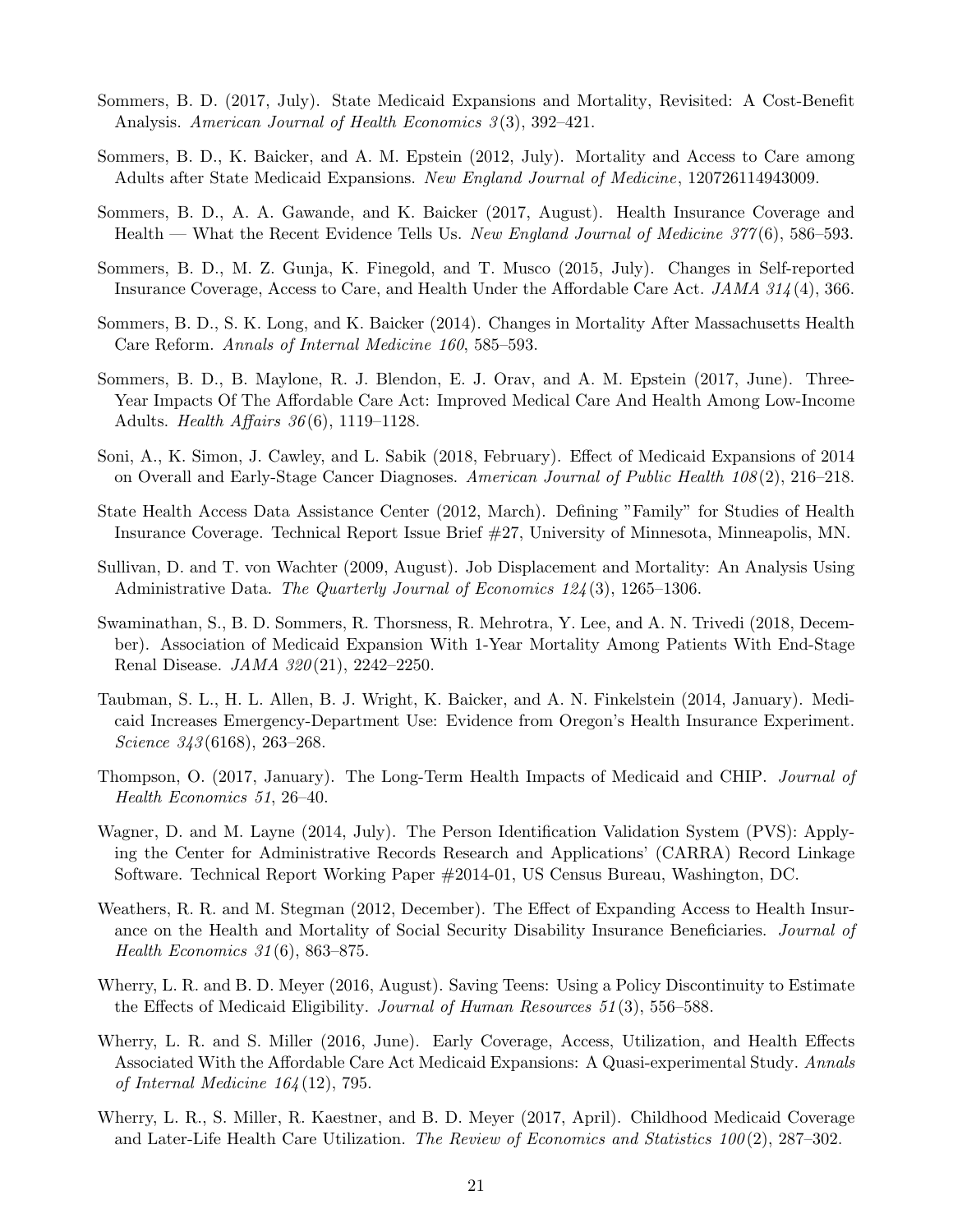- Zajacova, A. and J. B. Dowd (2011, October). Reliability of Self-rated Health in US Adults. American Journal of Epidemiology 174 (8), 977–983.
- Zheng, S. L., A. J. Roddick, R. Aghar-Jaffar, M. J. Shun-Shin, D. Francis, N. Oliver, and K. Meeran (2018, April). Association Between Use of Sodium-Glucose Cotransporter 2 Inhibitors, Glucagonlike Peptide 1 Agonists, and Dipeptidyl Peptidase 4 Inhibitors With All-Cause Mortality in Patients With Type 2 Diabetes: A Systematic Review and Meta-analysis. JAMA 319(15), 1580–1591.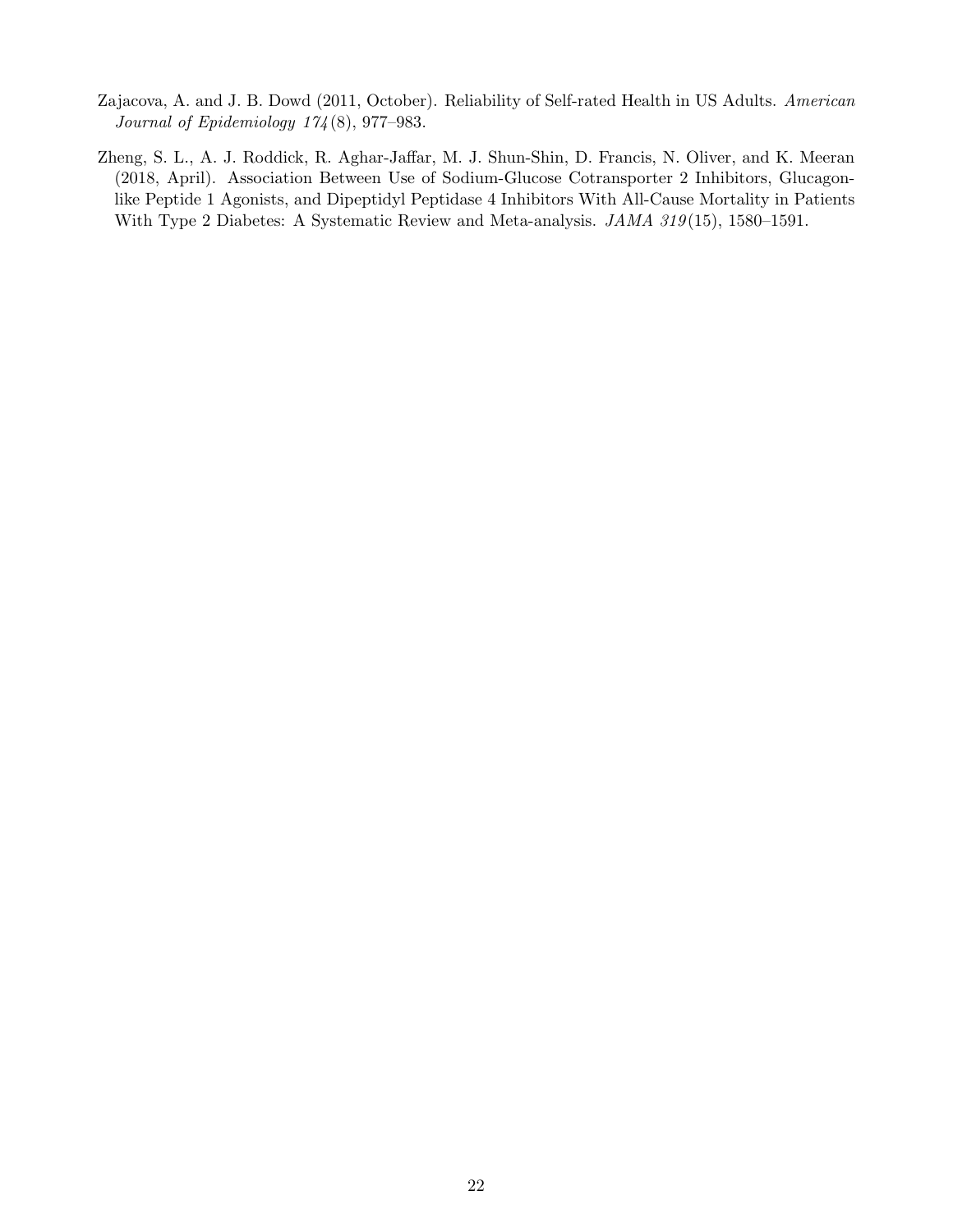

Note: These figures report coefficients from the estimation of equation [\(1\)](#page--1-81) for the outcomes of Medicaid eligibility, Medicaid coverage, and uninsurance in the 2008-2017 American Community Survey. The coefficients represent the change in outcomes for expansion states relative to non-expansion states in the six years before and four years after expansion, as compared to the year immediately prior to the expansion. The sample is defined as U.S. citizens ages 55-64 in 2014 who are not SSI recipients and who have either less than a high school degree or household income below 138% FPL. See Appendix Section [B](#page--1-88) for detailed information on Medicaid eligibility determination.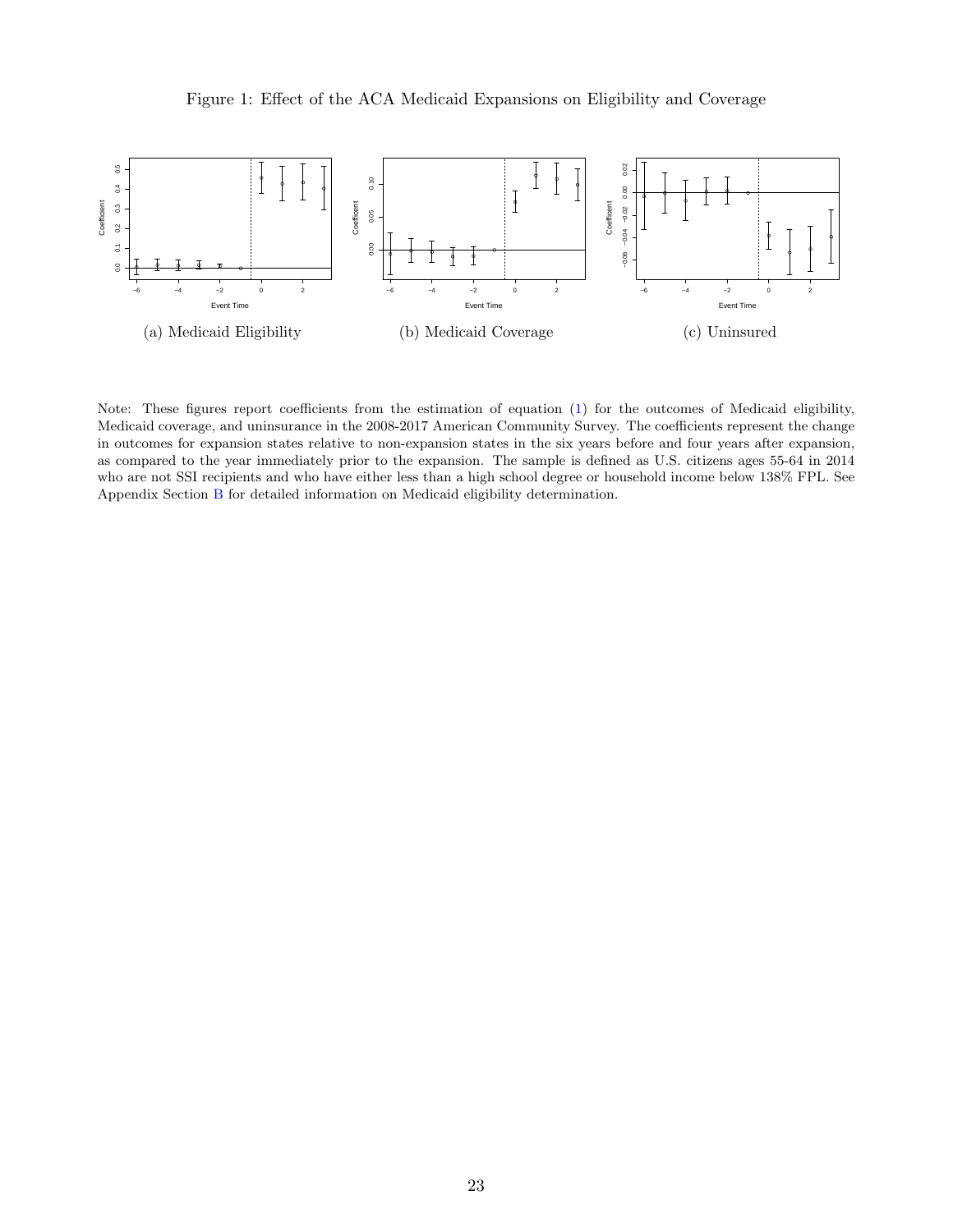Figure 2: Effect of the ACA Medicaid Expansions on Annual Mortality



Note: This figure reports coefficients from the estimation of Equation [1](#page--1-81) for annual mortality. The coefficients represent the change in mortality for expansion states relative to non-expansion states in the six years before and four years after expansion, as compared to the year immediately prior to the expansion. The sample is defined as U.S. citizens ages 55-64 in 2014 observed in the 2008-2013 American Community Survey who are not SSI recipients and who have either less than a high school degree or household income below 138% FPL.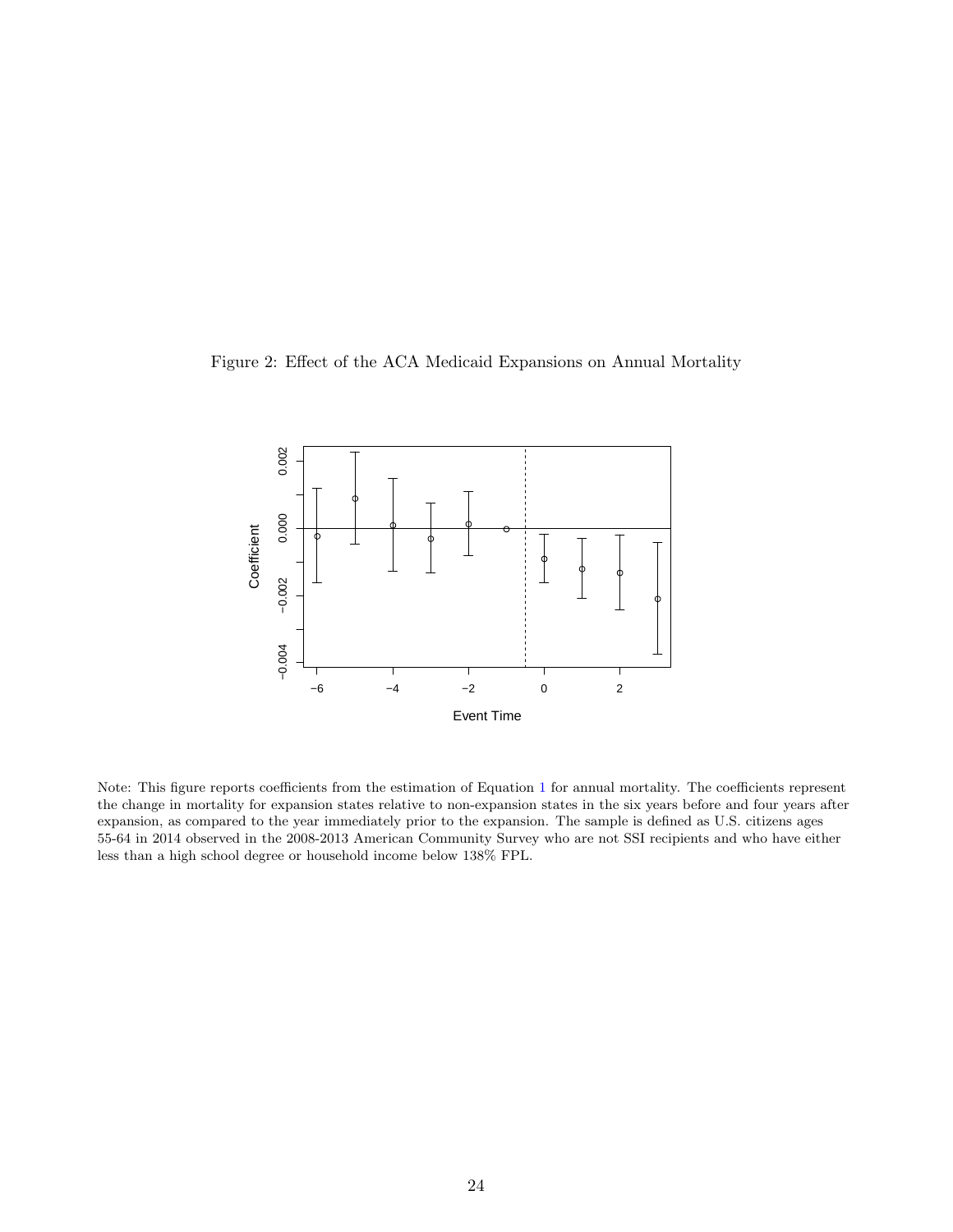|                                                         | Medicaid                    | Medicaid           | Any Insurance       | Died in Year                                                                                                                                   |
|---------------------------------------------------------|-----------------------------|--------------------|---------------------|------------------------------------------------------------------------------------------------------------------------------------------------|
| $Differential$ erence-in- $Differential$ erences Model: | Eligibility                 | Coverage           | Coverage            | Main Sample                                                                                                                                    |
| Expansion $\times$ Post                                 | $0.428(0.05)$ ***           | $0.101(0.012)$ *** | $-0.044(0.010)$ *** | $-0.001320(0.000497)$ **                                                                                                                       |
| Event Study Model:                                      |                             |                    |                     |                                                                                                                                                |
| Year <sub>3</sub>                                       | $0.406$ $(0.055)$ ***       | $0.099(0.120)$ *** | $-0.039(0.012)$ *** | $-0.002082$ (0.0008284) <sup>**</sup>                                                                                                          |
| Year 2                                                  | $0.437(0.046)$ ***          | $0.108(0.012)$ *** | $-0.050(0.010)$ *** | $-0.001306(0.0005606)$ **                                                                                                                      |
| Year 1                                                  | $0.430(0.043)$ ***          | $0.113(0.010)$ *** | $-0.053(0.011)$ *** | $-0.001190(0.000449)$ ***                                                                                                                      |
| Year <sub>0</sub>                                       | $0.460(0.039)$ ***          | $0.073(0.008)$ *** | $-0.038$ (0.006)*** | $-0.000888(0.0003600)*$                                                                                                                        |
| Year-1 (Omitted)                                        |                             |                    |                     |                                                                                                                                                |
| Year $-2$                                               | $0.010(0.005)$ <sup>*</sup> | $-0.009(0.007)$    | 0.002(0.006)        | 0.0001502(0.0004735)                                                                                                                           |
| Year $-3$                                               | 0.016(0.011)                | $-0.010(0.007)$    | 0.001(0.006)        | $-0.0002885(0.0005306)$                                                                                                                        |
| Year $-4$                                               | 0.014(0.014)                | $-0.003(0.008)$    | (600.07, 000.09)    | 0.0001134(0.0006915)                                                                                                                           |
| Year $-5$                                               | 0.017(0.015)                | $-0.001(0.009)$    | 0.000(0.009)        | 0.0009119(0.0006901)                                                                                                                           |
| Year-6                                                  | 0.006(0.020)                | $-0.006(0.016)$    | $-0.003(0.015)$     | $-0.0002132(0.0007031)$                                                                                                                        |
| N (Individuals x Year)                                  | 714673                      | 714673             | 714673              | 4030000                                                                                                                                        |
| N (Individuals)                                         | 714673                      | 714673             | 714673              | 566000                                                                                                                                         |
|                                                         |                             |                    |                     | Note: This table displays the event study coefficient estimates of equation (1). Columns 1-4 show results for the main sample, citizens age 55 |
|                                                         |                             |                    |                     | to 64 in 2014 who do not receive SSI and are either in low income households or have less than a high school degree education. Column 5        |
| shows a placebo test using all individuals age 65       |                             |                    |                     | and older in 2014. For models based on restricted-use data, sample sizes are rounded following                                                 |

shows a placebo test using all individuals age 65 and older in 2014. For models based on restricted-use data, sample sizes are rounded following

Census disclosure rules. See text for more details. Significance levels:  $* = 10\%$ ,  $* * = 5\%$ ,  $* * = 1\%$ .

Census disclosure rules. See text for more details. Significance levels:  $* = 10\%$ ,  $** = 5\%$ ,  $*** = 1\%$ .

as Estimates Table 1: Impact of the ACA Expansions on Coverage and Mortality: Difference-in-Differences Estimates  $\text{in} \text{-} \text{Diff}_\epsilon$  $nd$  Mortality: Different  $\epsilon$  $\tilde{\epsilon}$  $\cdot \frac{1}{5}$  $C<sup>+</sup>$  of the  $ACA$   $Ax$  $T<sub>2</sub>$ ha 1  $\cdot$  Im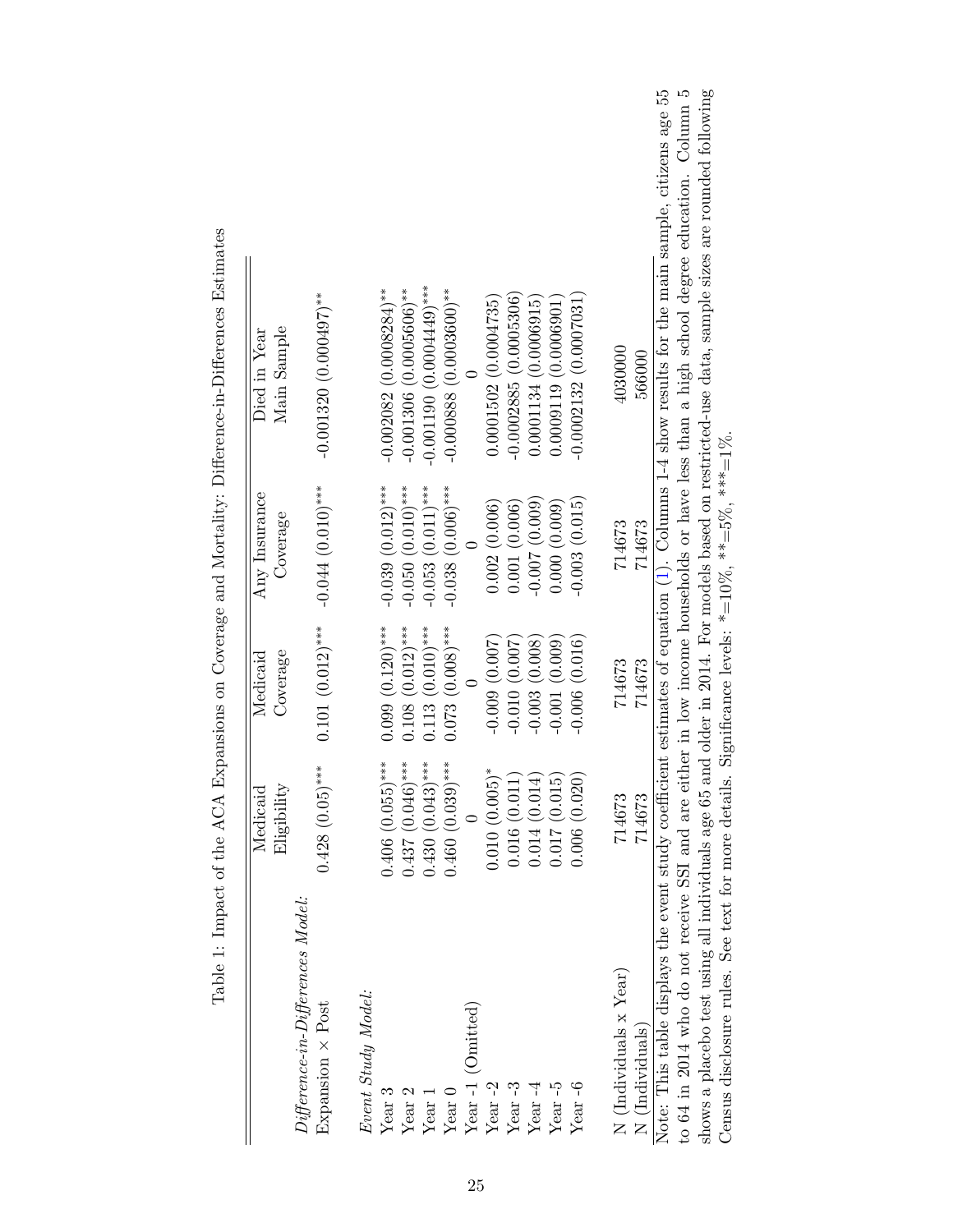Figure 3: Placebo Tests





Note: These figures plot coefficients from equation [\(1\)](#page--1-81) for those age 65 and older in 2014 who would not have been affected by the Medicaid expansion due to their eligibility for the Medicare program (Row 1) and for those in higher income households who were likely less affected (Row 3). Row 2 plots the coefficients from [\(1\)](#page--1-81) but uses pre-ACA years as a placebo test (see text for details). 26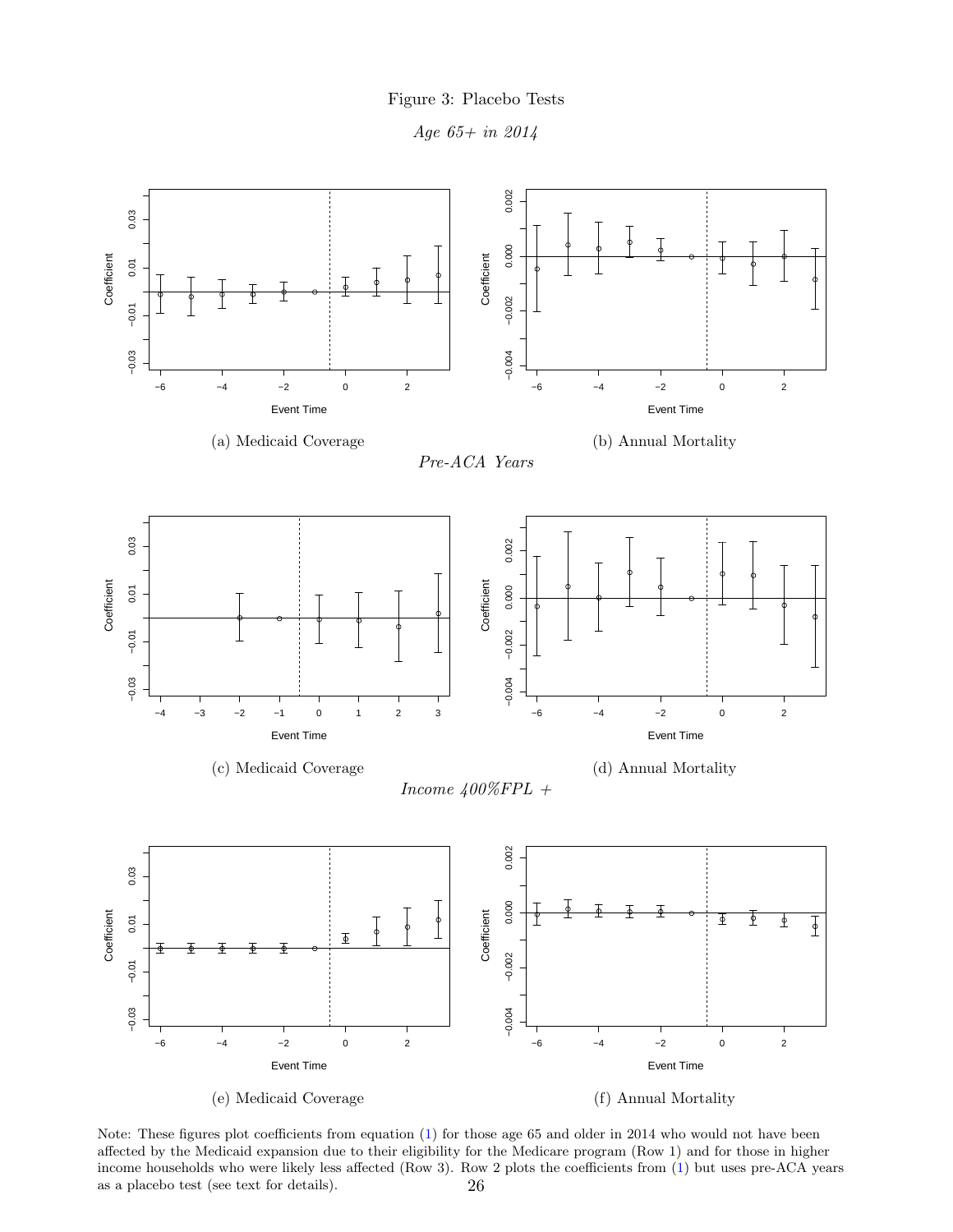# Medicaid and Mortality: New Evidence from Linked Survey and Administrative Data

# Appendix

Sarah Miller Sean Altekruse Norman Johnson Laura R. Wherry

# A Additional Results

We present additional tables discussed in the main text in this section in Tables [A1-](#page--1-70)[A4.](#page--1-86) See the main text for further discussion of these results.

## B First Stage Eligibility Estimates

To estimate the change in Medicaid eligibility associated with the ACA Medicaid expansions, we use the 2008-2017 ACS downloaded from IPUMS USA [\(Ruggles et al.,](#page--1-108) [2019\)](#page--1-108) and impute eligibility for our sample using state eligibility rules for each year. We consider eligibility for low-income parents under Medicaid Section 1931 criteria in each state, as well as expanded eligibility for parents and childless adults under waiver programs that offered comparable coverage to the ACA Medicaid expansions. We do not consider expanded programs that cover a more limited set of services and follow documentation from the Kaiser Family Foundation (KFF) to make this determination.

Information on state eligibility thresholds for coverage for adults were compiled from the sources listed in Table [A6.](#page--1-86) The notes column in the table provides a record of any decisions made in applying the eligibility rules or to reconcile inconsistencies across different sources. KFF documentation on eligibility thresholds over time, which were used as our primary source, take into account state rules on earnings disregards when applicable. We defined the family unit for eligibility determination using the health insurance unit definition prepared by the State Health Access State Assistance Center, see details in [State Health Access Data Assistance Center](#page--1-109) [\(2012\)](#page--1-109). Following Medicaid rules for countable income [\(Centers for Medicare & Medicaid Services,](#page--1-110) [2016\)](#page--1-110), we did not include family income from the Temporary Assistance for Needy Families or SSI programs in the calculation of total family income.

# C Evaluating Survey Undercount of Medicaid Enrollment

To explore the extent to which survey measures undercount the number of individuals in our sample who were enrolled in Medicaid at any point during the survey year, we undertake several different analyses. Survey measures may undercount yearly enrollment because of respondents misreporting coverage or because a respondent correctly reports non-enrollment at the time of the survey but enrolls at a different point during the year. To examine this type of undercount, we take advantage of linked survey and administrative data on Medicaid coverage through the National Health Interview Survey via the public use NCHS-CMS Medicaid Feasibility Files. For each eligible respondent in the NHIS, these feasibility files state whether the respondent is present in the CMS MAX Person Summary (PS) file in each year.<sup>[37](#page--1-111)</sup> All Medicaid enrollees are included in the PS file if they were enrolled at any point

 $37$ Respondents were eligible for linkage if they were age 18 or older at the time of the survey and if they consented to have their administrative data linked.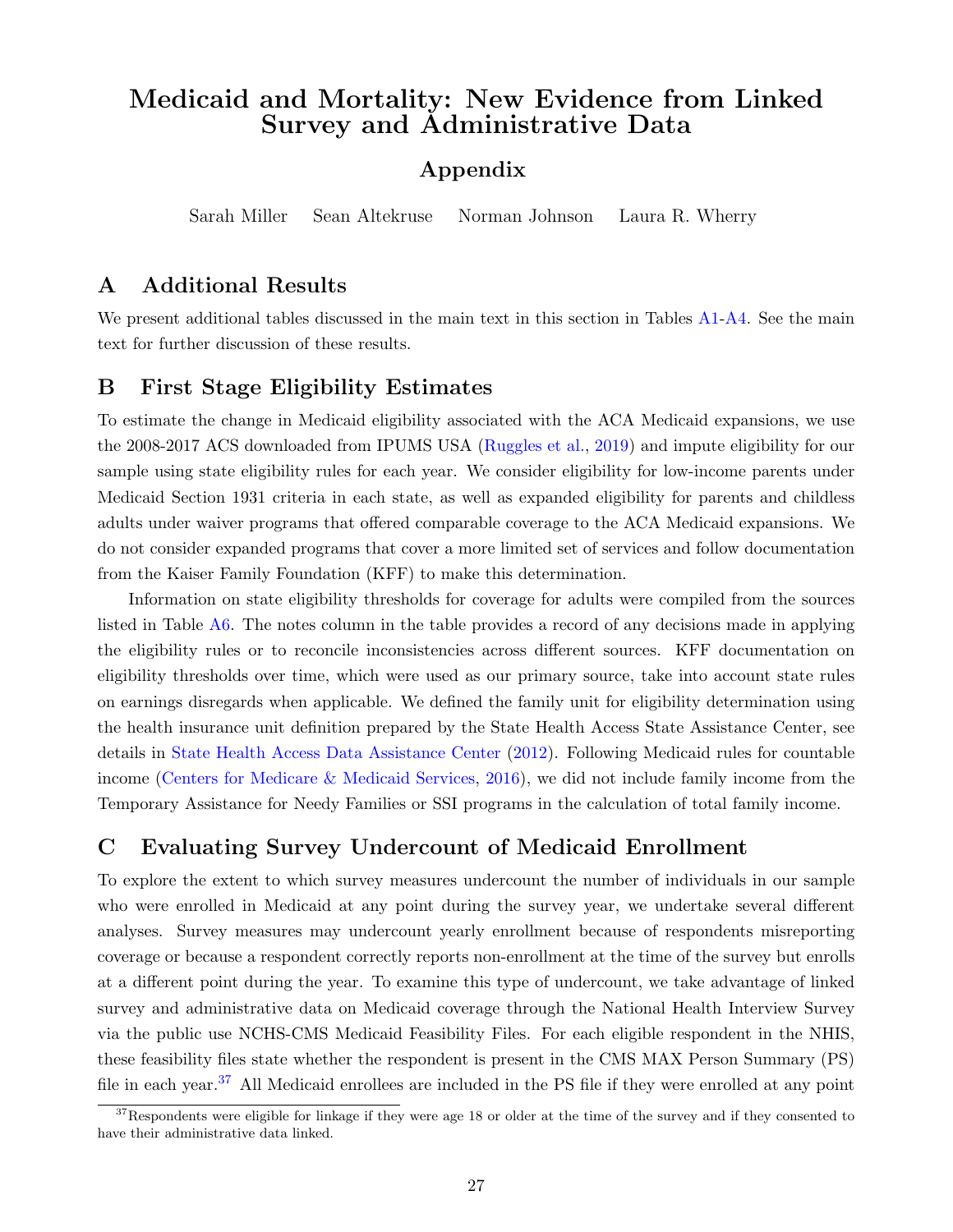during that year, even if they were enrolled for only a partial year. We can therefore compare presence in the PS file to self-reported Medicaid coverage in the NHIS for individuals meeting our sample criteria (i.e., citizens, not receiving SSI, age 55 to 64 in 2014 and either in households earning under 138% FPL or having less than a high school education).

Ideally we would perform this calculation during the 2014 to 2017 years. However, a change in the way CMS collected administrative data from state Medicaid offices occurred in 2013 and resulted in far fewer states providing the necessary administrative data for linkages. Since the public use NHIS file does not contain state identifiers, we limit our analysis to years in our sample period during which all states were available, i.e. the 2008 to 2012 waves of the NHIS.

Our results are presented in Table [A7.](#page--1-112) We see that while that 14.3 percent of NHIS respondents meeting our sample criteria reported being enrolled in Medicaid when asked as part of the survey, 19.3 percent were found to be enrolled at some point during the year in the administrative records. Enrollment would therefore be undercounted by approximately 35 percent  $(\frac{19.3}{14.3} \approx 1.35)$  relying on survey data alone, motivating our re-scaling of the survey first stage estimates.

We also supplement this analysis by using administrative enrollment data published in two sets of CMS reports. We calculate the difference-in-differences estimate from each set of reports and compare it to an estimate derived from survey reports for a similar population in the ACS. The first set of reports come from administrative enrollment data published by CMS and compiled by the Kaiser Family Foundation (KFF). Beginning in July 2013, CMS has published monthly total enrollment numbers in their Medicaid and CHIP Application, Eligibility Determination, and Enrollment Data reports. The KFF has compiled these monthly reports and calculated pre-ACA average monthly Medicaid/CHIP enrollment during the period July-September 2013, as well as average Medicaid/CHIP monthly enrollment for each month during the post-expansion period [\(Kaiser Family Foundation,](#page--1-113) [2019c\)](#page--1-113). These totals refer to the total number of unduplicated individuals enrolled in Medicaid and CHIP.

We combine these administrative totals with state population estimates from each year of the ACS to create enrollment rates. Using the average monthly enrollment rates for 2013 and the monthly enrollment rates for 2014-2017, we then estimate a difference-in-differences model that includes state, year, and month fixed effects. We follow the same definition and timing of Medicaid expansion, as well as exclude the 5 early expander states, as in our main mortality data analyses. We use population weights and cluster the standard errors at the state level. We then compare these estimates to those acquired using only ACS survey data over the same period.

The results are reported in Table [A8.](#page--1-114) The estimates using CMS data show a larger rate of Medicaid participation at baseline and a larger increase in participation under the ACA Medicaid expansions when compared to the estimates using ACS data. The change associated with Medicaid expansion is 23% larger when estimated with the administrative data.

The second analysis uses the MAX validation reports, which report the total number of Medicaid enrollees by state as well as the percent of enrollees in the 45 to 64 age range. These data have two advantages over the KFF monthly reports: they report the total number of individuals ever enrolled during the year and they are available for a population closer in age to the group examined in the main study. However, there are two major disadvantages to these reports: they are only available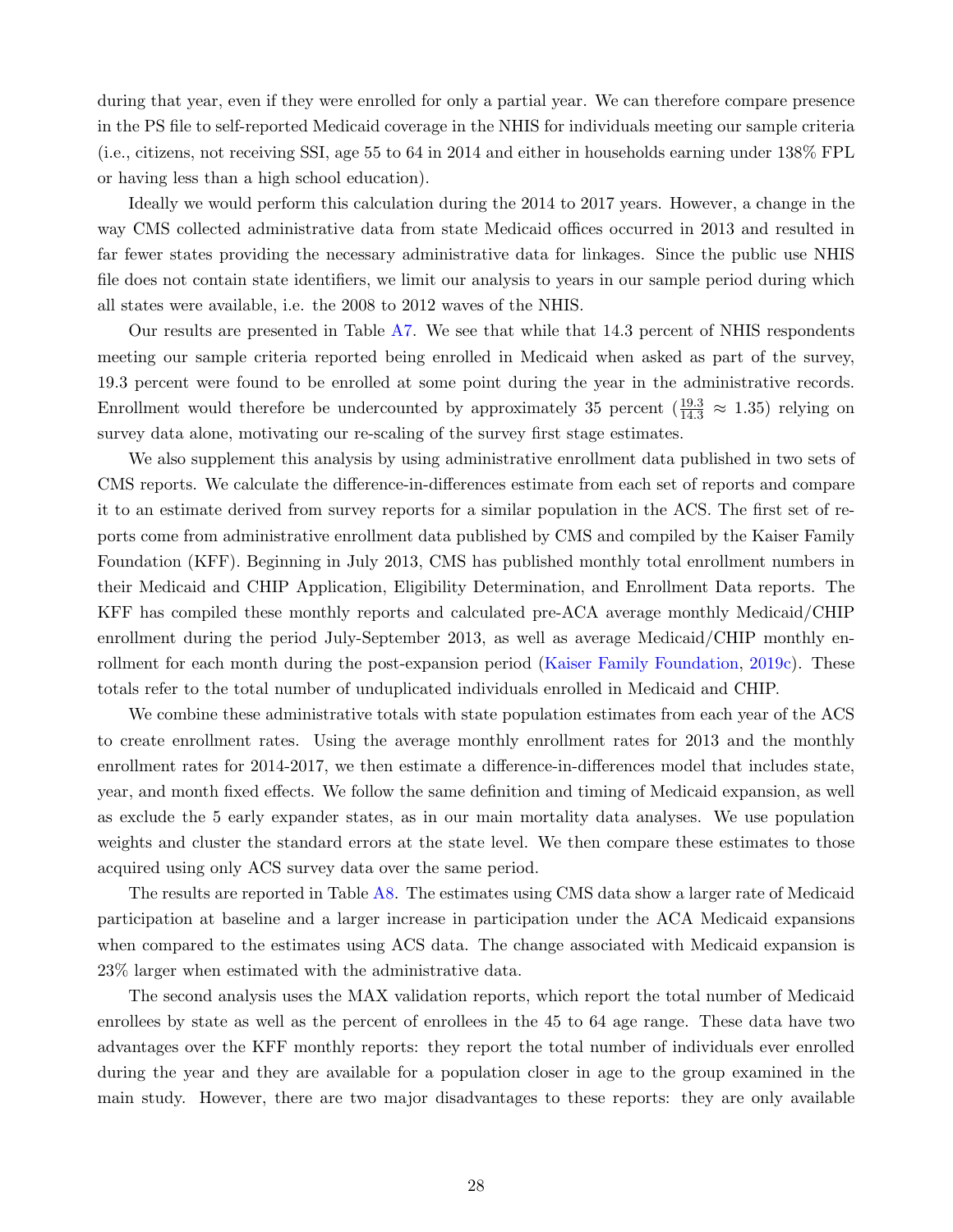through 2014, and only for 16 states. $38$  Using these data, and the corresponding sample from the ACS, we conduct a similar comparison. These results are reported in columns 3 and 4 of Table [A8.](#page--1-114) For this age group and set of states, we find a dramatically larger effect of the ACA expansions using the enrollment rates based on the administrative data – about an 8.6 percentage point increase in enrollment – compared to those derived from the ACS – an increase of only 2.6 percentage points.

<sup>38</sup>These states are CA, GA, ID, IA, LA, MI, MN, MS, MO, NJ, PA, SD, TN, UT, WV, and WY.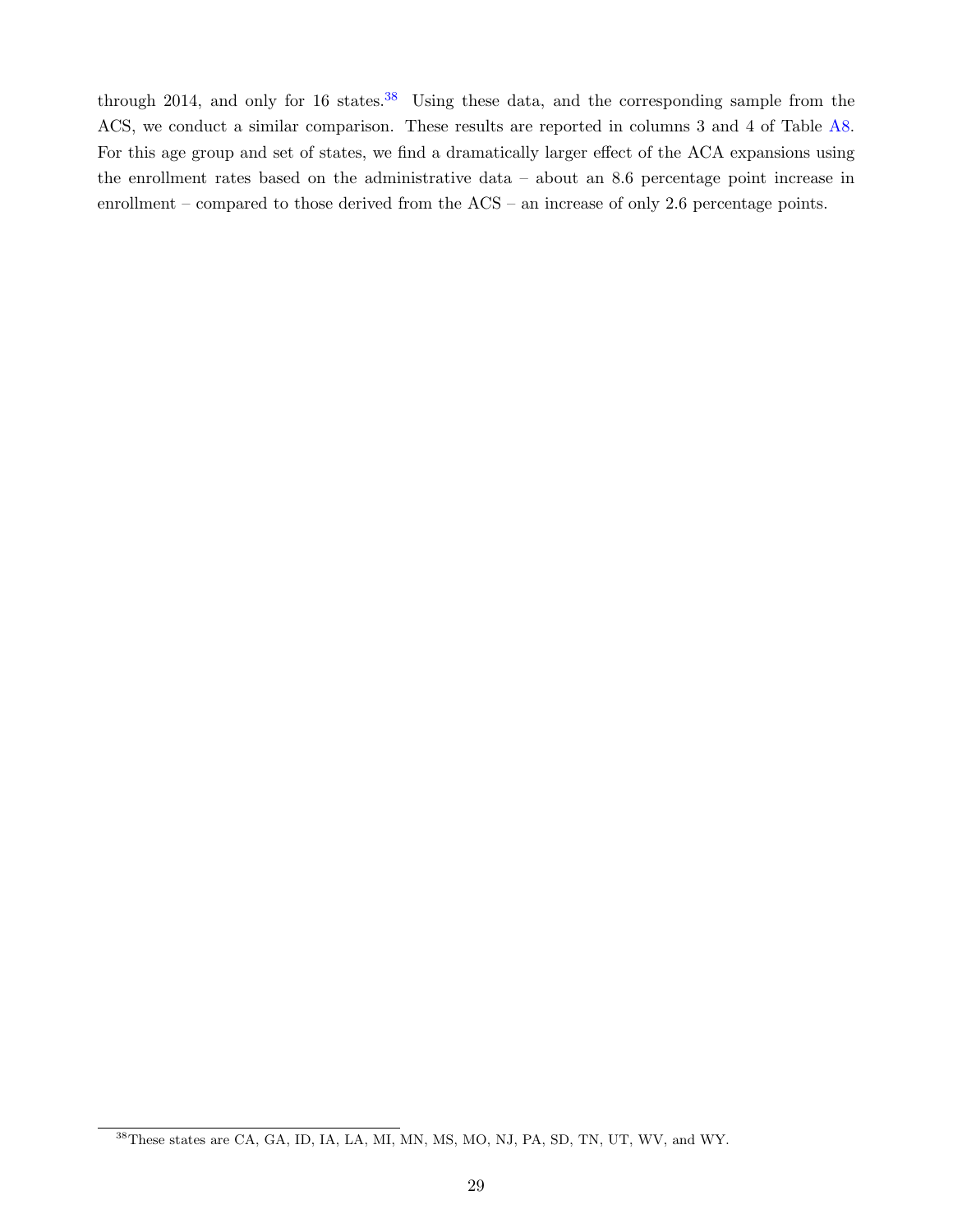|         | Expansion State Non-expansion State |
|---------|-------------------------------------|
| 70.9    | 68.7                                |
| 14.9    | 24.2                                |
| 15.3    | 12.2                                |
| 32.6    | 37.3                                |
| 20.5    | 16.2                                |
| 45.3    | 46.8                                |
| 55.8    | 55.9                                |
| 1.47    | 1.40                                |
| 231,200 | 190,448                             |
|         |                                     |

Table A1: Descriptive Statistics of Main Sample by State Expansion Status

Note: This table displays weighted means for residents in expansion and non-expansion states meeting the sample criteria described in the text. These statistics were calculated using publicly-available 2008-2013 ACS data rather than the restricted version used in the main analysis.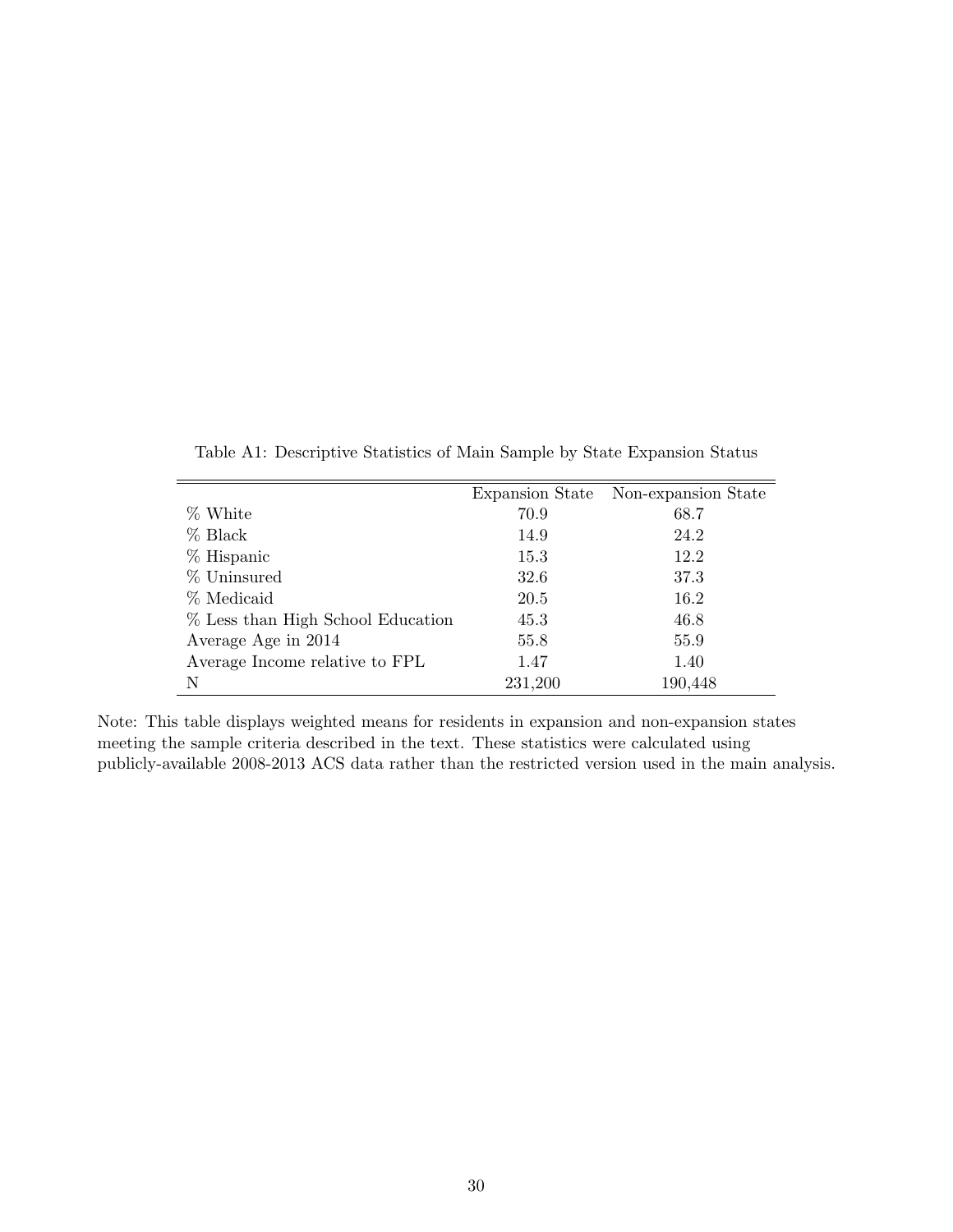| $Differentice-in-Difference-Model:$<br>Event Study Model:<br>Expansion × Post<br>Year-1 (Omitted)<br>Year $-2$<br>Year-5<br>Year-6<br>Year $-3$<br>Year $-4$<br>Year <sub>1</sub><br>$\rm Year~0$ | $-0.002351(0.006754)$ ***<br>$-0.0005340(0.0008272)$<br>$-0.002207(0.001262)$ *<br>$-0.002000(0.001081)^*$<br>0.0007490(0.0009490)<br>0.001118<br>$0.0007098$ (0.001062)<br>0.0008772(0.001038)<br>Causes<br>from<br>Deaths<br>Internal<br>$-0.0004416$ | $-0.0009907(0.0005043)*$<br>Care Amenable Causes<br>$-0.0004100(0.0008170)$<br>0.0006530(0.0005310)<br>$-0.0000797(0.0008195)$<br>0.0002333(0.0006164)<br>$-0.001029(0.0007480)$<br>0.0001387(0.0007171)<br>0.0004741 (0.0007390)<br>Deaths from Health | Table A2: Impact of the ACA Expansions on Coverage and Mortality: Cause of Death<br>$0.0003831(0.0001998)*$<br>$-0.0000658(0.0003380)$<br>$-0.0000014(0.0003489)$<br>$-0.00000658$ (0.0004400)<br>$-0.0002190$ (0.0003696)<br>0.0000054(0.0003947)<br>$-0.0003190(0.0003844)$<br>0.0002501(0.0003154)<br>External Causes<br>Deaths from |
|---------------------------------------------------------------------------------------------------------------------------------------------------------------------------------------------------|---------------------------------------------------------------------------------------------------------------------------------------------------------------------------------------------------------------------------------------------------------|---------------------------------------------------------------------------------------------------------------------------------------------------------------------------------------------------------------------------------------------------------|-----------------------------------------------------------------------------------------------------------------------------------------------------------------------------------------------------------------------------------------------------------------------------------------------------------------------------------------|
| N (Individuals x Year)<br>N (Individuals)                                                                                                                                                         | 683000<br>88500                                                                                                                                                                                                                                         | 683000<br>88500                                                                                                                                                                                                                                         | 683000<br>88500                                                                                                                                                                                                                                                                                                                         |
| disclosure rules. See text for more details. DRB I                                                                                                                                                |                                                                                                                                                                                                                                                         |                                                                                                                                                                                                                                                         | Note: This table displays the event study coefficient estimates of equation (1) using the MDAC. Sample sizes are rounded following Census<br>Disclosure Approval $\#$ : CBDRB-FY19-310. Significance levels: $* = 10\%$ , $** = 5\%$ , $*** = 1\%$ .                                                                                    |
|                                                                                                                                                                                                   |                                                                                                                                                                                                                                                         |                                                                                                                                                                                                                                                         |                                                                                                                                                                                                                                                                                                                                         |

nd Mortality: Cause of Death Š  $\cdot$ Table  $A2$ : Impact of the  $ACA$   $Ex$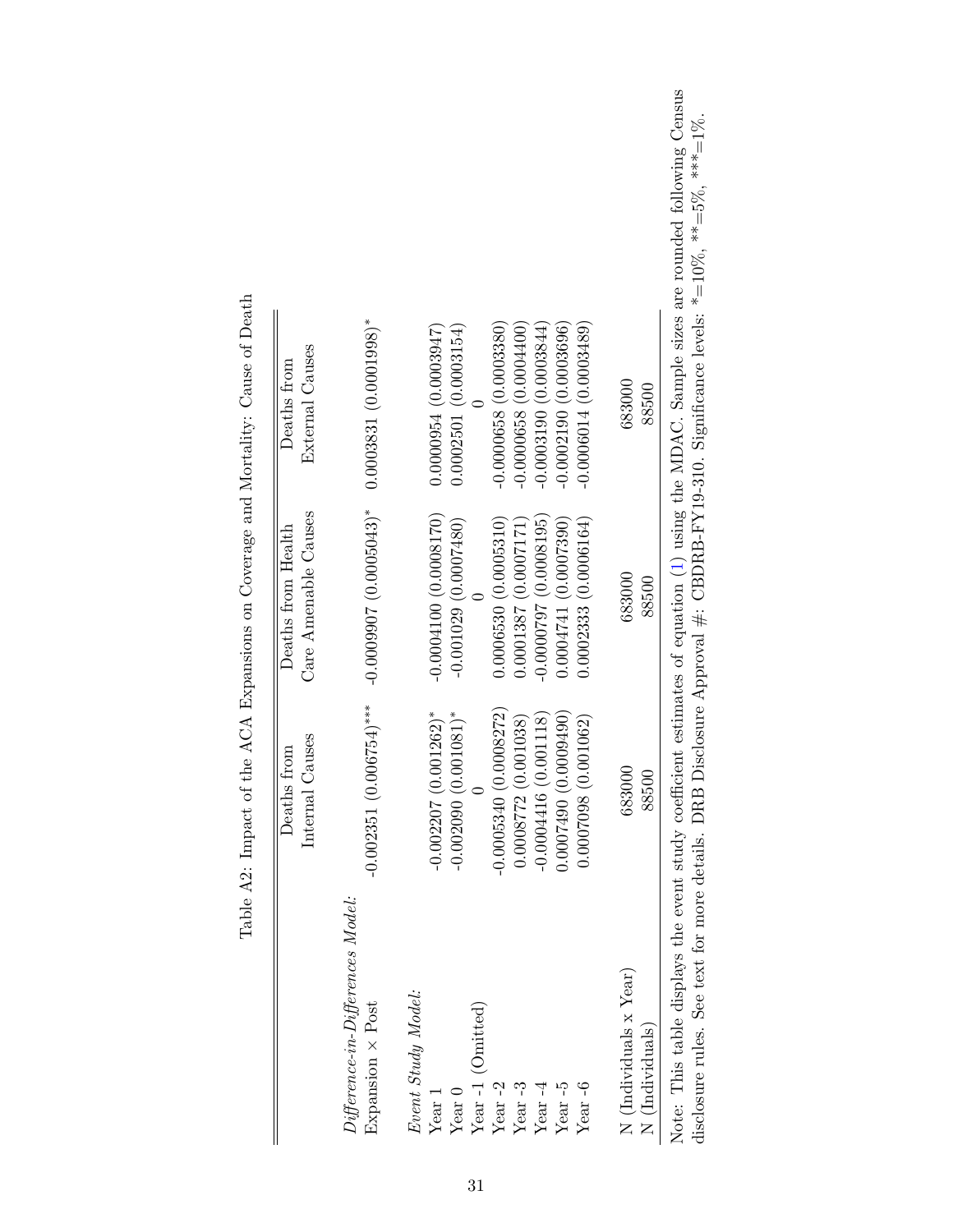|                         | Infectious Disease                                                      | Neoplasms                                                                                               | Diseases of the blood                            | Endocrine, nutritional                              | Mental/Behavioral                                                                                                                            |
|-------------------------|-------------------------------------------------------------------------|---------------------------------------------------------------------------------------------------------|--------------------------------------------------|-----------------------------------------------------|----------------------------------------------------------------------------------------------------------------------------------------------|
| Expansion $\times$ Post | $-0.0000671(0.0001273)$                                                 | $-0.0005512(0.0004556)$                                                                                 | and blood-forming organs<br>0.0000337(0.0000345) | $-0.0004314(0.0002277)^*$<br>and metabolic diseases | $-0.0000465(0.0001100)$                                                                                                                      |
| Mean                    | 0.004121                                                                | 0.02718                                                                                                 | 0.0002675                                        | 0.005279                                            | 0.001676                                                                                                                                     |
|                         | Nervous System                                                          | Circulatory System                                                                                      | Respiratory                                      | Digestive                                           | Skin and Sub-                                                                                                                                |
|                         |                                                                         |                                                                                                         |                                                  |                                                     | cutaneous Tissue                                                                                                                             |
|                         | Expansion $\times$ Post -0.0000131 (0.00011.62) -0.0008861 (0.0004804)* |                                                                                                         | $-0.0003801(0.0002758)$                          | $-0.0000046(0.000243)$                              | $-0.00002550(0.0000119)**$                                                                                                                   |
| Mean                    | 0.002392                                                                | 0.02504                                                                                                 | 0.008223                                         | 0.006589                                            | 0.00008866                                                                                                                                   |
|                         | Musculoskeletal system                                                  | Genitourinary system                                                                                    | Other                                            |                                                     |                                                                                                                                              |
| Expansion $\times$ Post | $0.0001148$ (0.0000706)                                                 | $-0.0001297(0.0001101)$                                                                                 | 0.0003175(0.0001910)                             |                                                     |                                                                                                                                              |
| Mean                    | 0.0004495                                                               | 0.002094                                                                                                | 0.07006                                          |                                                     |                                                                                                                                              |
|                         |                                                                         |                                                                                                         |                                                  |                                                     | Note: This table displays the difference-in-differences coefficient estimates using the MDAC. Each entry is the result from a different      |
|                         |                                                                         |                                                                                                         |                                                  |                                                     | regression. Rates are reported under coefficient estimates. Sample sizes are rounded following Census disclosure rules. DRB Approval Number: |
|                         |                                                                         | CBDRB-FY19-400. See text for more details. Significance levels: $* = 10\%$ , $** = 5\%$ , $*** = 1\%$ . |                                                  |                                                     |                                                                                                                                              |

| i<br>i<br>5 ) 1 )<br>֖֖֧֪֚֚֚֚֚֚֡֝֝֜֝֝                   |
|---------------------------------------------------------|
| くしくし<br>$\frac{1}{2}$                                   |
| $\overline{a}$                                          |
| $\sim$ $\sim$ $\sim$ $\sim$ $\sim$ $\sim$<br>۱          |
| $\frac{1}{2}$<br>;<br>;<br>;<br>;<br>;<br>$\frac{1}{2}$ |
|                                                         |
| π ας τας τας τας αποτελεί<br>í<br>I<br>l                |
| - 1<br>- 7<br>-<br>.<br>.<br>.                          |
| j<br>$\overline{1}$                                     |
| $\sim$<br>5<br>l<br>$\frac{1}{1}$<br>l                  |
|                                                         |
| $-5.12$<br>.<br>- احل H                                 |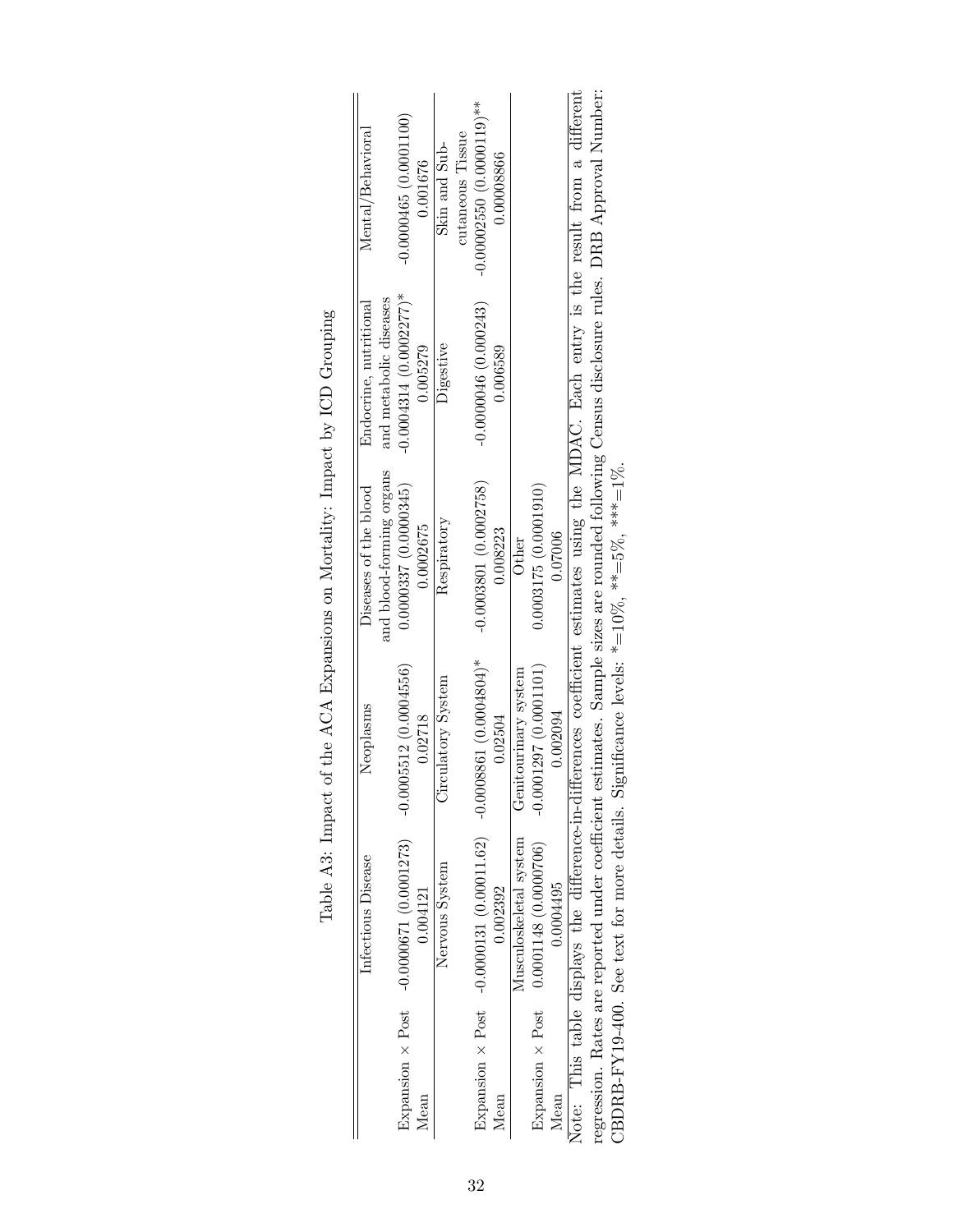|                                                         | Died in Year<br>19-64<br>Ages               | Died in Year, Uninsured<br>at Time of ACS                                                                                                                                                                                     |  |
|---------------------------------------------------------|---------------------------------------------|-------------------------------------------------------------------------------------------------------------------------------------------------------------------------------------------------------------------------------|--|
| $Differential$ erence-in- $Differential$ erences Model: |                                             |                                                                                                                                                                                                                               |  |
| Expansion × Post                                        | (0.0001680)<br>$-0.0001900$                 | $-0.001500(0.0006590)$ **                                                                                                                                                                                                     |  |
| Event Study Model:                                      |                                             |                                                                                                                                                                                                                               |  |
| Year <sub>3</sub>                                       | (0.0002191)<br>$-0.0003183$                 | $-0.002517(0.0008802)$ **                                                                                                                                                                                                     |  |
| Year <sub>2</sub>                                       | (0.0001702)<br>$-0.0001270$                 | $-0.001425(0.0009531)$                                                                                                                                                                                                        |  |
| $Year$ 1                                                | $0.0001124$ <sup>**</sup><br>$-0.0002309$ ( | $-0.001437(0.0006387)$ **                                                                                                                                                                                                     |  |
| Year $0$                                                | (0.0001034)<br>$-0.0001541$                 | $-0.0008643(0.0008343)$                                                                                                                                                                                                       |  |
| Year-1 (Omitted)                                        |                                             |                                                                                                                                                                                                                               |  |
| Year $-2$                                               | (0.0001146)<br>$-0.0000201$                 | 0.0001791(0.0008579)                                                                                                                                                                                                          |  |
| Year-3                                                  | (0.0001471)<br>0.0000318                    | $-0.0005425(0.0007373)$                                                                                                                                                                                                       |  |
| Year $-4$                                               | (0.0001663)<br>$-0.0000009$                 | 0.0001925 (0.0009295)                                                                                                                                                                                                         |  |
| Year $-5$                                               | (0.0001890)<br>0.0000138                    | 0.001409(0.001057)                                                                                                                                                                                                            |  |
| Year $-6$                                               | (0.0002160)<br>$-0.0002170$                 | 0.0001959(0.001126)                                                                                                                                                                                                           |  |
| N (Individuals x Year)                                  | 23630000                                    | 1280000                                                                                                                                                                                                                       |  |
| N (Individuals)                                         | 3160000                                     | 180000                                                                                                                                                                                                                        |  |
| disclosure rules. See text for more details. DRB        |                                             | Note: This table displays the event study coefficient estimates of equation (1) using the ACS. Sample sizes are rounded following Census<br>Disclosure Approval #: CBDRB-FY19-310. Significance levels: *=10%, **=5%, ***=1%. |  |

Table A4: Impact of the ACA Expansions on Coverage and Mortality: Additional ACS Analyses Table A4: Impact of the ACA Expansions on Coverage and Mortality: Additional ACS Analyses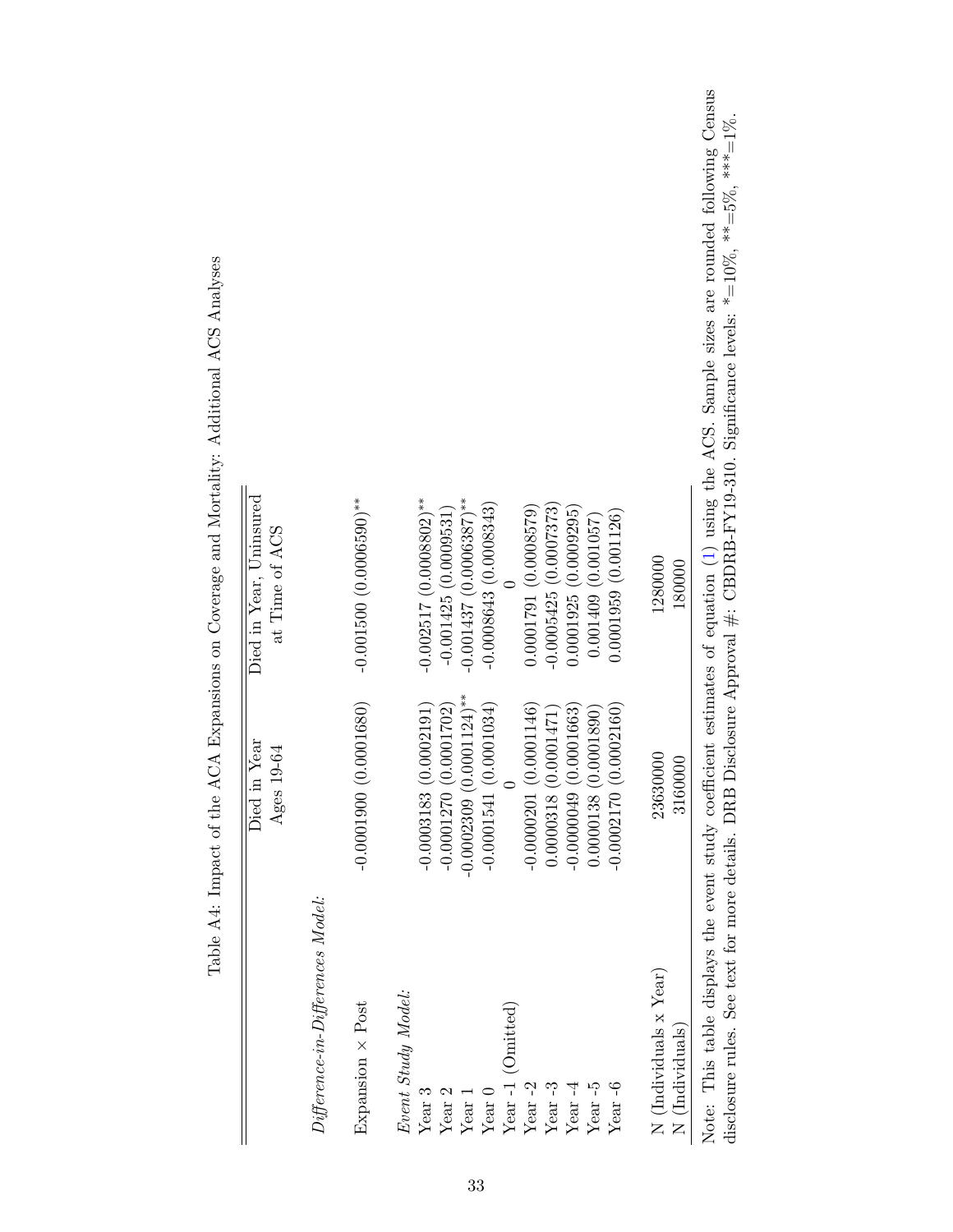Table A5: Results from the Oregon Health Insurance Experiment for participants age 55-64 in 2008

|       | Control Group Mean | Reduced Form       |       | $2SLS$ p-value |
|-------|--------------------|--------------------|-------|----------------|
| Alive | 0.977              | 0.0042             | 0.016 | 0.128          |
| -N    | $6550$ (Control)   | $4240$ (Treatment) |       |                |

This table uses the public-use replication kit of the Oregon Health Insurance Experiment to estimate the impact of Medicaid on individuals who were between the ages of 55 and 64 at the time of the experiment. The data and code were downloaded from <https://www.nber.org/oregon/4.data.html>.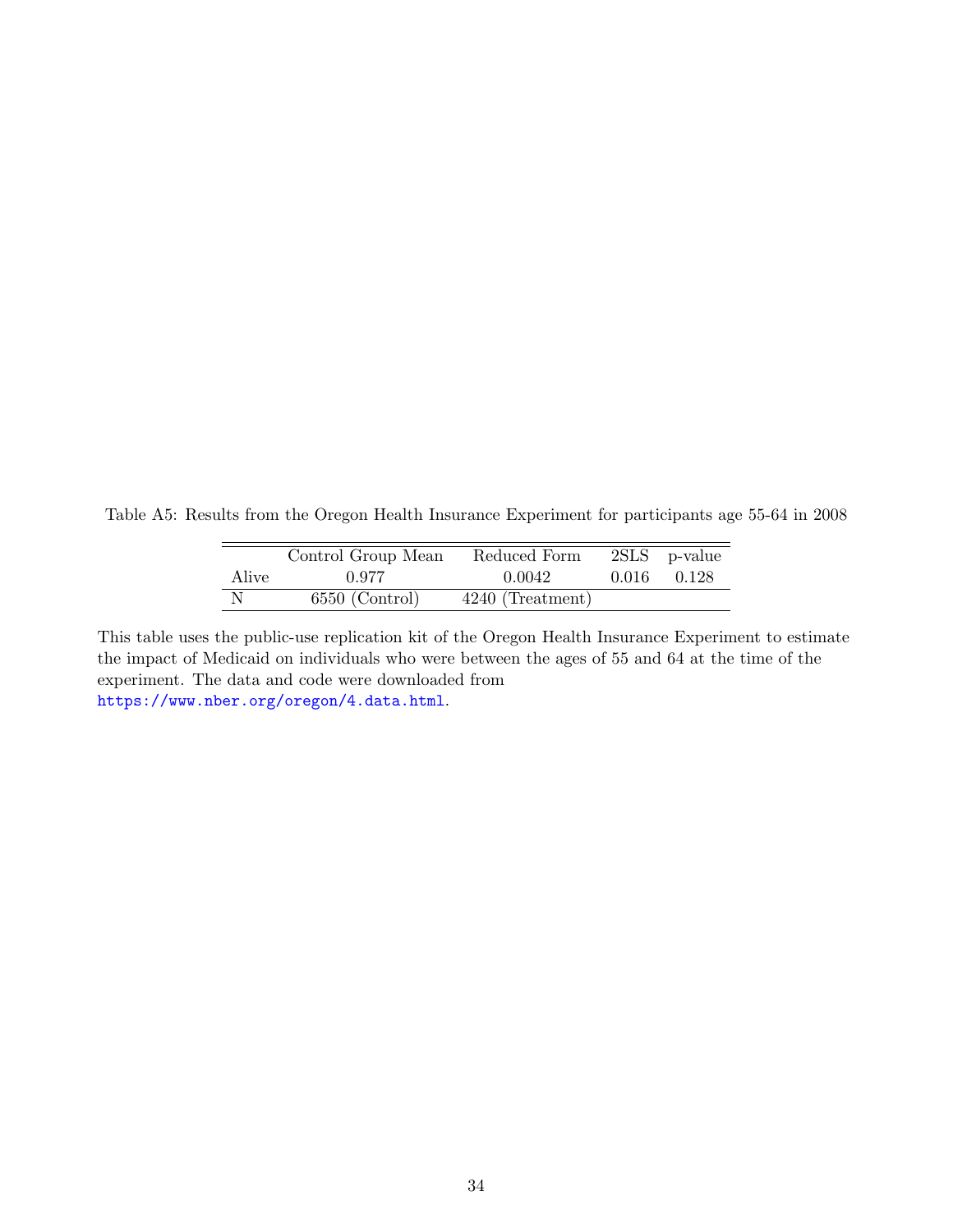| Notes<br>Sources | additional sources to reconcile other differences with the program details reported in Kaiser Family<br>We follow the criteria reported in Heberlein et al. (2011), Table 4 to determine whether programs<br>described in NGA Center for Best Practices (2010) meet the full coverage criteria. We turned to<br>Foundation (2019a). Specifically, we added a program for AZ following National Conference of State<br>Legislatures (2009), a DC program based on Meyer et al. (2010), and altered HI and VT program<br>details using Indiana Legislative Services Agency (2011).<br>Adults: NGA Center for Best Practices (2010), Table 9 | with our definition of implementation of the ACA Medicaid eligibility expansions, we consider the<br>We consider eligibility rules to be in place as of the date of the relevant KFF survey. To be consistent<br>expansion in Indiana to take place in 2015.<br>(2019a)<br>Adults: Kaiser Family Foundation | with our definition of implementation of the ACA Medicaid eligibility expansions, we consider the<br>We consider eligibility rules to be in place as of the date of the relevant $KFF$ survey with the exception<br>of the December 2009 survey for parents eligibility, which we apply to the 2010 year. To be consistent<br>expansion in Indiana to take place in 2015.<br>Parents: Kaiser Family Foundation (2019b) |
|------------------|-------------------------------------------------------------------------------------------------------------------------------------------------------------------------------------------------------------------------------------------------------------------------------------------------------------------------------------------------------------------------------------------------------------------------------------------------------------------------------------------------------------------------------------------------------------------------------------------------------------------------------------------|-------------------------------------------------------------------------------------------------------------------------------------------------------------------------------------------------------------------------------------------------------------------------------------------------------------|------------------------------------------------------------------------------------------------------------------------------------------------------------------------------------------------------------------------------------------------------------------------------------------------------------------------------------------------------------------------------------------------------------------------|
| rear             | 2008-2010                                                                                                                                                                                                                                                                                                                                                                                                                                                                                                                                                                                                                                 | 2011-2017                                                                                                                                                                                                                                                                                                   | 2008-2017                                                                                                                                                                                                                                                                                                                                                                                                              |

Table A6: Sources for Parent and Adult Medicaid Eligibility Rules by Year Table A6: Sources for Parent and Adult Medicaid Eligibility Rules by Year